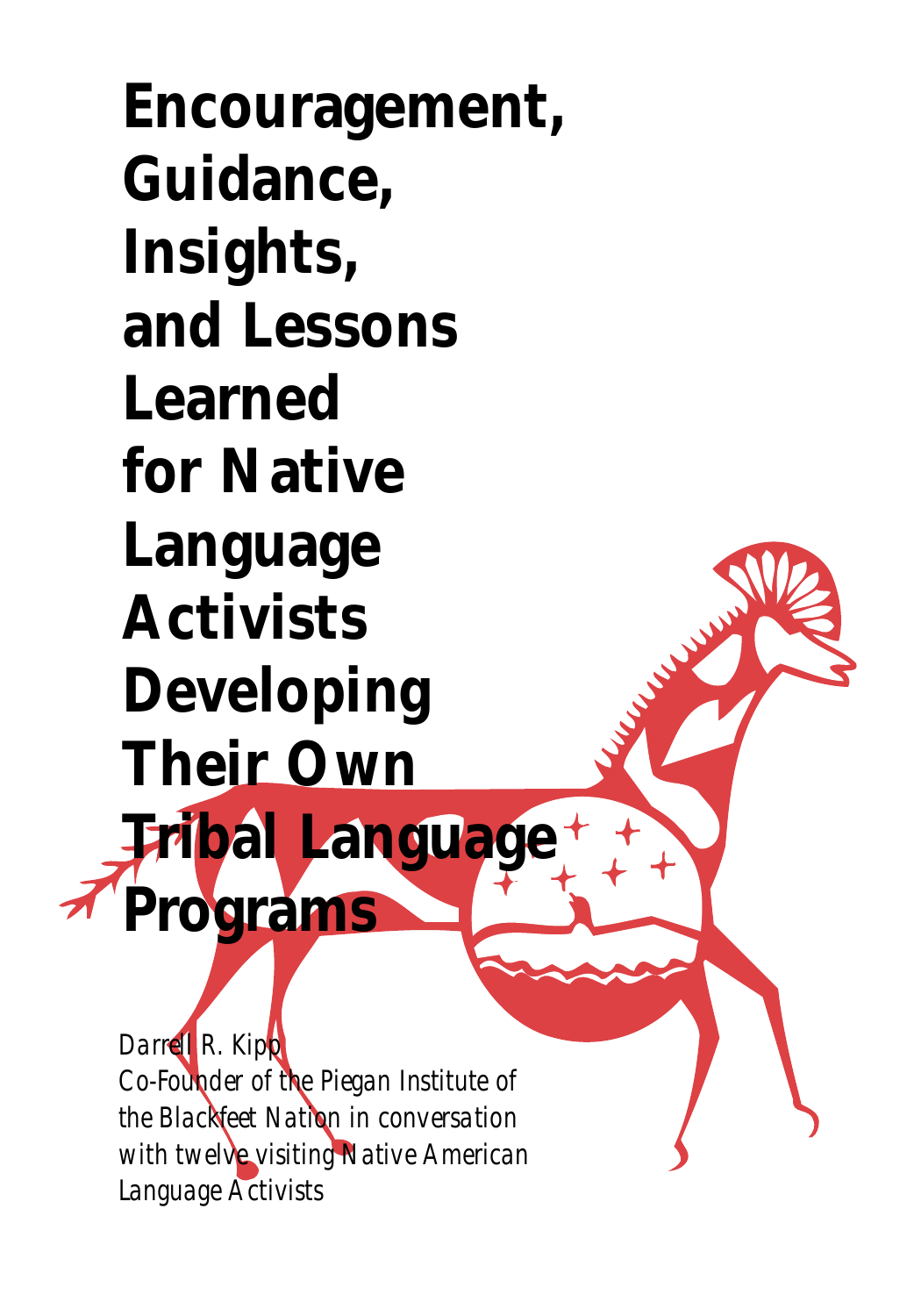## **Encouragement, Guidance, Insights, and Lessons Learned for Native Language Activists Developing Their Own Tribal Language Programs**

**Darrell R. Kipp Co-Founder of the Piegan Institute of the Blackfeet Nation sat with twelve Native American Language Activists for most of the day on March 11, 2000 at the Piegan Institute's Cut-Bank Language Immersion School**

*A conversation with twelve visiting Native American Language Activists providing guidance and an analysis of some of the essentials for developing immersion language programs.*

> Piegan Institute's Cut-Bank Language Immersion School PO Box 909 308 Popimi Street Browning, MT 59417 voice: 406-338-7740 fax: 406-338-7750 email: piegan@3rivers.net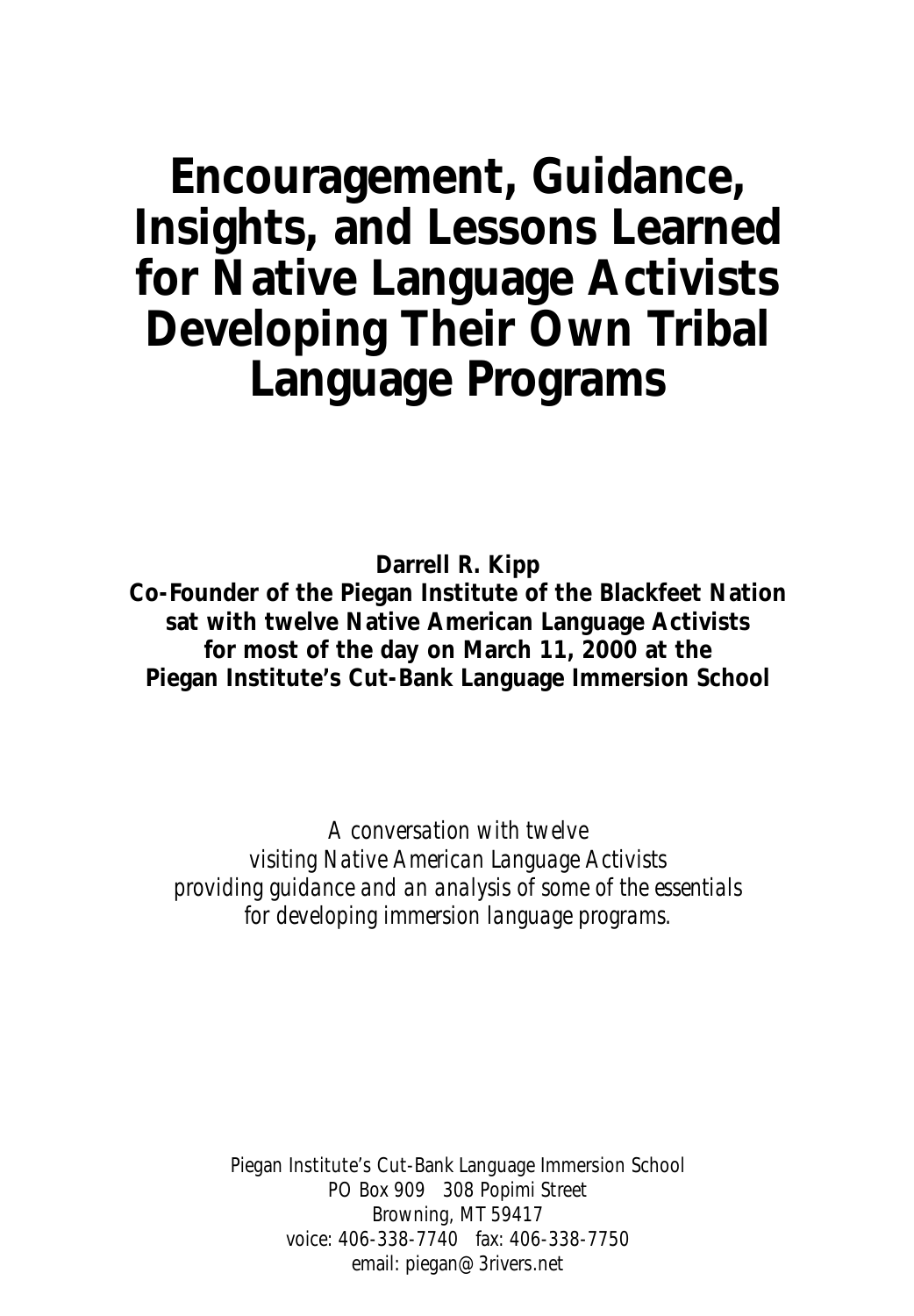Copies of this report are available at \$10.00 each from the Piegan Institute P.O. Box 909, 308 Popimi Street, Browning, MT 59417 406 338 7740 voice, 406 338 7750 fax, piegan@3rivers.net

> ©2000 Darrell R. Kipp, Piegan Institute All rights reserved

Printed by Grotto Foundation, Inc 1050 West First Bank Bldg, 332 Minnesota Street St. Paul, MN 55101-1312 USA 651 225-0777 fax: 651 225-0752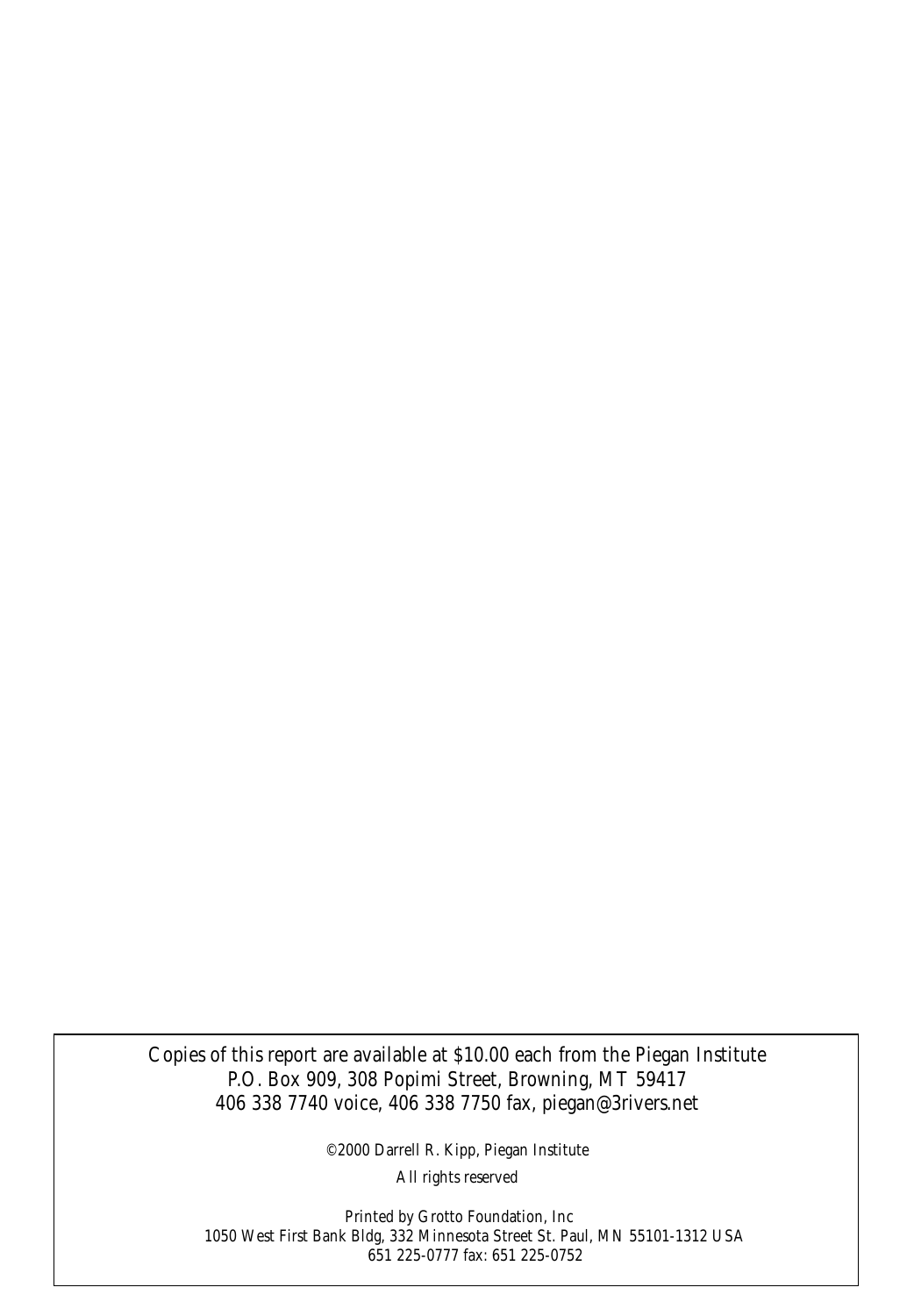## **Participants**

**Laurie Harper (Ojibwe)** Anishinaabe Wi Yung, Director, Language Program, Cass Lake, MN

**Larry Smallwood (Ojibwe)** Anishinaabe Wi Yung, Chairman and Director of the Immersion Program in Mille Lacs, MN

**Helen Jackson (Ojibwe)** Anishinaabe Wi Yung, Cass Lake, MN

**Angela Wilson (Dakota)** Pezihutazizi Language Preservation and Renewal Program, Granite Falls, MN

**Randy Tallmadge (HoCak)** HoCak Wazija Haci Language Division, Mauston, WI

**Keller Paap (Ojibwe**) Language Assessment Director, Lac Courte Orielles Ojibwe Community College, Lac Courte Orielles Reserve, WI

**Lisa LaRonge (Ojibwe)** Lac Courte Orielles, Language Curriculum Design, Lac Courte Orielles, WI

**Bob Powless (Ojibwe)** Facilitator, Ojibwe Language Preservation Project, Bad River Odanah, WI

**Lillian Rice (Potowatami)** Education Specialist with Ruebin Linn, Elder and Healer, Minneapolis, MN

**Kendall Rice (Potowatami)** Education Specialist, Elder, Healer and Educator, Minneapolis, MN

**Richard LaFortune (Yupik)** Native Language Researcher, Grotto Foundation, St. Paul, MN

**Darren Kipp (Blackfeet)** Development Director of the Piegan Language Immersion School of the Blackfeet Nation, Browning, MT

#### *Also Present*

**Peg Thomas** Executive Director of the Grotto Foundation, St. Paul, MN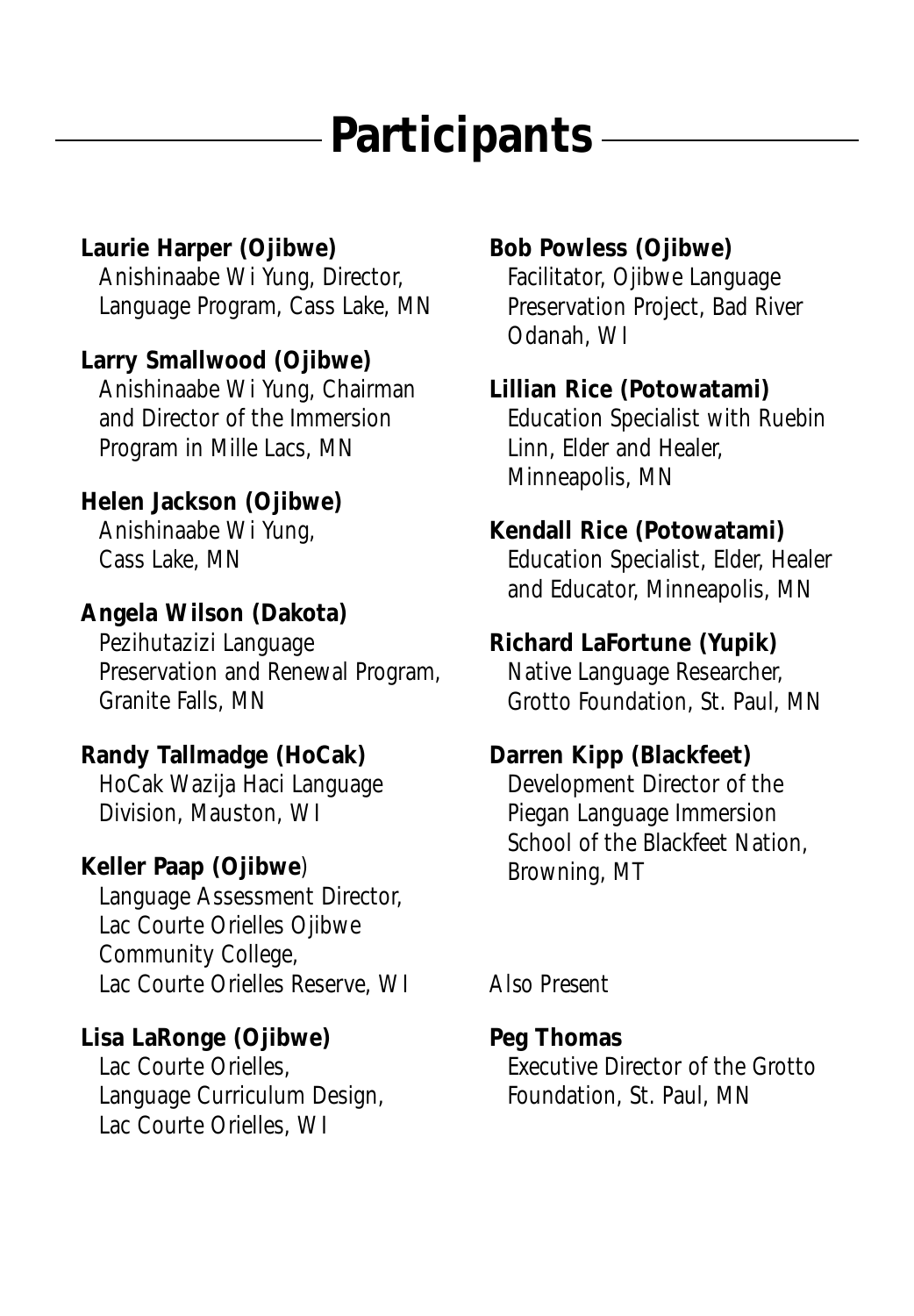# **Contents**

| My Background: How I Became Involved with the Blackfeet Language  2      |
|--------------------------------------------------------------------------|
| "You Are the First Indians That Have Ever Come Here"<br>$\boldsymbol{2}$ |
|                                                                          |
| Rule 1: Never Ask Permission, Never Beg to Save the Language  5          |
|                                                                          |
|                                                                          |
|                                                                          |
|                                                                          |
|                                                                          |
|                                                                          |
|                                                                          |
|                                                                          |
|                                                                          |
|                                                                          |
|                                                                          |
|                                                                          |
|                                                                          |
| Shouldn't a Foundation Understand These Circumstances?  15               |
| Every Immersion School Ultimately Needs an Endowment  16                 |
|                                                                          |
|                                                                          |
|                                                                          |
|                                                                          |
|                                                                          |
|                                                                          |
|                                                                          |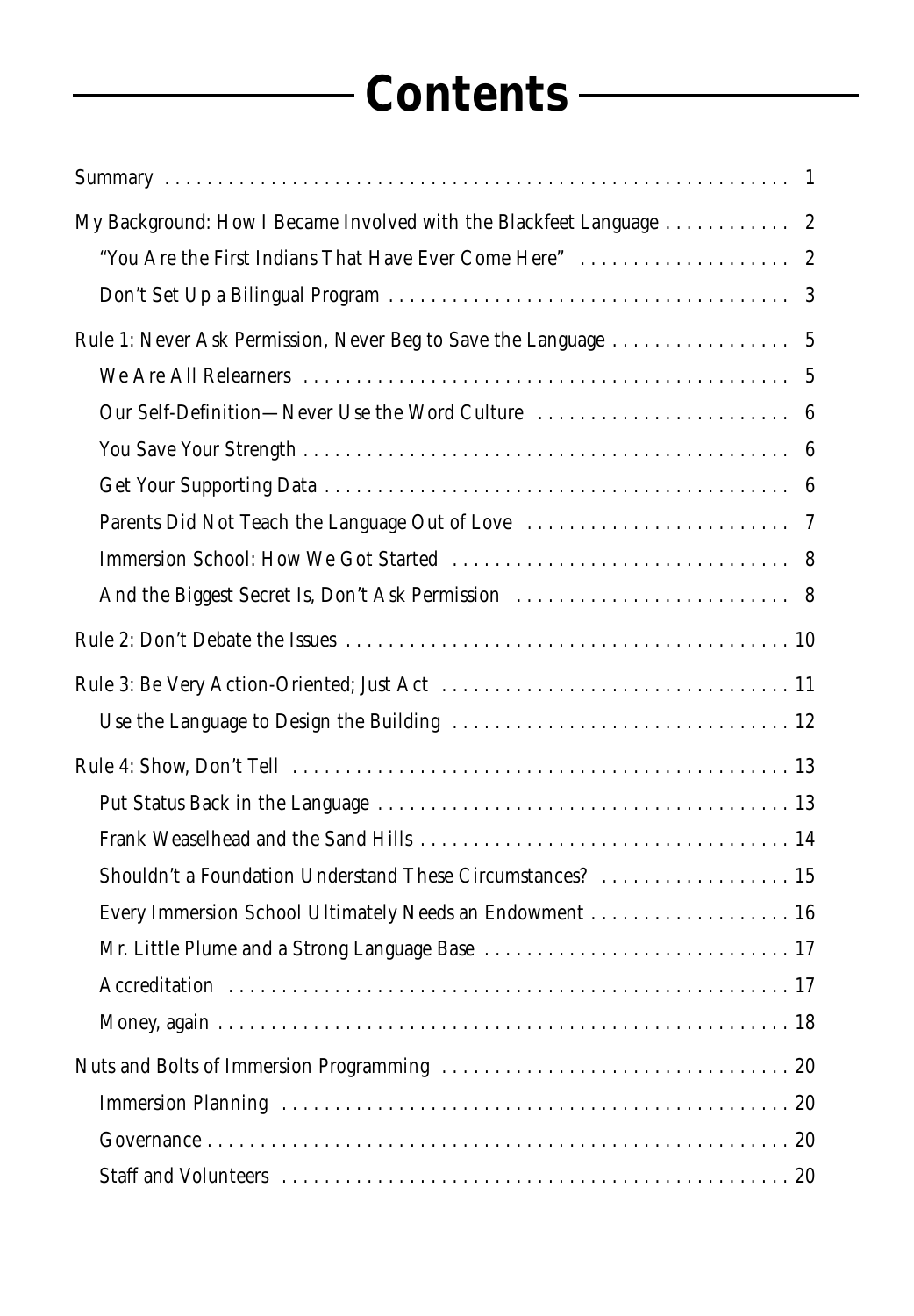| Sacred Time-The People Will Be Glad to See You  24   |  |
|------------------------------------------------------|--|
|                                                      |  |
|                                                      |  |
| Show Me Your Curriculum—Too Intimate a Question  26  |  |
|                                                      |  |
|                                                      |  |
|                                                      |  |
|                                                      |  |
|                                                      |  |
|                                                      |  |
|                                                      |  |
|                                                      |  |
|                                                      |  |
|                                                      |  |
|                                                      |  |
|                                                      |  |
|                                                      |  |
| Snitching, Squealing, and Becoming Dancing Bears  37 |  |
|                                                      |  |
|                                                      |  |
|                                                      |  |
|                                                      |  |
|                                                      |  |
|                                                      |  |
|                                                      |  |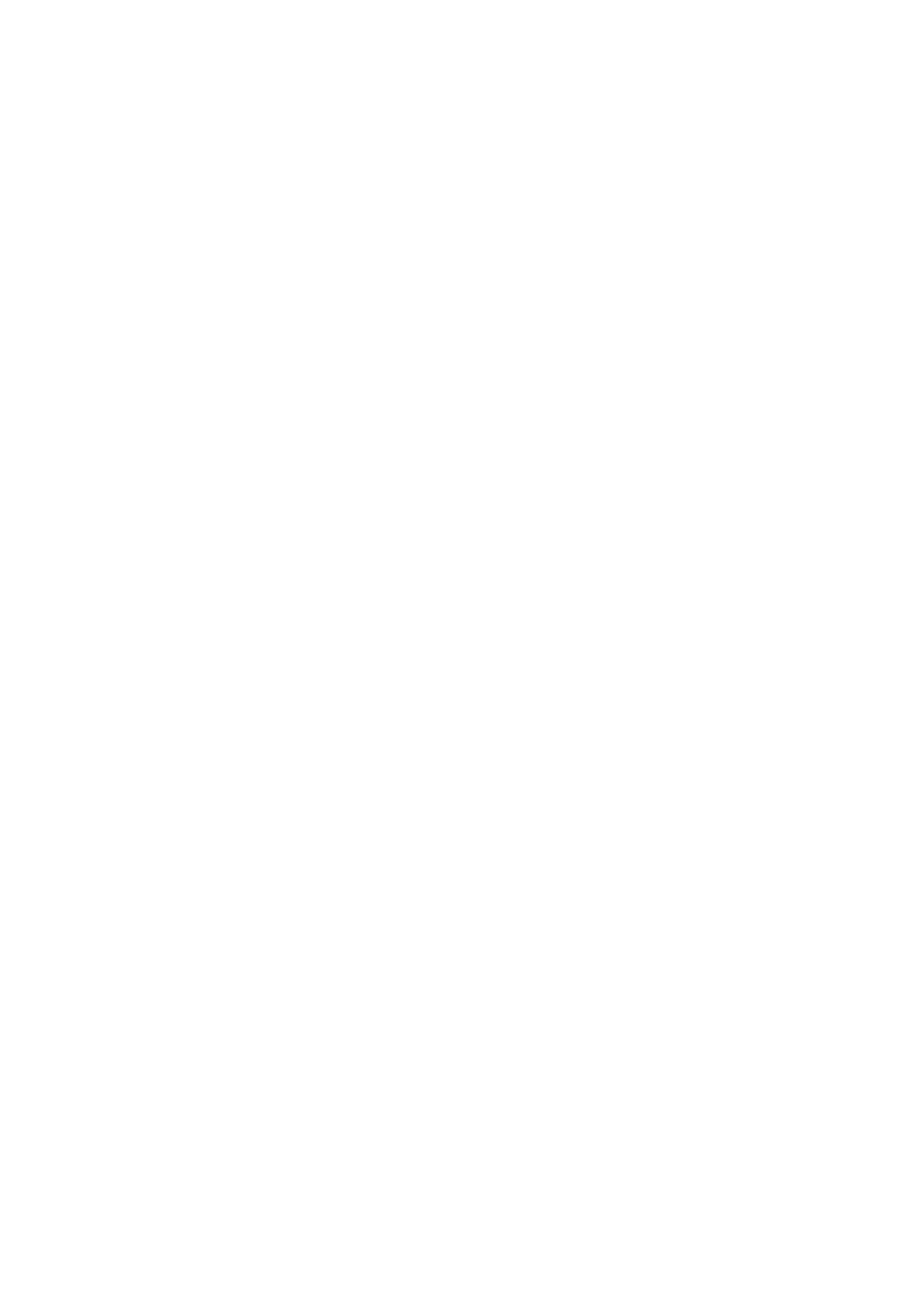

Keep in mind that the language is the key. There is nothing else. There is no other priority. There are no other issues. There is no reason to defend your motives, your actions, or your vision. You do not defend yourself, your own language fluency, or lack of fluency. You do it. Action is the key. Native children who are actively speaking the language are your only result.

So, in developing a program to revitalize the language: (1) never ask permission, never beg to save the language. Never; (2) never debate the issues. Never; (3) be very action oriented—just act; (4) show, don't tell; (5) use your language as your curriculum botany, geography, political science, philosophy, history are all embedded in the language.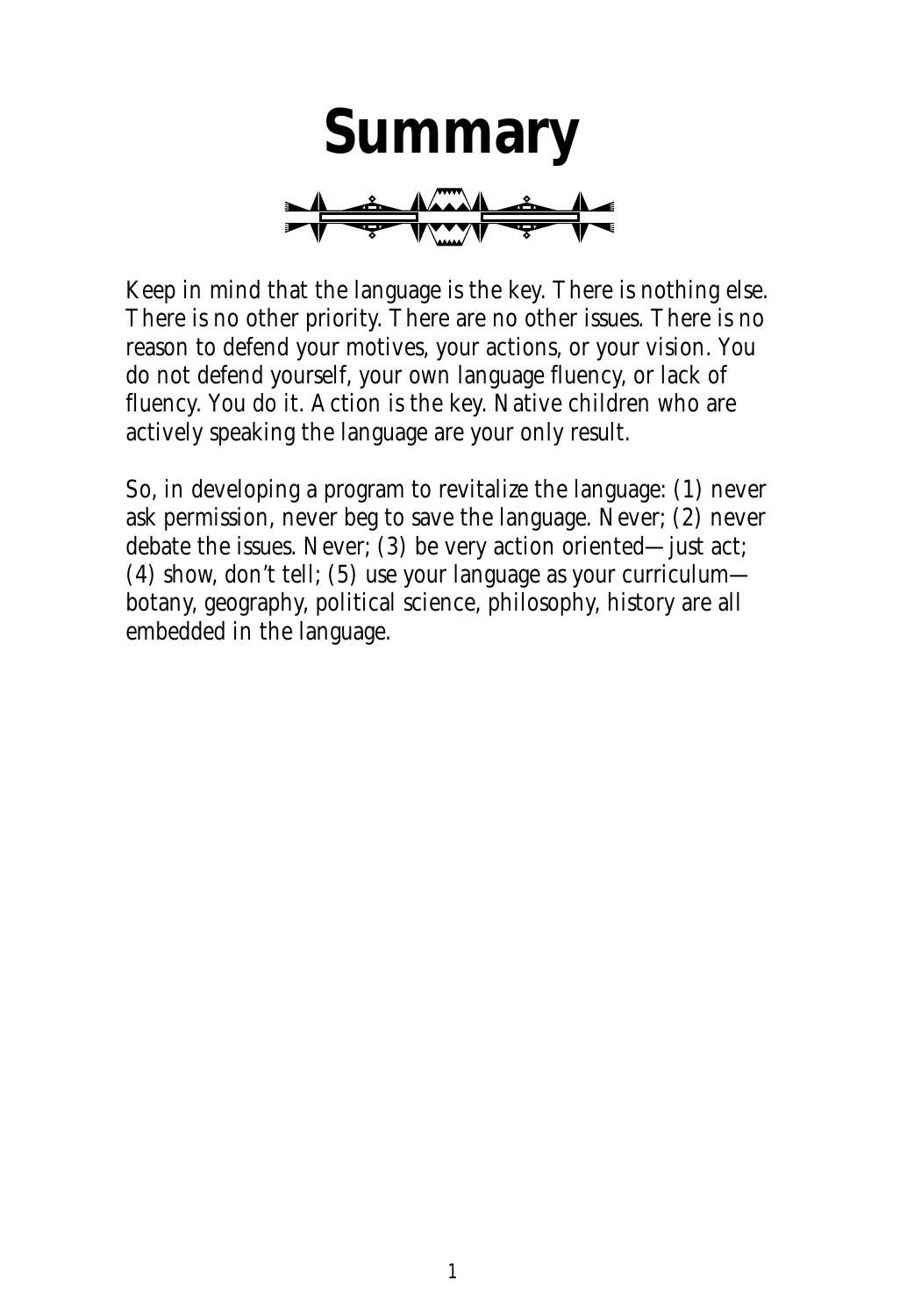

I grew up in the community in the 1960s in a one-room school on the Blackfeet reservation. My father dropped me off and walked away (there was no orientation like today, and twenty kids). One friend was the toughest kid I knew, girl or boy. She would beat us up; I often kid her about it now. The one-room schools were a good place to learn. Ironically, they were closed down, and a less-effective districtwide system was implemented. But I remain an advocate of one-room schools and small classrooms—even though I was glad to graduate in one piece.

After leaving that school, I went to college at Eastern Montana College. I showed up with no dorm assignment, and there were no Indians there. We slept on the floor in the basement until they could get rooms organized for me and the other kids from the farms (who were also a bit clueless about the fact that we were supposed to have registered for rooms).

Finally, I got my roommate. He was an Italian from New Jersey who, I was told, was very afraid of me. (I got the feeling when he just looked at me, said nothing, and walked out. What, he should be afraid of me? I should have been afraid of him!) And after testing the waters, he and I grew to be very close and are still close today. In addition, I had not purchased a meal ticket since, again, I didn't know I had to; so throughout my time there, I worked in the kitchen ("kitchen dogs," we affectionately called ourselves).

I was given a test for English, but as an Indian, it was assumed that I would fail, and I was assigned to "bonehead English." Ironically, I eventually majored in English and got an MFA in writing from Goddard College, which later became Vermont College. After that, in the mid-1970s, I got drafted (June 28th I graduated and was out of college, and July 6th I went to the Army induction center). After serving in the Army, I went to Harvard. I got a master's degree at Harvard University in 1975, studying social change and institutional change. My career kept me very active; I lived in Boston and other places. I consulted with a lot of tribes in the country, and I traveled extensively. But in the 1980s, it was time to go home.

As Indian people, we are always drawn home.

#### **"You Are the First Indians That Have Ever Come Here"**

We were told as kids that only failures stayed on the reserve. That notion is reinforced even today by some of my professional colleagues. But in 1983–84, Dr. Dorothy Still Smoking and I (she and I have very similar backgrounds) asked ourselves, "What will we do on this reserve to make a change?" We wanted to develop our education, our experience, and our vision to create new opportunities. (Of course, in the process my own tribe fired me three times—primarily because funded programs would come to a close. It might also have been that I was perceived as a bit of an agitator, a little different.) We did a lot of work developing the community college but never found our real place there.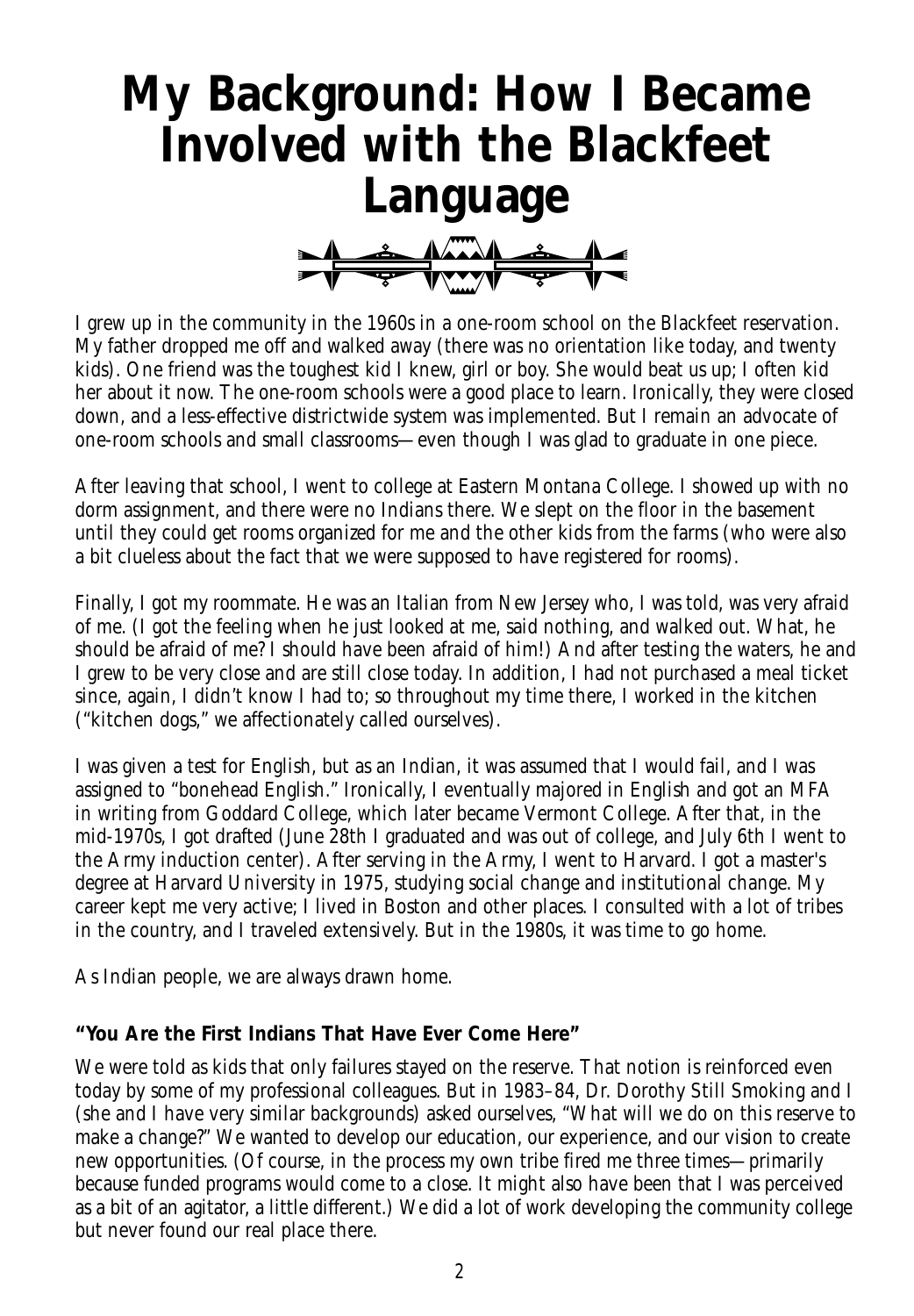In 1984, I was teaching advanced writing techniques, and Dorothy was teaching advanced Native American studies. We organized a joint field trip to the Glenbow Museum up in Canada. The Glenbow Museum, it turns out, had volumes of papers, history, and documents on the Blackfeet Tribe. A little, old curator who was standing there kept saying over and over, "But who are you?" (to our incredible annoyance). We gently reminded him that we had sent a letter from the community college, that we had permission to visit. That wasn't what he wanted. "Who are you?" he kept saying. Finally, when we stopped to have a dialogue with him, after a while, he responded, "You are the first Indians that have ever come here."

Since 1910, researchers have done a thousand studies on us. One study even measured our noses. It was all there. A very special thing happened on that trip. A young girl had a stack of photos, and as she looked through them, she announced, "Look at this! There is a picture of me." She had an elk tooth dress on. It really looked exactly like her, but in fact, it was her grandmother in 1890. It was a dumbfounding experience. Good things stay the same—yet we were the first in our tribe to know this or to see any of this.

We went into a frenzy. We asked for anything and everything on language. We asked for dictionaries. They pulled out a cart with fifty dictionaries on the tribe's language, written by priests, by linguists, some hand-written dictionaries. The first day, all the kids wanted to go to the mall. By the last day, no one would leave. We spent the entire \$2,000 we had raised from the taco feed on copying charges. When we came back to the Canadian border, they asked, "What is all this?" We boldly (I was more brash in those days) stated that we were not paying anything in duties (we didn't have the money). We had finally retrieved what was ours. The officials just backed off. What a success!

So we really started in 1984–85. We were knocked out. We finally understood, we finally realized that the real key factor is knowledge of yourself, of your tribe. This concept was new to us. We had been taught to study Egypt and France, and to learn Spanish. No one ever said, "Study yourself." This was a big revelation. It was unique. It was five times more interesting than was anything we had studied before. Those original students formed our first study group, our first commitment.

## **Don't Set Up a Bilingual Program**

Community colleges don't cover immersion language programming or language like they should. In 1982, Dorothy wrote a proposal for a bilingual program grant. Which is fine, but you don't want to get into bilingual programs.

We all speak English too well. Bilingual programs are designed to teach English, not your tribal language. We aren't against English, but we want to add our own language and give it equal status. We don't allow slang or shortcuts; we teach the heritage language forms. Our immersion school children speak high-standard, high-caliber Blackfeet. You can accomplish that through immersion only, not through bilingual education. Bilingual education typically teaches the language fifteen minutes a day. Kids who study with bilingual techniques will end up saying, "I can understand the language but can't speak it."

Teach the children to speak the language. There are no other rules.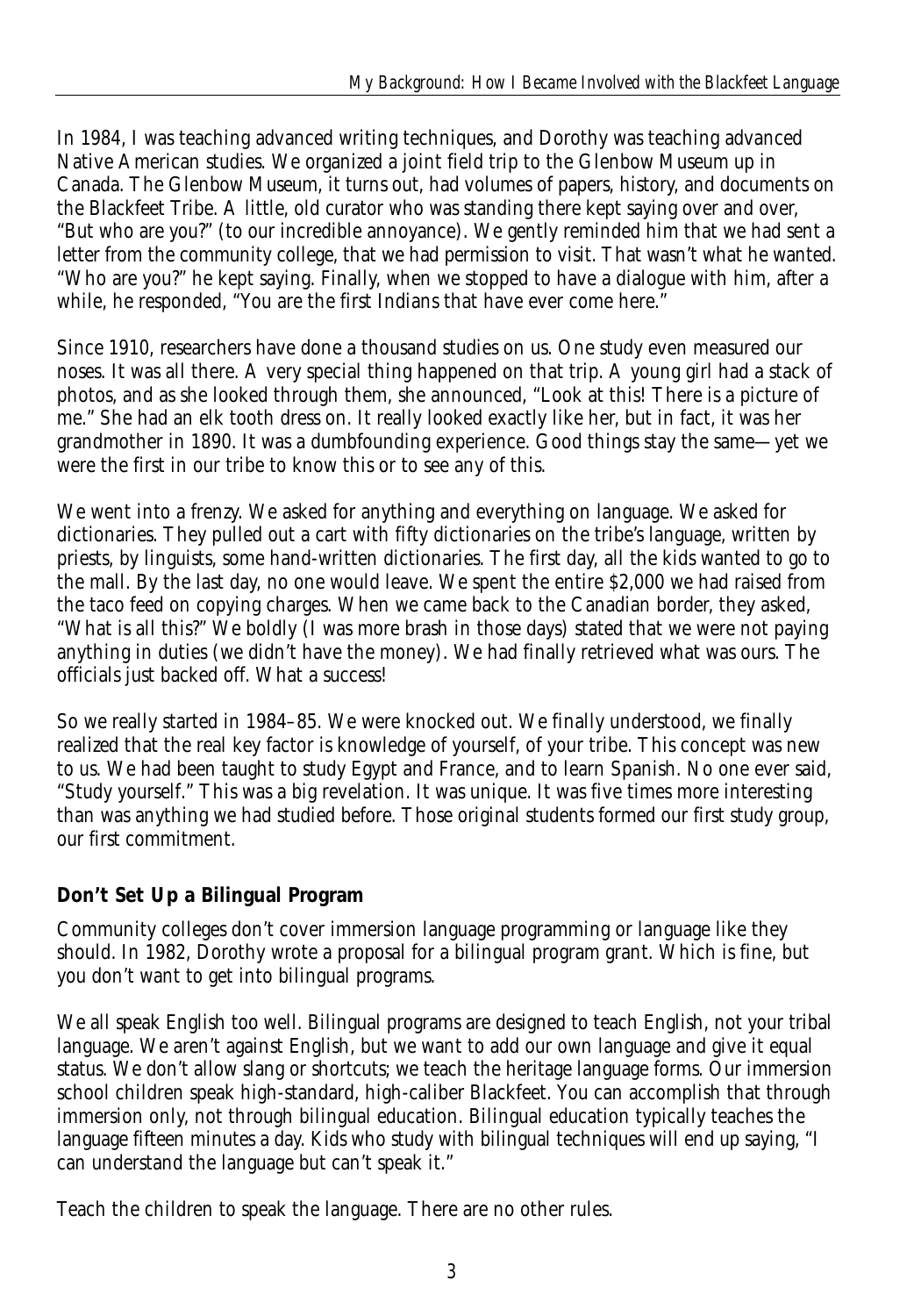You will never have enough of anything. But if we had to, we could teach in a tent. We don't have enough computers. No computers will save the language. No CD-ROM will do anything. Don't hire linguists. *They* can speak the language, but the kids won't, and in bilingual education, they still can't. Nothing against linguists, they can talk the language, but they don't *act* like us. They are not us; they are recorders. CD-ROMs don't learn language like children do. At the community college, the bilingual grant eventually died out. (They always do.) It might have become too successful; too many people wanted to take the language. It became an annoyance for the college. Increased registrations would have meant more work for the administration.

In 1987, we were into the language ourselves, when the college defunded us. I did not want to go back to teaching college English. We were dreaming in our language, we would hear our language in our dreams, and we became tuned in, back in touch with our language community. In 1987, when no one else would take the language program and when it was not even supported by the tribal council (in council-speak, "I'm with you, but the council won't go for it"), we took it upon ourselves.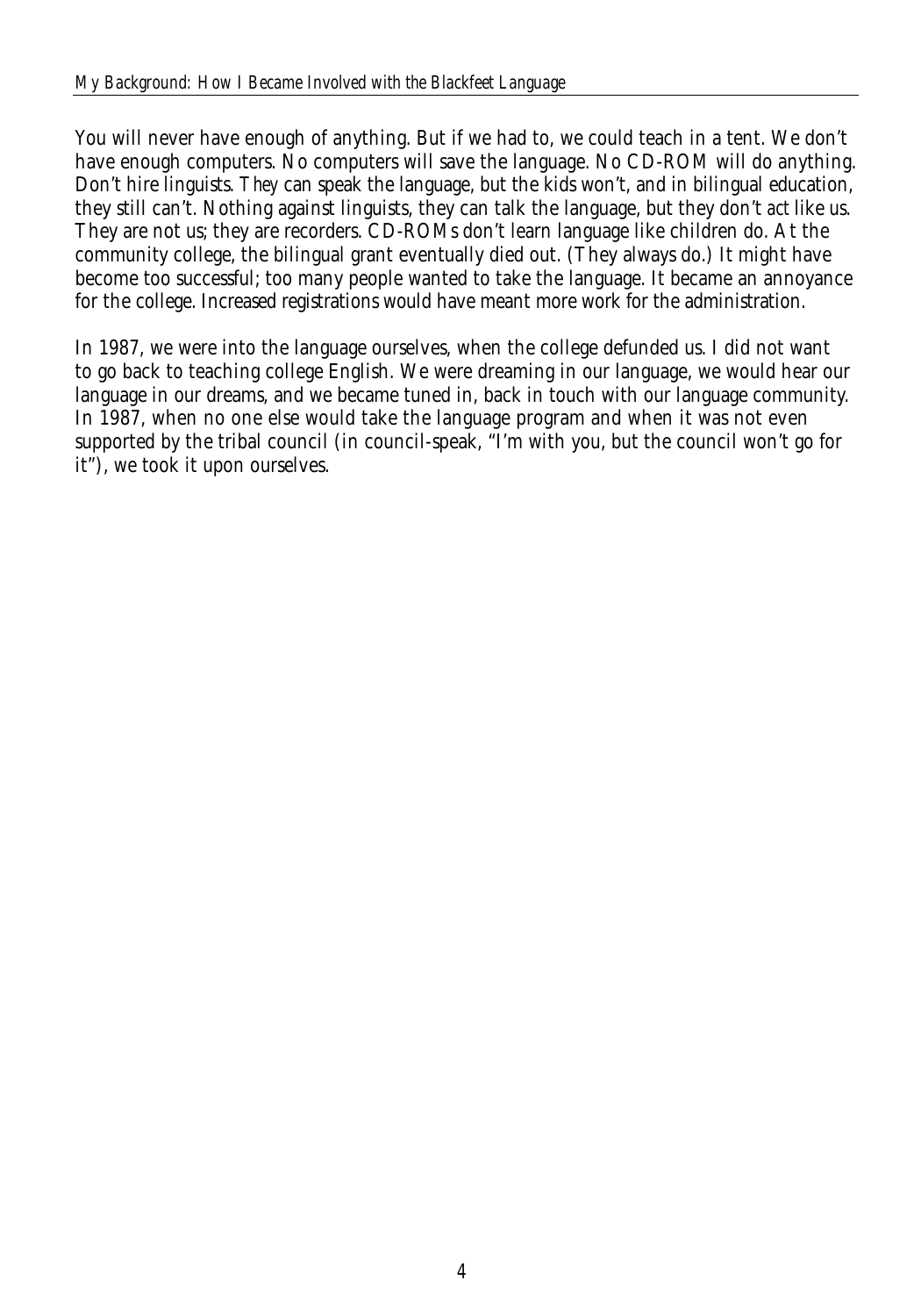## **Rule 1: Never Ask Permission, Never Beg to Save the Language**  $\frac{1}{\sqrt{1-\frac{1}{2}}\sqrt{1-\frac{1}{2}}\sqrt{1-\frac{1}{2}}}}$

Never beg to save the language. *Never beg.* Tell them you could use some help and explain to them clearly what is needed, but don't beg. We tell the council all the time (not that it helps much). They gave \$10,000 so they can have a basketball tournament for people shorter than six feet. They gave \$10,000 for a rodeo (give an Indian a hat and he becomes a cowboy). They gave \$30,000 for this and for that, but only last year did they finally give us \$5,000. One year, they gave us \$100.

Hey, what about \$10,000 for language? "Darrell, don't misunderstand me, I'm all for it, all for it, all for it. But we have a deficit, we have these other programs, but … but … but …" This year though, they showed up for the school community dinner. "Here, Mr. Chair, you can talk first. By the way, where is the money?" The same thing will happen to you.

#### **We Are All Relearners**

We are all relearners. We grew up in homes where grandmothers couldn't speak English. "Goll darn you," was all my grandmother could say, and when she did, you'd better watch it! My mother was a Catholic mission school kid, and my dad went to the third grade in government schools. When we researched, we understood why we didn't learn the language. We are good old grad students. We used all the academic skills that we possess to seek the reason we could not speak our language despite our home life. The truth we found is that they didn't teach us the language because they didn't want us to be abused like they were in school. We too have been using our educational skills for assimilation programming like everyone else. Now we use them in our own way, and now we understand some very profound truths.

Education, for Native Americans, was a journey to lead us away from who we really are. It's no wonder that *none* of us who had a college education knew our language. It's obvious that in order to get through the educational system, to make it to college, to get through college, to be recognized for our work, we had to leave many things behind. Language relearning is a journey back home. But this time you have the tools. I am sure that many people are suspicious of your motivations. In the morning, people would call us, "You white people from Boston and Concordia, you don't know any thing about us." Bemused, we would listen. Of course, we are all Blackfeet people. No one was born in a mansion on the hill. They would go away. Then in the afternoon, another bunch of people would come in and say, "Look at you, we sent you to Concordia and Harvard, and now here you are doing nothing but looking at the language. You are just a bunch of full bloods."

We are an oppressed people. We have been so colonized that we can now, easily, perpetuate it ourselves.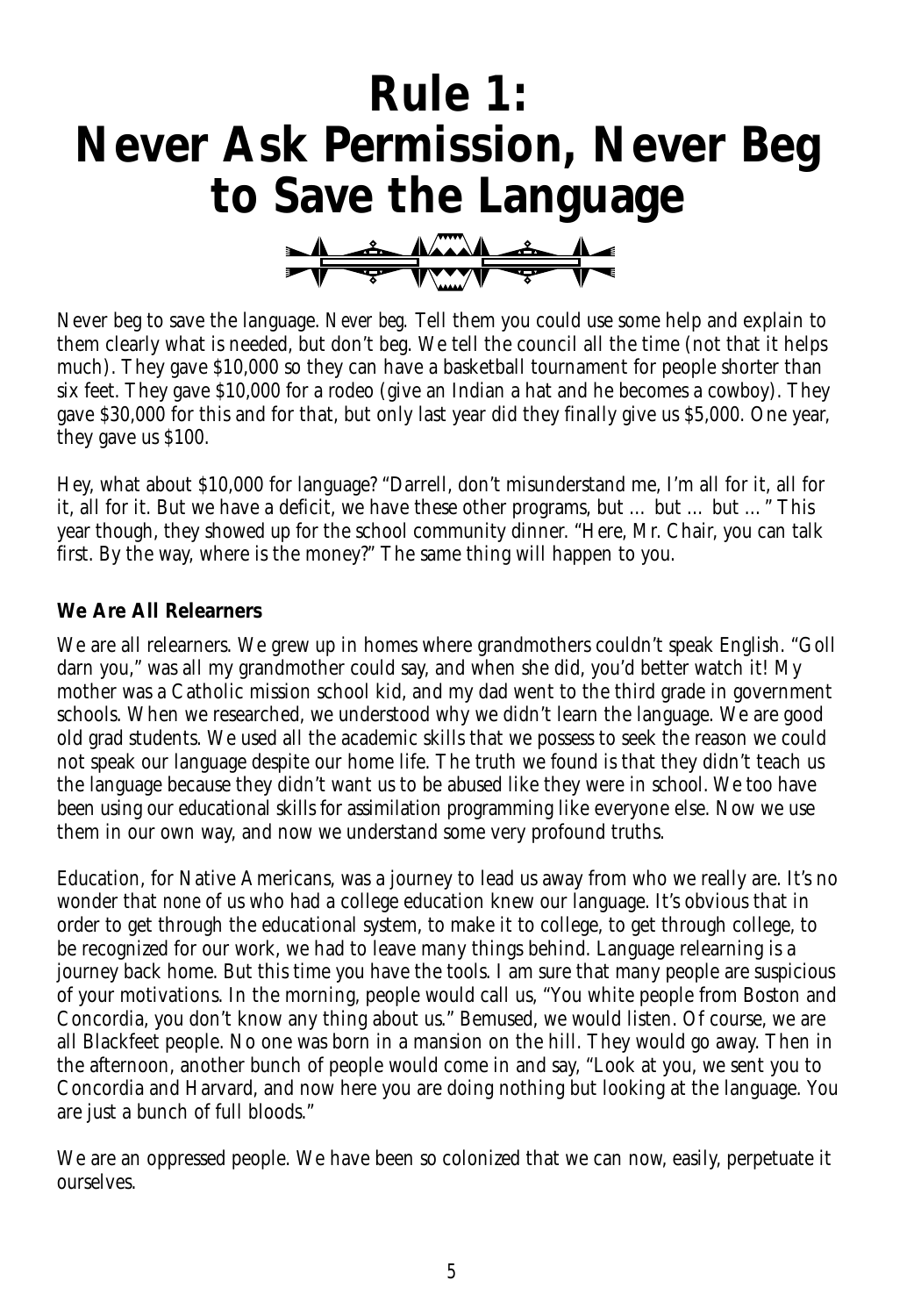## **Our Self-Definition—Never Use the Word** *Culture*

When we lose the ability to define ourselves, to define us, then other people can define us. The priest defines the percentage of us who go to mass as Christians. The social worker or the statistician tells us that eight or nine of us in a group of ten are alcoholics. We are told that four or five are this, eight or nine are that. We take what other people tell us. In a single room, we can get fifteen different definitions of *us*.

Unless we free our minds, we cannot get a definition of our own. These Blackfeet children *will* define us. These are our children, our relatives; they are ultimately our definition.

Who we are comes from the language, not from the Indian culture. What is culture? That Indian culture could be construed as beat-up old pickup trucks, buckskin jackets, and powwows. Sure, in fact, that is contemporary Indian culture today—we are living it. We are not using the word *culture. Culture* is too vague, too consuming, and too volatile. Never use the word. It's meaningless. It's debatable, a loaded word. Use the word l*anguage.* The culture comes from the language.

If you want to study culture, go to the museum. At Glenbow Museum, after they got to know us, they showed us their entire collection: buttons, Indian gloves (in a drawer), thousands, every glove from every tribe in the nation. What are you doing with these gloves? No wonder all Indians are wearing jersey gloves. Dresses, tons of women's dresses. These are dresses our women wore to special times; no wonder our sisters are wearing blue jeans. The museums have all the dresses.

They did everything to take the language. But when you bring it back, the little kids will make new dresses. The little kids will make new gloves and new shoes. And the next time they come to take away the dresses and the gloves, the kids will not give them up.

#### **You Save Your Strength**

You do not ask permission to use your language, to work with it, to revitalize it. You do not ask permission. You don't go to the school board and ask for fifteen minutes to plead your case. You don't change the entire community. You save your strength; you find the ones who want it. You look for the young couples; you work with the people who want you to work with them. You hone your skills, talent, and time. And these are precious. Take care of yourselves.

You don't go to the tribal council and grovel, "Would it be OK if you gave us an old condemned BIA building to teach the language?" This is our language, and it deserves a beautiful place to be. An old condemned church? That's an irony, isn't it? All the old mission school buildings look like decayed buildings now. And, ironically, many are now alcohol treatment centers. Don't go near those places and other abandoned, broken-down places for your language programs. Bad vibes. Build new buildings and bless them in your language.

## **Get Your Supporting Data**

We did a survey based on empirical survey methodology. It was a random sample. We did it right. We hired college students trained in statistical analysis and trained them as interviewers.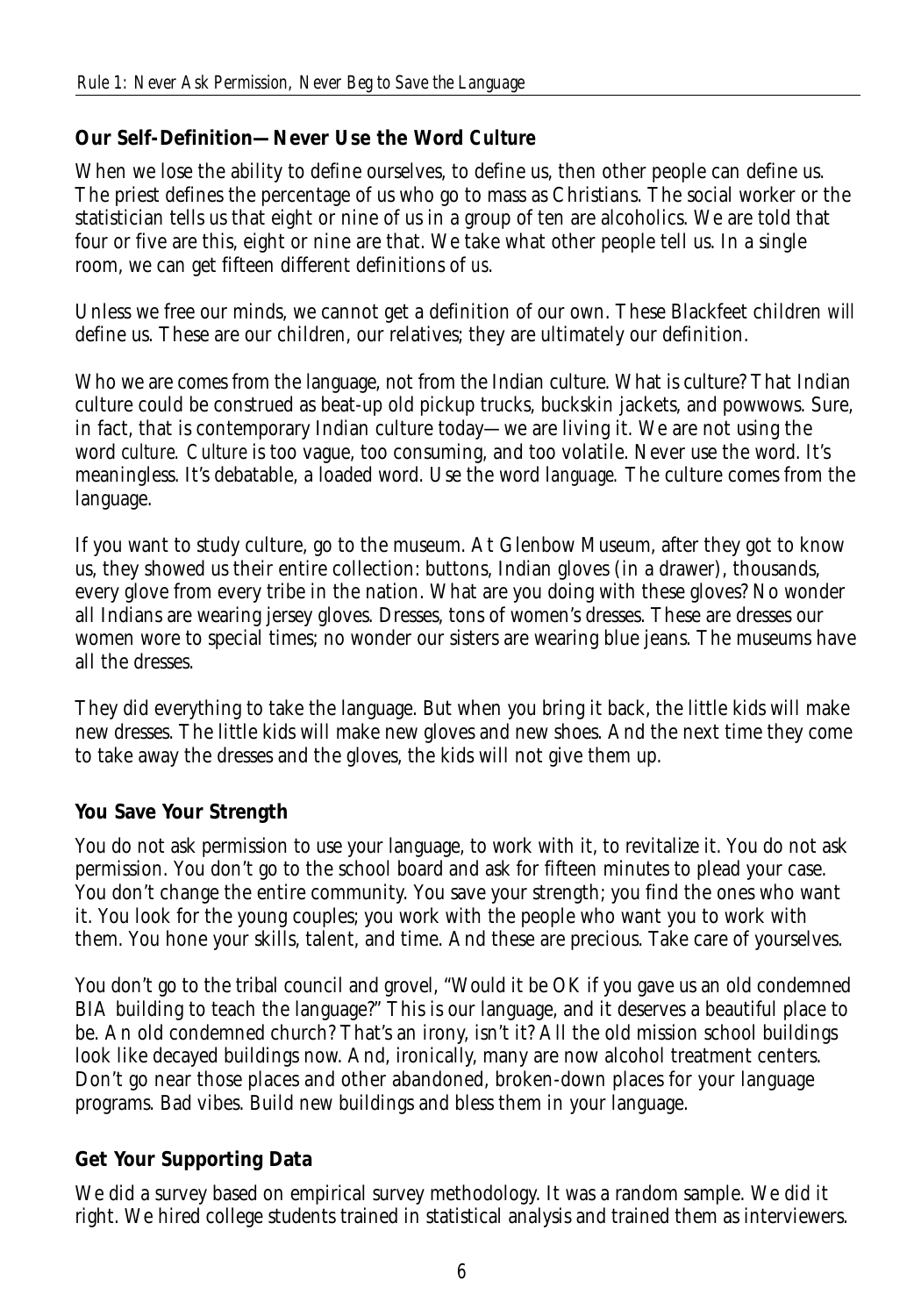We did the survey door to door. We asked, Do they have language in the house, sweetgrass, a drum, and books on Blackfeet? Do they have pictures on the wall about Indians? Do they have pictures of their family displayed or pictures of Michael Jordan and John Wayne? We then selected people in age groups to get information. We tried to interview every person over the age of ninety, then eighty, then seventy, and now we are doing every person over sixty. We are compiling the data. Don't listen to hearsay or gossip. Learn the truth about your community, and use the data for your purposes.

We had the best news. An honor student from our tribe whom we allowed to test the kids in our preschools did testing for two years. Our kids score above all the standards. The WITS test, which measures language articulateness, is not a good indicator for how Indian communities use the English language and our Indian children don't typically do well on the test. But our kids scored above the national averages, even though the test was in English. We are building language acquisition skills. We allowed the children to build their skills and, guess what, they scored in the top percentile. We want, and we have developed, high-level language acquisition skills in our children.

We asked the fluent-speaking elders of our language: Did you remain happy people all your years? What was the price, what were the struggles that you endured to use your language? What were the prices you faced?

For the most part, the people responded that they had to stay self-employed. They had no access to the best jobs. But they also realized they were the happiest and most centered in the community.

Our staff has produced academic achievement. Laurie Falcon, one of our immersion teachers, produced her thesis, *Immersion School as a New Paradigm in Native Education*, from Vermont College. Dr. Dorothy Still Smoking, one of the founders, did her doctoral thesis on the interviews of the elders, and Billi Jo Kipp will get her doctoral degree in psychology with honors from the University of Montana next spring based on her work in our language schools.

We produce papers, scholarship, and high-quality investigative studies. We produce optimal learning in our students (our goal is 100 percent recall). We have produced films, videos, and articles. The film *Transitions: Death of a Mother Tongue* won a lot of awards. In 1997, we produced limited editions of *A Special Study of the Blackfoot Language: 1932-1997* for our schools, community, and patrons. Today, we use the book as the foundation of our language learning in our schools. Everyone—babies, parents, students, and staff—use the same book.

#### **Parents Did Not Teach the Language Out of Love**

Here's a story: Parents did not teach the language because they loved us and they didn't want us to suffer, to be abused, or to have a tough life. Because our parents loved us and our grandparents loved us, they tried to protect us from the humiliation and suffering that they went through. If you truly love your parents and grandparents, you can reconcile that. Because we live in an enlightened age today, opportunities are available to us that simply were not available to our parents.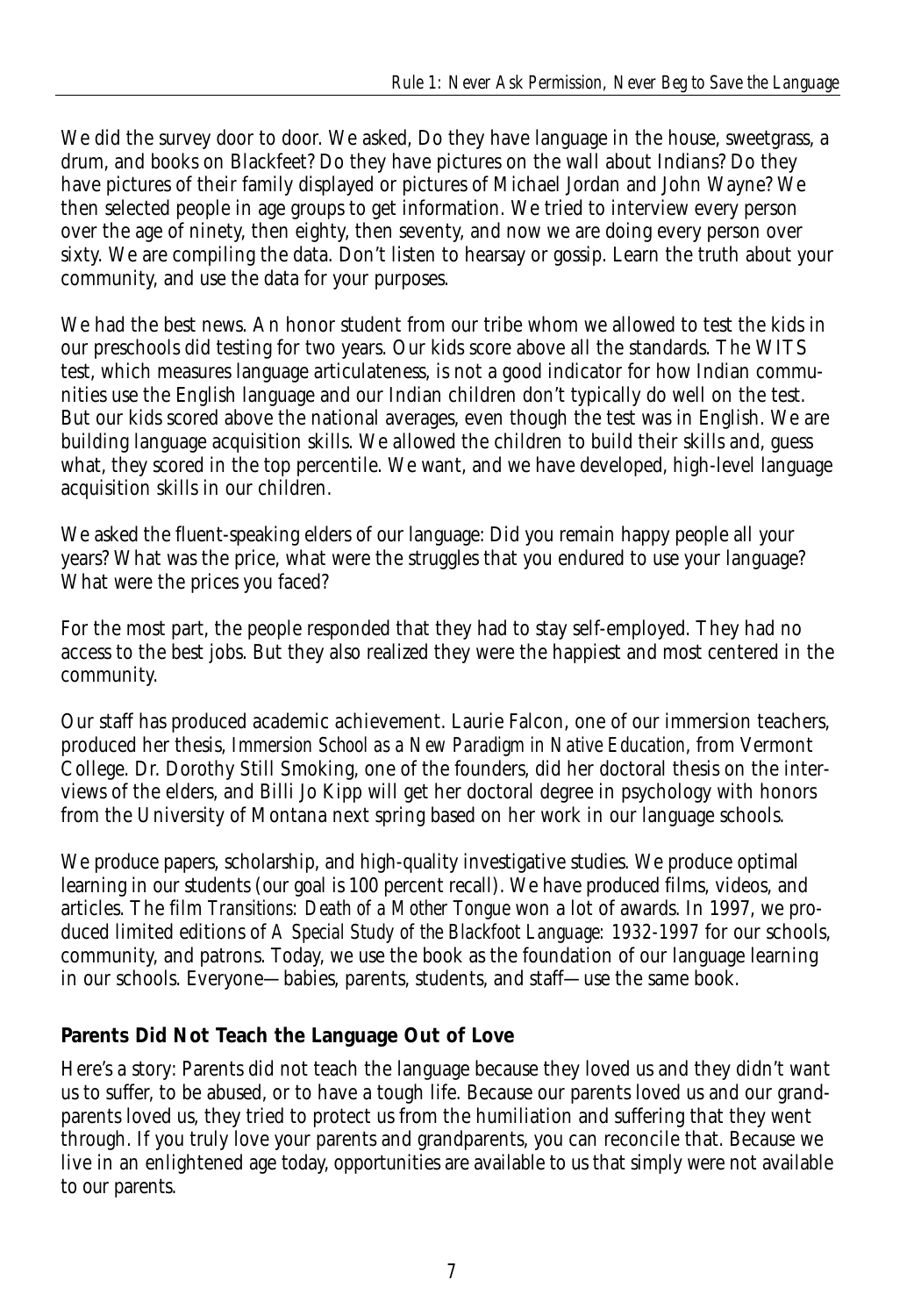Some of you will live a life first as a little girl, then as a young lady, as a mother, and then as a grandmother or great-grandmother. Some of you will live a life as a little boy, a young man, a father, and a grandfather or a great-grandfather. If we all live the good life, we get to be all those things.

If mission, government, or public institutions took the language from your mother or your father, you can replace that at some point during your own journey through life. As a young girl, you can put that continuum back. You can grow to be a mom, a grandmother, and a great-grandmother. You can pass your relearned knowledge to your daughters and sons and encourage them to pass it to theirs. This is what we should be doing as responsible Indian people. That is reconciliation with our parents and grandparents and our ways. Quit blaming them. Quit blaming the past. Take it upon yourself to do courageous acts, and just do it. As our parents loved us and protected us by shielding us from the humiliation brought on our languages, from all the horror that they had suffered because they spoke the language, it is now your turn to reconcile what was done in the name of love. You can now demonstrate your love for them by protecting and shielding the language in a different way. You can begin to embrace it, to use it, to foster it, to renew it, to teach it to your daughters, to teach it to your sons.

#### **Immersion School: How We Got Started**

In 1994, we went to a bilingual conference. We didn't want to do bilingual education. We wanted to start an immersion program. But there were no resources. There was this bilingual conference, so we went. And when we were there, we saw these most beautiful people, goodlooking people, all speaking their language, and we said, "Hey, they look like us. Let's go sit with them." So we did. They were Native Hawaiians, and they were down to less than a thousand native speakers. So, they started the language nests called *Punana Leo* in their language and taught their children their language. They were the first people we ever met who knew what we were seeking, and they shared everything they knew with us. Today, we are the best of friends and would not be where we are except for their friendship. They showed us how to get started. They were mentors, our support, and our guides. They even paid for us to go to Hawaii. And today, they have twenty-eight schools. Last year, they graduated their first class of Native Hawaiian kids who had been in immersion school since preschool. Those Native Hawaiians would sit for hours with us in their homes and schools. They would show us everything, and now we can share the secrets of successful immersion with others, like you today, for instance.

#### **And the Biggest Secret Is, Don't Ask Permission**

Don't ask permission. Go ahead and get started, don't wait even five minutes. Don't wait for a grant. Don't wait, even if you can't speak the language. Even if you have only ten words. Get started. Teach those ten words to someone who knows another ten words. In the beginning, I knew thirty words, then fifty, then sixty. One day I woke up and realized I was dreaming in Blackfeet.

Don't let the bias and the prejudice of others dictate your approach, your message, or your program. Examine the bias of every public school teacher and those steeped in their ways of teaching. Their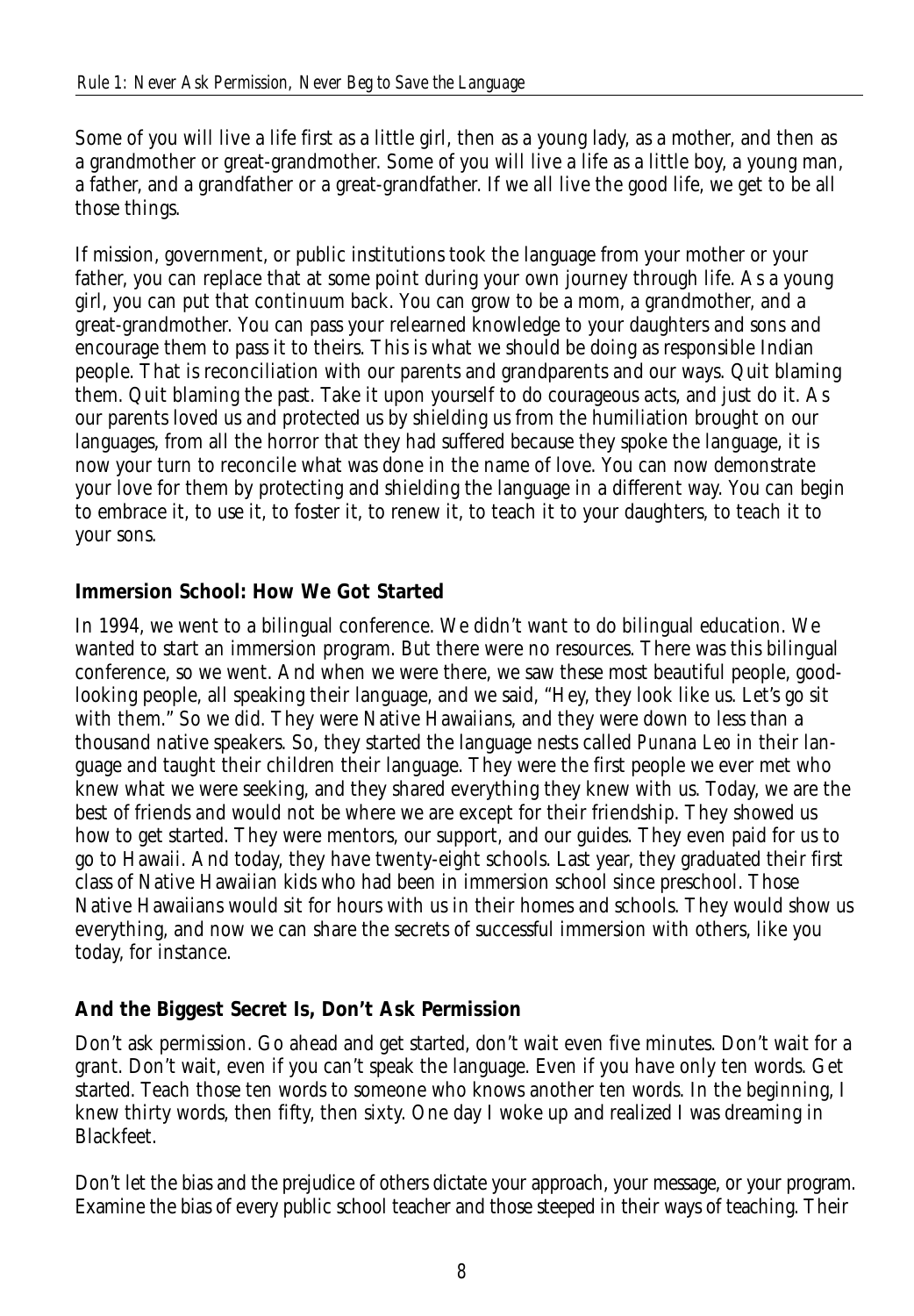bias is that a dictionary of the English language, if complete, would be three feet deep and that the dictionary of the Blackfeet language would be less than an inch. This is false; in fact, it is probably just the opposite. Blackfeet and your tribal language are not secondary languages, are not inferior languages, and are not to be discounted. Don't let them tell you this.

In 1994, we took sixty-five of our tribal members to this big world retreat in Hawaii. We took many Blackfeet from Canada with us, and now they have many immersion schools on their reserves. We are all meat-eaters (we don't eat fish; it is taboo). We had some challenges when we were there. They very generously gave us all this fish, crab legs, squid, shrimp. We starved. We gave it to the Salish from the Columbia River basin and other fish-eaters who live near the water. We'd run to Henry's hamburgers every night to eat. It was a slight discomfort to us, but on the last day, all the children from their immersion schools, the parents, and grandparents got on stage and spoke in their language to us. One founder of *Punana Leo* named Koanao Karmana spoke to us and told us to go home and JUST DO IT, so we started our program as soon as we got home, and we engaged our community in the work.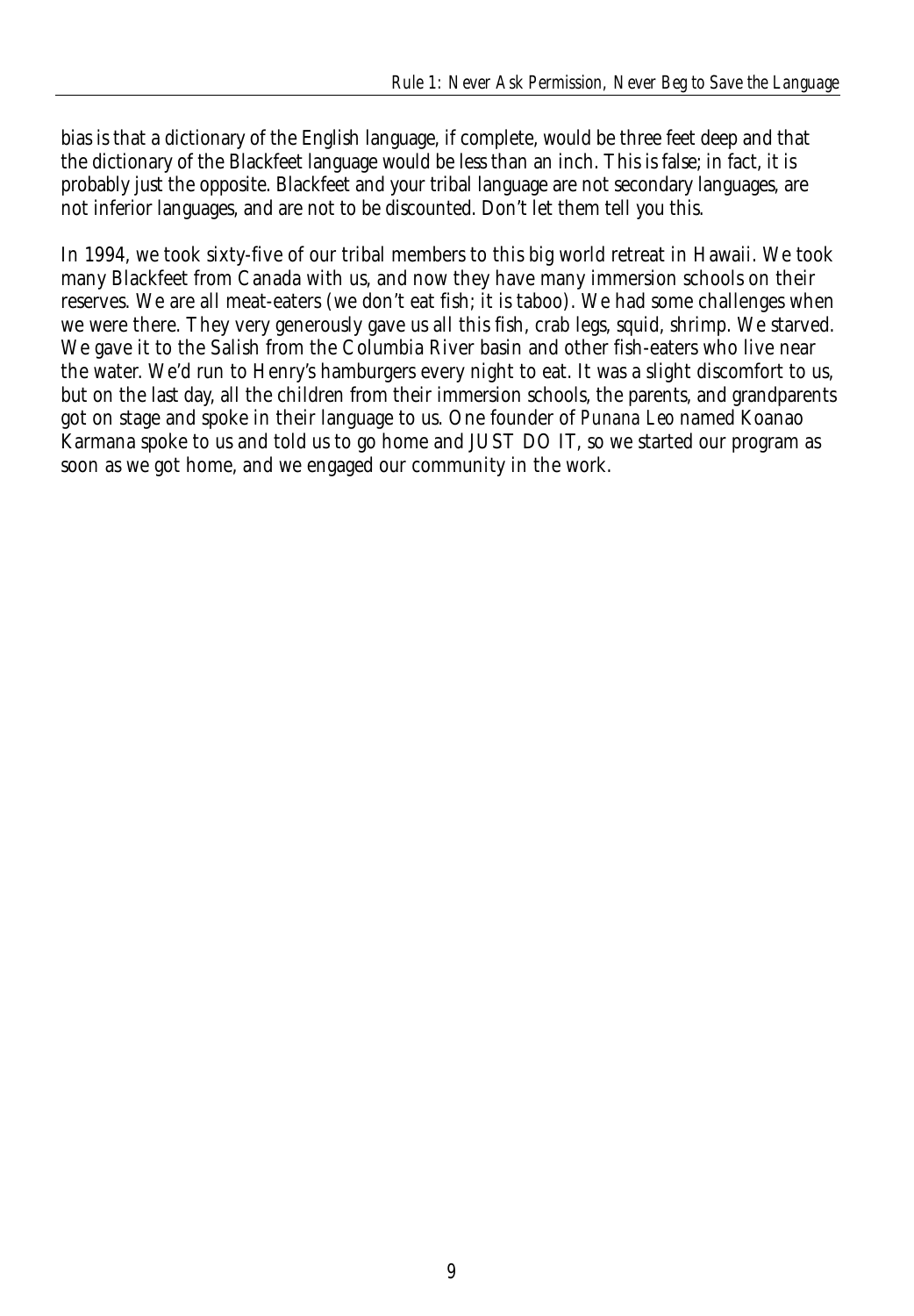

Don't debate the issues. Don't let anyone debate you. Don't let them start in on you. Don't let them even start. They will say, "What good is your language in Duluth?" They will sucker you to defend your work. They want to de-energize you. They want to bring doubt into your mind. They want to raise hell with you.

This is about us. We don't need their permission. Tell them, "I am not going to debate you. Go play bingo, go gamble, go somewhere elsewhere. We don't allow any debate about the language." Never bring your language into any arguments. If someone argues about the language, move away from him or her and do not participate. Leave the language out of it. Never disgrace our language with debate. You can't do it. We will not allow you to do it. You will feel physically flogged if you do, and it will take time to recover. It will de-energize you.

They will come around to you. But debate them, and *you* will get doubts in your mind. You need all of your strength to do this work. You have to go to bed and go to sleep.

The language is powerful. It will handle many things for you if you trust it. With \$37 in the bank and payroll on Thursday, go to bed and sleep well. You cannot have doubts about your work. Go sleep like a rock.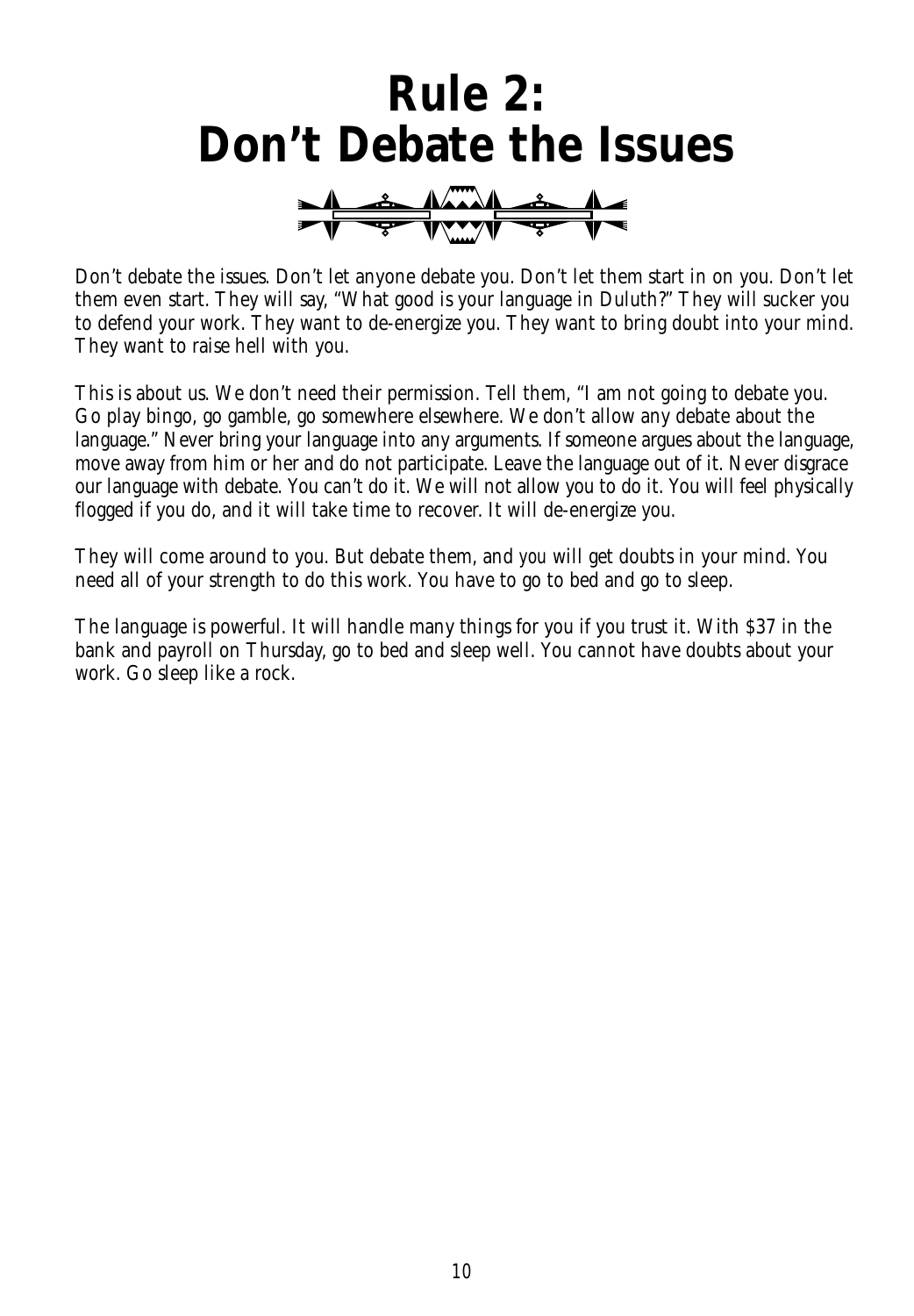

You have to be very action-oriented. Just act. "But we don't have land," you might think. Then go buy land. *You* buy the land—lock, stock, and barrel. You figure it out. Buy it, then figure out how to put the deal together to do it. But putting the school off trying to figure out how to get money is debating. Don't debate.

Everyone else is a horse trader, but we are not. We stand firm. Teaching the language is our only goal. We will give you anything you want for the land, for the cost of construction, for the supplies. You say, "You tell me what you want for what I need, and I will give it to you." We will not argue. We are not bargaining. We are not entrepreneurs. What you have in hand is what you work with. We went up to a lady and asked how much for the land. She told us, and we told her we would come back the next day with the money. We did. We figured it out ourselves. We got the money and said, "Give us the deed," and now it's ours. Find your friends.

I have a friend who helped us contact Jane Fonda, who wrote a \$100,000 check to finish our school building on Moccasin Flat. Then representatives from a family foundation visited and gave money for this building here for the Lost Children School (the name comes from our Blackfeet stories). Within five years, we bought these plots of land that you see. The woman who owned this land worked in the post office. Believe me, it's hard to find land. You see it everywhere, but it's trust land. She owned this land in her name. She said, "This is all that I have. I have been saving. I bought this land through my savings deduction plan at work." When I asked her to tell how much she wanted, she said, "Everyone just laughs when I tell them because they say it is too high a price." Again we said, "We will bring the check." She sold us the land on the spot. We did not debate her. She said, "I will do it because of my grandmother who spoke our language. I will sell it for the language school in honor of my grandmother." And so, she gave up her land she had worked hard for in honor of her grandmother.

Last year, we went to the next-door neighbor when we saw that we had to expand. We told her that we needed to build on to the school. She was not interested in selling. She said, "No, my daughter lives there." And we asked her how much she wanted, and she said \$100,000 (which is more than we had). So, we left her alone. But three months later, she called and said, "Here's what I want" (it was far more reasonable—half that, \$50,000), and so we said OK. She then sold all the land, including her house, in honor of the language and her family. It will come to you.

Get an architect and say; "We want skylights. We want the walls open, and once a year on the equinox, we want the sun to come streaming through the door." Build it so that the sun follows you around throughout the day. Use the language to design the building.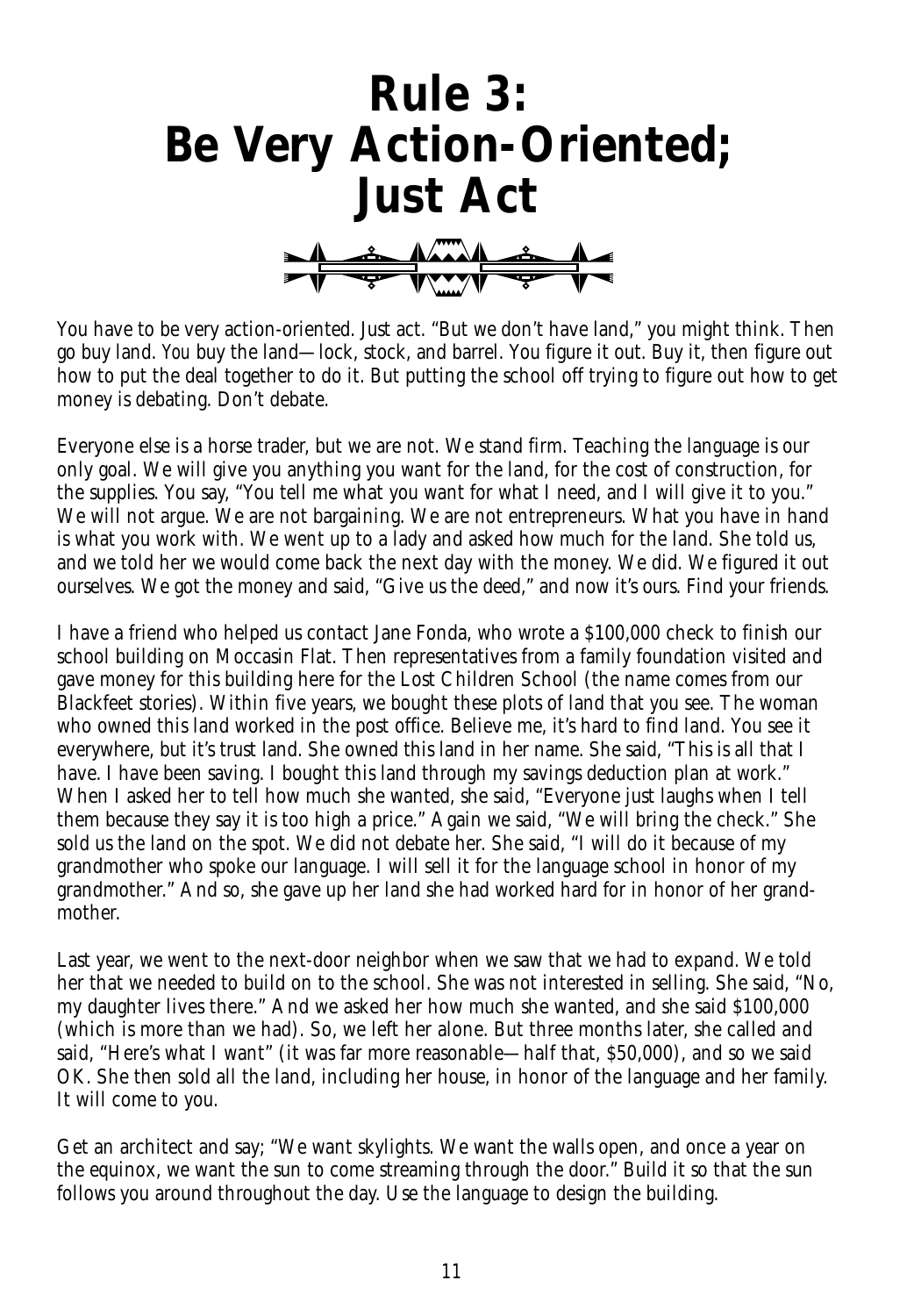#### **Use the Language to Design the Building**

People ask why there is no furniture in this spacious classroom. You see chairs and desks around, but they are stacked neatly or pushed against the wall. We learn through physical movement. We tell the children, "Go touch the door. Stand up. Sit down. Now turn around. Now jump." We need room. Don't let other people define your room, your needs, how you do things. Don't model your program on a traditional public school classroom where the tables and desks and chairs restrict movement, restrict vitality, restrict ideas. Don't debate. Your language will show you the way.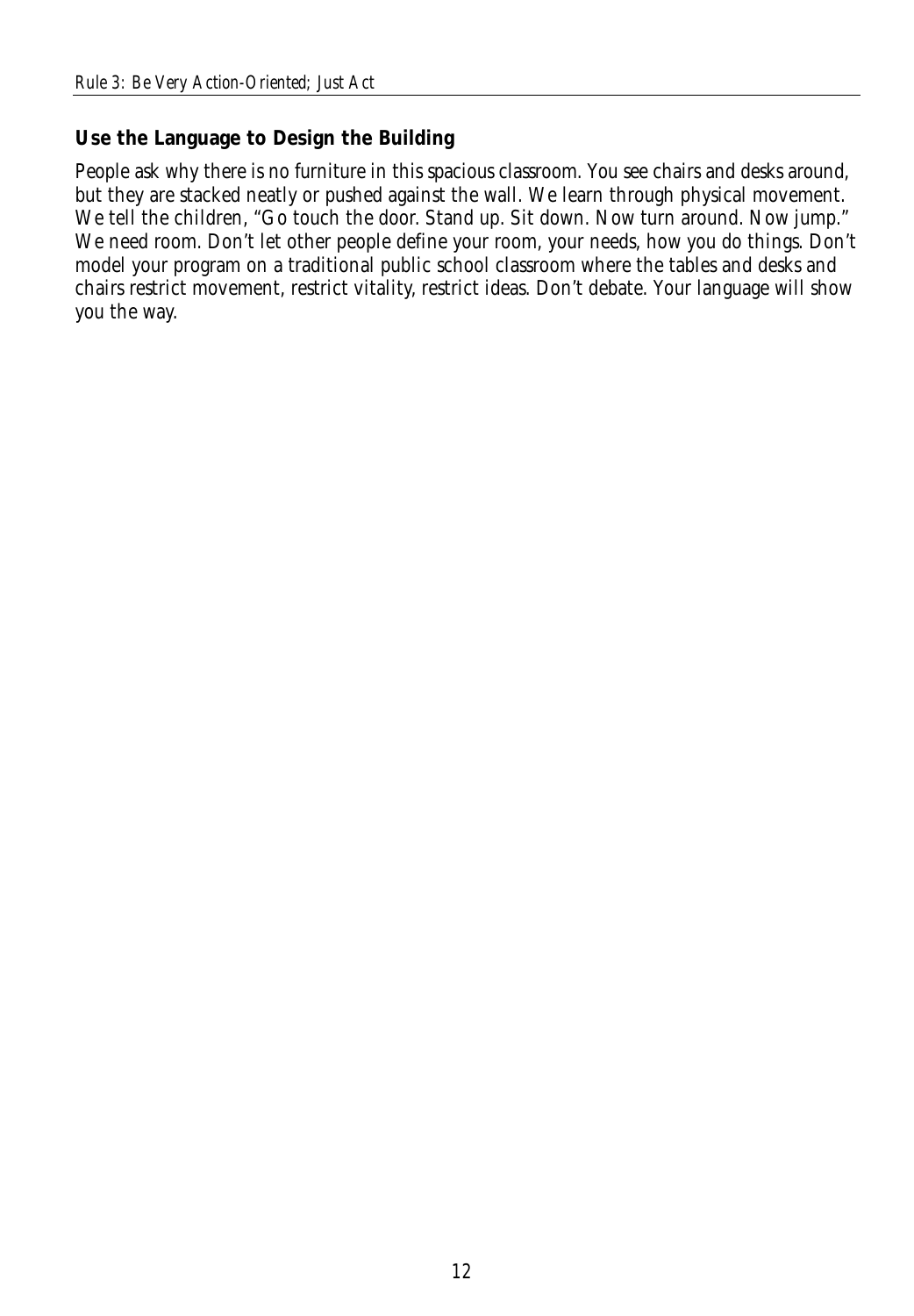

Show, don't tell. Don't talk about what you will do. Do it and show it. This is what they are ultimately going to listen to—not your words, but to the abilities of the children.

When a baby talks our language, the older women say, "Ohhh, let me have that kid." People will come to visit. Our pipe holders, our women will come and see the children talking in their language and say, "Ohhh, let us have that kid." Concentrate on the children. You teach the children, and they will show your success, and the others will say, "Ohhh, let me have that kid." Children who speak our language—everyone wants one.

#### **Put Status Back in the Language**

You have to put status back in the language, so you have to do status checks. You need to pay 10 percent more than any school in the vicinity so that your teachers feel proud to be there. You are cultivating a professional status with a salary and all benefits. Create a status for the language.

Then, give them a chance to improve themselves. Let them write master's and doctoral theses. Tell everyone that this is an environment to study the language. Tell them, "We are writing books about ourselves. Finally, we are empowering the language." The original children from that museum trip in 1984 were the ones who brought their children here. These students worked with us. They know us, support us. This is their vision, too.

If you bring one child here, you can bring brothers and sisters. Every two years you have new students.

However, once a child leaves, they cannot come back if their parents doubt the program's effectiveness. If they leave for good reason on a temporary basis, they can come back. I know that if parents lose faith in the program, it is because someone is debating them and bringing doubt into their minds. This is not a dropout program. This is not a remedial program. We are a private Blackfeet language immersion school. You give your child to our care. The responsibility for teaching the language is up to us as teachers. We have no administrators here. Dr. Still Smoking and I are volunteers. Until very recently, neither of us had ever worked here. We are not building a school for the administrators or for the staff or for the parents. It is the home of our language and the children who learn it. And the pride in our goal and the clarity of the goal help create the language status.

The top priority is the language. First, that's all this school exists for; it's only for the language and the children. The parents, the teachers, finally the administrators follow suit.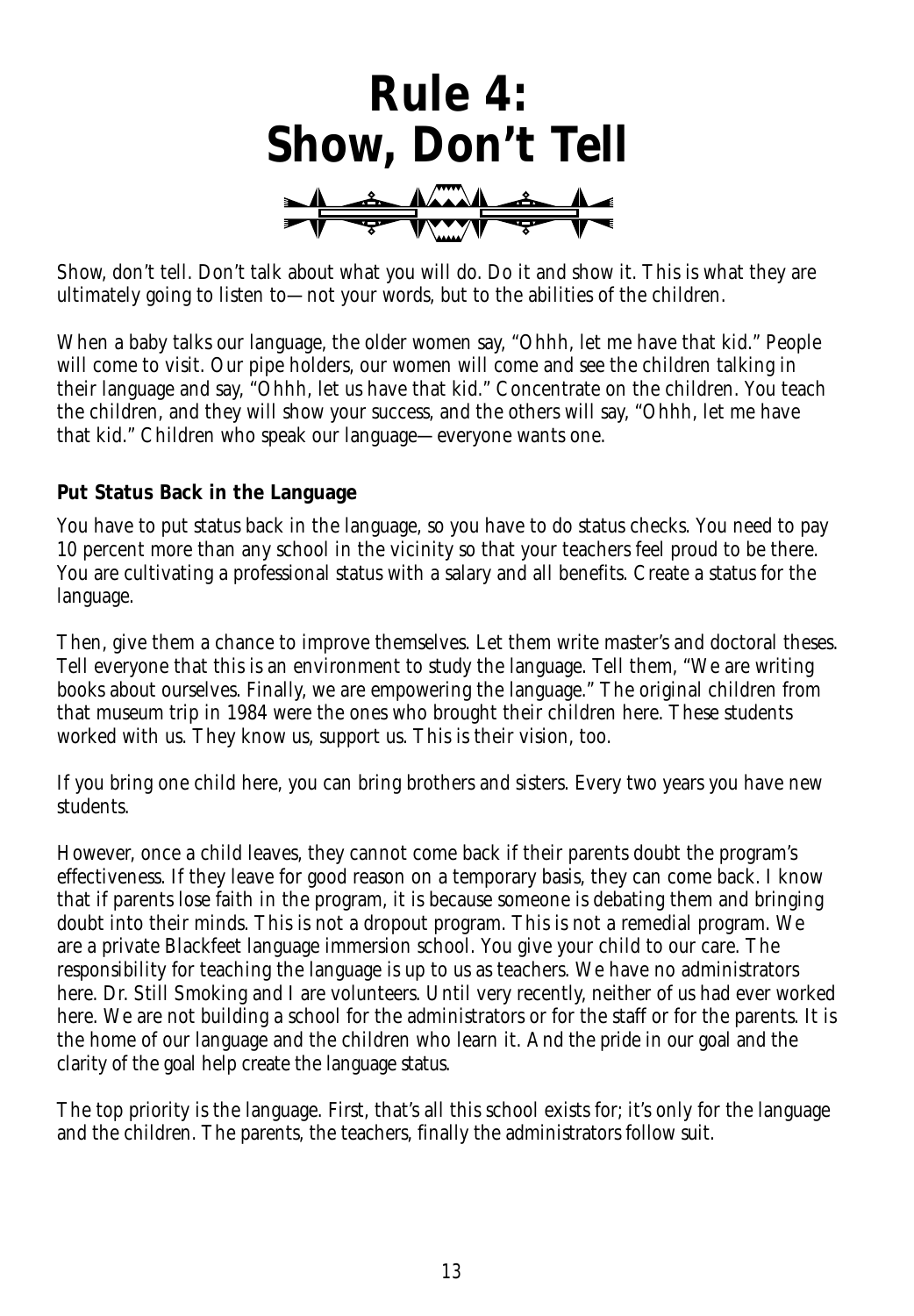**Frank Weaselhead and the Sand Hills**

We are a different organization than most. Our immersion schools look like schools, but in reality, they are a whole different thing with very different dynamics and a need for a very different structure.

Many of us who help found and develop these schools will never be fluent in our languages. But because of our work, these babies will become fluent.

There is this old man, Frank Weaselhead, who is a pipe holder, and he comes to visit us often. "Do you folks ever receive a compliment?", he asked us. "No, actually, we receive almost none from almost no one," we reply. "That's good," he says. "You don't need compliments. Your compliment will come. Years from now, we will all be gone to the Sand Hills." (The Sand Hills are now called the Porcupine Mountains, and it is the understanding of the Blackfeet people that after this life, we pass to the Shadow Land or the Sand Hills.) He said, "We will all be gone to the Sand Hills, and there will be these families here, with young kids, happy kids, and all will speak the language. Some day, someone will wonder how it was that when all other tribes will have their language lost, how did it come to be that they all could speak their language?"

"The people will think about this a while and say to each other, 'I don't know. Way back then, there were some people, and they built the schools, and they put our parents in these schools. That is how they kept our language alive.' And that will be your compliment."

However, when I first came back to the reserve, people wondered what to make of this. Yet more and more fluent speakers started coming to us. People holding ceremonies, and people within our culture (and I use that word only here) began to approach us. Other people also came, and they said, "You should be at this ceremony or that naming or that sweat lodge because you speak the language."

We have become members of the societies within our Blackfeet tribe. Many things transferred in our religion and our tribal ways come to us because of our knowledge of the language. My wife and our families have been initiated in societies. Our children in school belong to various pipes, others are Catholics, and we embrace all things here.

One day, members of the oldest women's society probably in this nation visited the children. They came here, and the two youngest children received the two oldest names in the tribe. They transferred to the young boys everything they could and conducted the ceremony all in language. This could have been happening thousands of years ago, and we are giving these babies their names. There is much to be said about immersion—more than what goes on in the schoolroom.

There is no place for cultural hitchhikers. The people who want to hitchhike on your culture want rites, and rights, but not the responsibility. Cultural vampires who want the best things in the language and won't study the language are fools. You have no time for them.

The best thing about immersion is that our kids are extremely healthy—healthy with choices. Try to show, encourage, and send the best of what we have. We have a lot of ceremonies in this school with one caveat: Everything must be in the language. All the people who come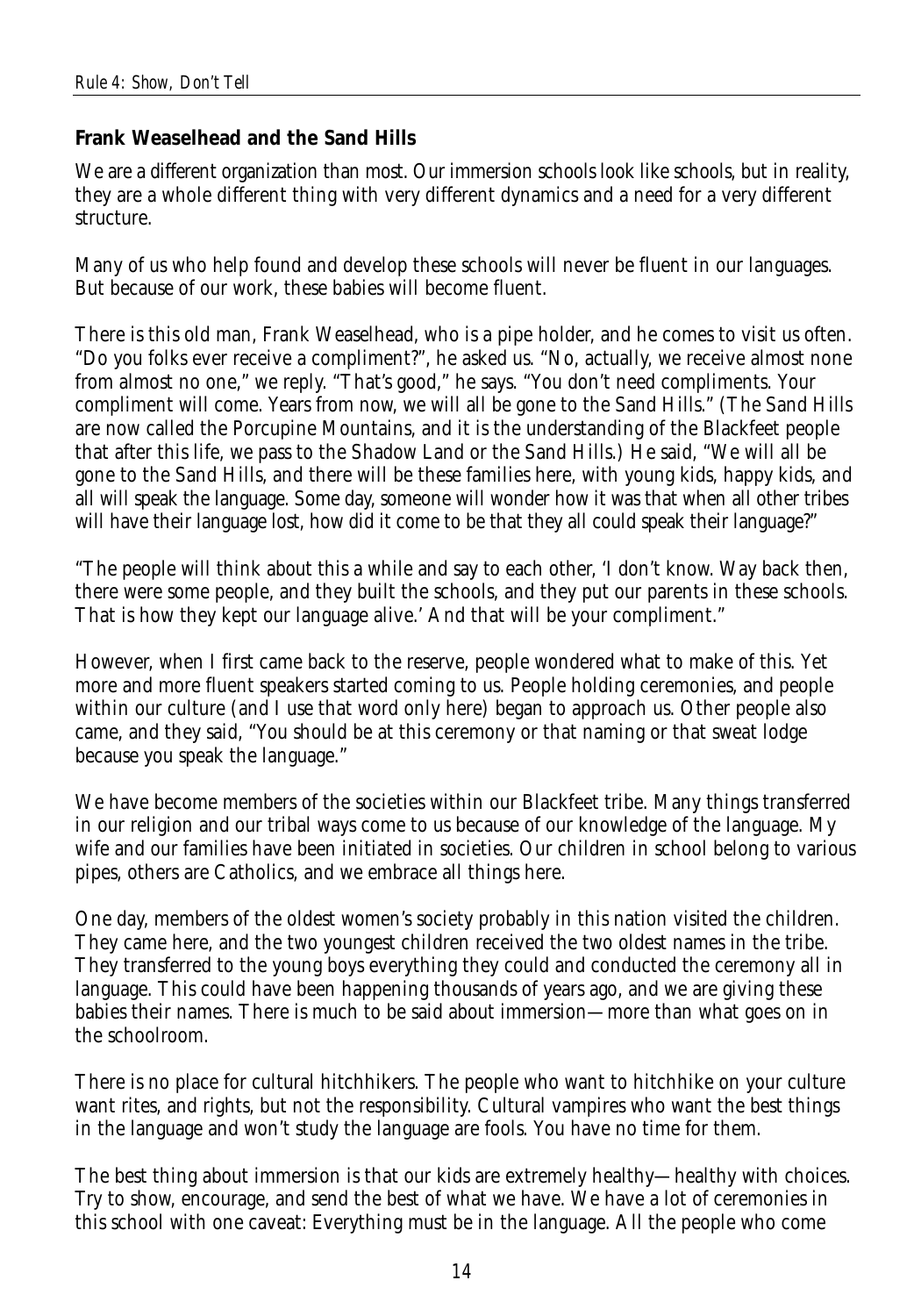into this school must respect the language enough to always be learning it.

This is a tough field. We are monolingual Americans, born and raised to be monolingual Americans. Americans don't like anything other than English. The English USA organization, an English-only movement, raised \$26 million solely for lobbying last year. English-as-officiallanguage legislation is popping up in many states. Plenty of people would like the same thing in public schools and don't want these programs. The best immersion schools are private.

I've never had a boring moment in my life since I started this language revitalization work. And I have had a lot of rewards. A lot of nice things have happened

#### **Shouldn't a Foundation Understand These Circumstances?**

Money is difficult, primarily because as Native Americans, we are "invisible americans". Even President Clinton's task force on race relations did not include a Native American person. They do not know that we are still here.

By and large, most foundations do not fund in Montana. The foundation directory doesn't even list Montana. Montana has no foundations. Yet while foundations don't serve Montana, where did wealth come from? Typically for corporate foundations, it came from American consumers. For private foundations, it came from American timber, minerals, ore, and much of this wealth was from harvested from Native Americans. Some of these foundations that became rich because they were built on this accumulated wealth now have the audacity to say, "We don't serve you. We don't have the capacity." Out of the billions of dollars —billions for opera houses, museum wings, foundations, and such—how can major foundations state that they "have no more money for Native Americans"?

Out of the \$60 million that did go to Native Americans (out of billions and billions), only \$15 million went to reservations. Yet, of that, \$7 million went to pseudo-Indian organizations. One such organization siphoned off enormous amounts of money. There is not an Indian near it.

These parents of our students pay tuition for their children and are about as poor as they can get. They readily give \$10 or \$50 a month, and this fulfills their responsibilities. Shouldn't a foundation understand these circumstances?

Don't get intimidated by foundations. Expect to be brushed off. We want to say we were honest and forthcoming, that we didn't beg. We've been persistent but never begged. The fact that they don't understand the issue is really their problem. Get used to hundreds of rejection notices. I mean hundreds.

Kellogg has a good motto, "Helping people to help themselves." They gave us \$350,000 to train our teachers. Lannan Foundation is also in a special category all by themselves, and they gave funds, encouragement, and probably love and helped get us started. They are in the category with the Hawaiians, and without them, we would not be where we are today.

Once a foundation flew us halfway across the country, sat us down, and said they wanted to know about immersion. The meeting started at 10, and they gave us until 12 to tell who we were, what we wanted, what was our plan, what were our finances, etc. They were a bit provoked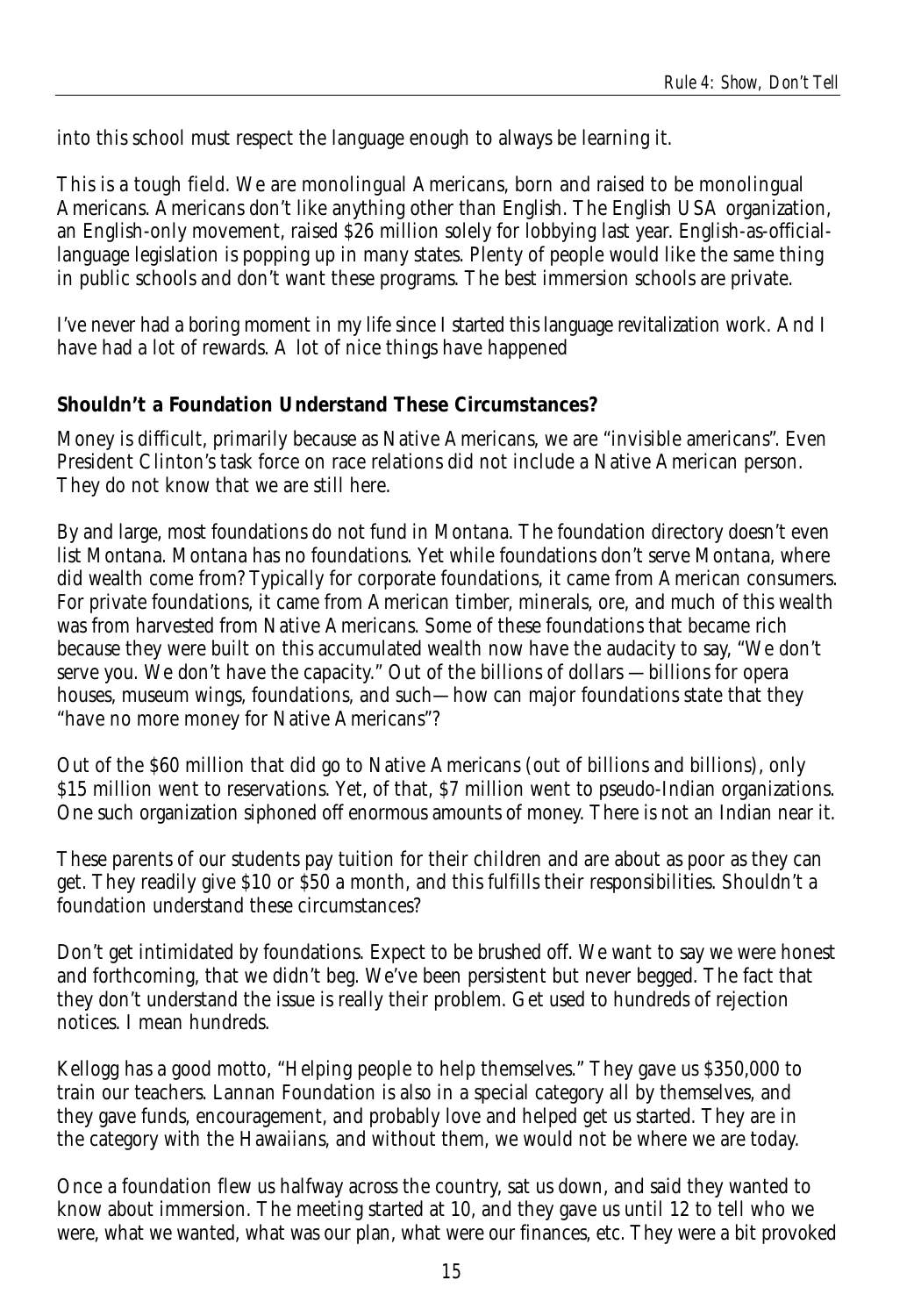if we would stray from the facts. I couldn't talk from my heart; they would think we were being dramatic. They didn't fund us.

But look at the reality. Presently, this community is and has been broke. This is the ninetyfifth poorest county in United States, according to the census records. Gee, with a few billion to give, don't you think the leading national foundations should give to the poorest counties? It seems like common sense. I have frequently talked a silver streak, and for what? For a "thank you for attending this session." We've had foundations roll in with a big busload of board members and lawyers and who knows who else. A big old Dolly Parton bus with a bathroom and a bar emerges. Foundation busloads take a full day; they tour our entire operation. "Tell us what you need," they say over their shoulders. No doubt we will probably never hear from them again. Or if we finally do, it will be the standard response: "We don't fund in your area."

The first time we were invited to present our program to foundation representatives in a large city in the Southwest, we were overwhelmed, even with the accommodations they put us in. They put us in villas. It's not like we always stay at Motel 6, but these places were incredible. I had about ten TVs in my place. There was a very exclusive atmosphere everywhere. The foundation headquarters, the dinner we were to present at—everything was elegant. Even the clothes we were expected to wear were elegant.

We were supposed to go to this dinner about 6 to make our presentation. And at 5:45, Dorothy called and said she couldn't go, she was physically sick. I was freaked out. I said, "Dorothy, my buddy, I don't care if you are physically sick. I don't care if you are vomiting. I am physically sick—don't leave me now, please! I have the same feelings. You have to get on the elevator, and we are just going to have to go through this together!" And we did.

I think back on it. There we were with the backgrounds we had. This was a big move. People were dealing with us like we were with the Santa Fe Orchestra. We had to decide right then and there that they could not intimidate us.

Do not be intimidated.

**Every Immersion School Ultimately Needs an Endowment**

We are now attempting to build a \$3 million endowment to support our operations. We went to local bank to set up a trust fund. We've had success, but it has been from nontraditional philanthropic sources.

So, be careful what you get yourself into. But on the other hand, who said this would be easy?

Every immersion school needs an endowment to keep it in place. There are a lot of powerful challenges to develop and maintain these schools. As a result, Dr. Still Smoking and I have finally decided to give up our jobs and other things, editorships, and we will do this now. She is the director of the Head Start program, but now, we will work full time in Piegan Institute, whether we get paid or not.

Our responsibility is to remind foundations that we are here. If they can give enormous amounts of money to support the culture of America as they define it—to the symphonies, opera, museums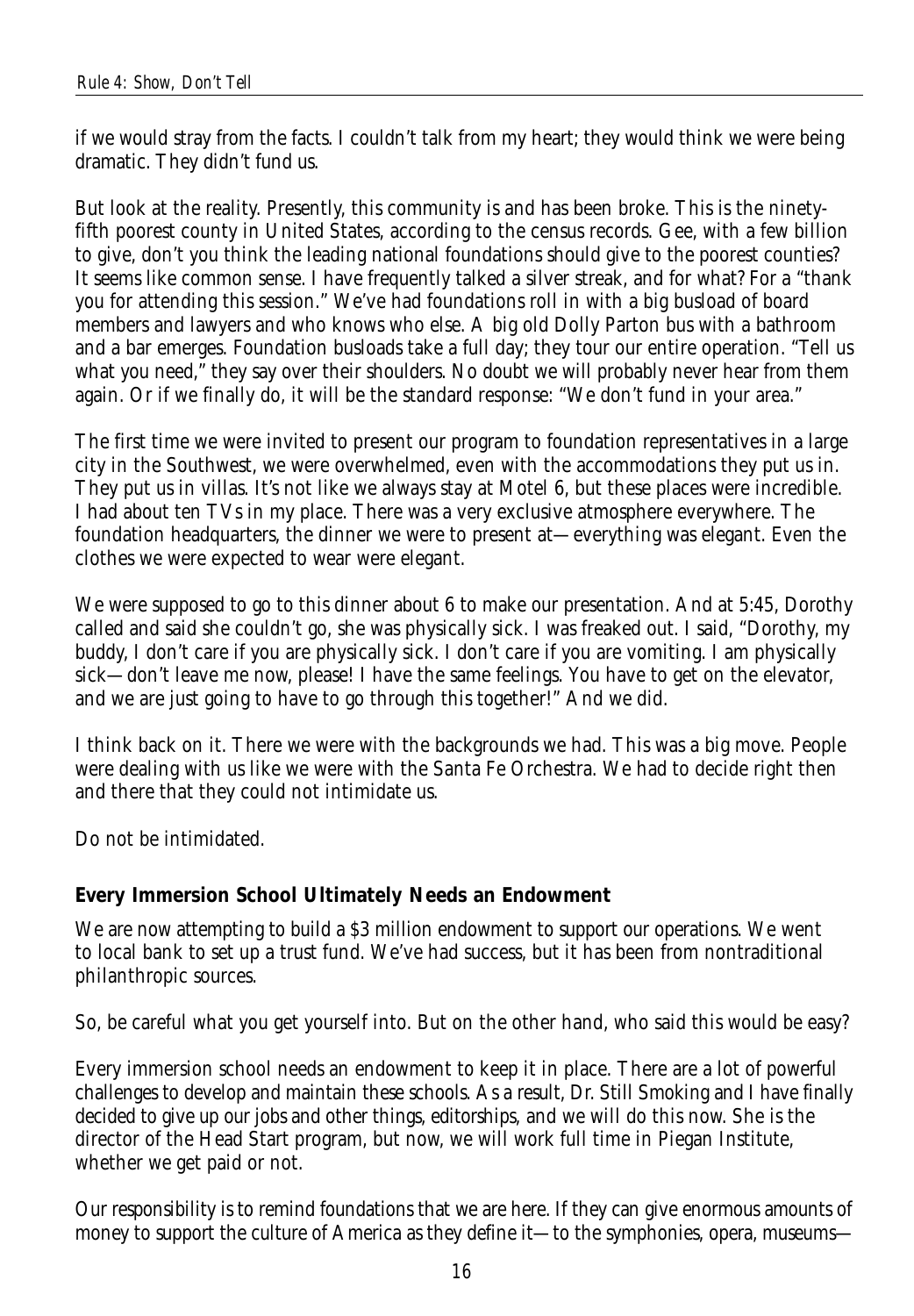then they can fund us. They have ignored the Native Americans. They are ignoring the Native Americans. They will ignore the Native Americans. You will have a very tough road. Your own tribal councils won't want to give you money. We have discussed that. Ultimately, harbor the hope that there will possibly be a change.

But don't ever beg. Don't ever beg. One room, one teacher, ten kids, and you are off and running. You can handle that.

Teach kids the language. Bottom line.

**Mr. Little Plume and a Strong Language Base**

On our survey, all the people said Mr. Little Plume was the best Blackfeet speaker around. So, we went to talk to him, and he said he was taught in mission school that Indians shouldn't use the language. "They tell me that speaking the Blackfeet language is against the religion. I can't help you," he said. "OK," we said. So, we planned to go back a week later. We would ask again. In the Blackfeet way, you can say no three times; the fourth time you can't say no. Meanwhile, I wondered, why would the Creator say speaking Blackfeet is not good? The Creator gave us each these languages. The Creator would not say that you would need to use one language over another. So, we went back the second time, and again he said, "I don't speak the language any more. I'm a rancher." Well, on the third time, he got pretty nervous. He tried to hide from us. We followed him across the field. He knew what was happening. He asked, "Is this the third time?" He knew the next time he would have to do what we asked. We approached him the fourth time, chased him down, and he said, "I know what you are doing. I will go with you one week. That's all."

He never left at the end of the week. He stayed all those years, and he's now about sixty-eight, sixty-nine years old. He's a very fluent speaker and taught us well. We all sound just like him; we have the same voice.

When you start the program, when you set up the language, do it right. That sets the basis of how your children will speak.

Don't listen to the arguments about dialect. Don't get too worried. I always say, "Well, there's some validity to dialect, but don't get hung up on it." I am an English teacher. How do you say *hot* and *cold*? Some people say *hot* like this: *hut*. A hut is little wooden building. Have you spent a lot of time correcting people about how they say *hot* in English? We could argue over Blackfeet. We will never say it exactly the same: po-tay-to, po-tah-to, *makapi bakai* for potato. But then you confuse everyone with French Fries, spuds, hashbrowns, etc.

#### **Accreditation**

Step into the problem, step into the reality, regardless of what it will do for you. Remember, don't ask permission. If you are waiting for accreditation, and that wait is going to stall your program, then don't get accredited. But always strive to know all standards and to exceed all standards.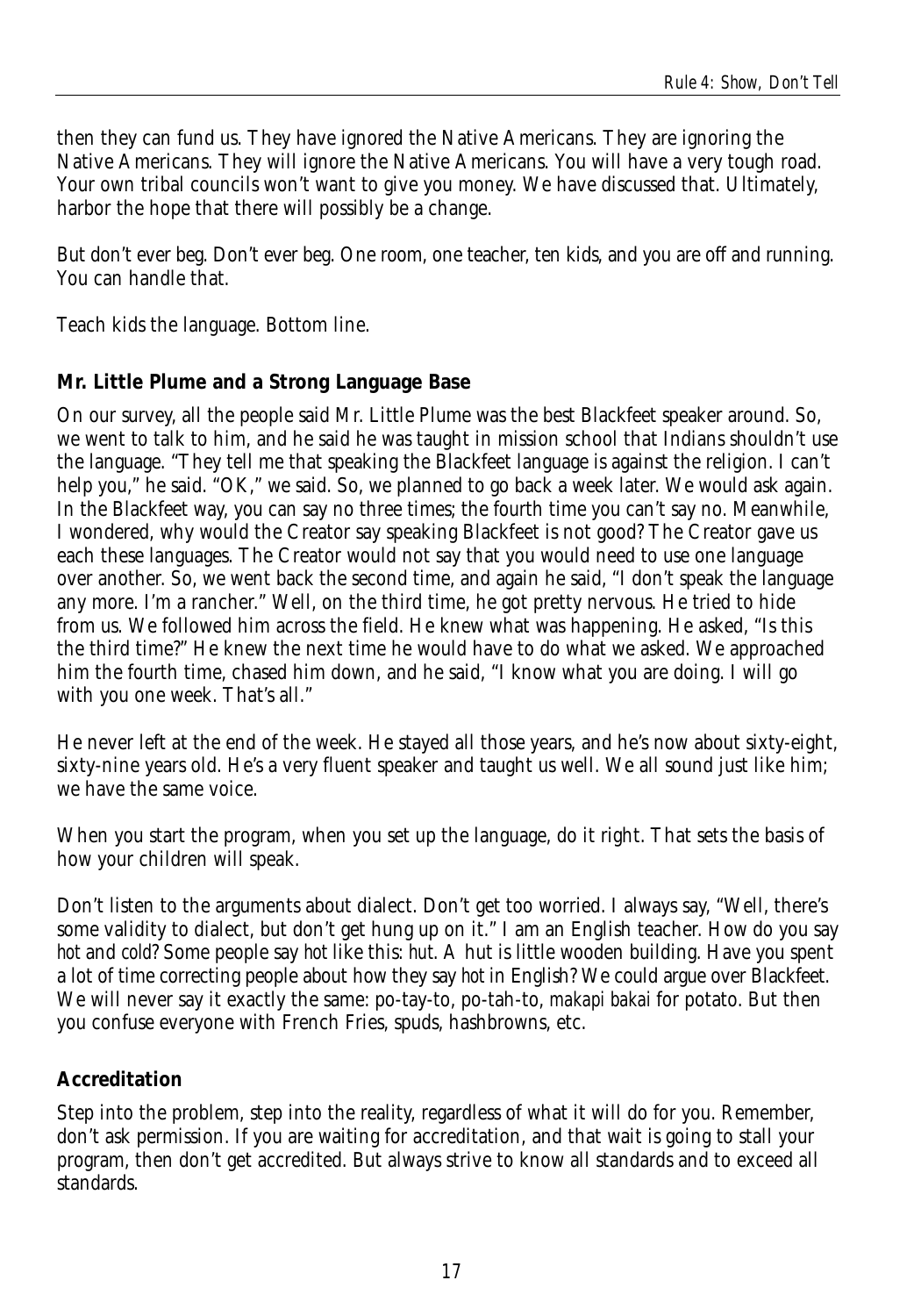In knowing all the standards, that means federal, state and tribal standards. The feds will say they want thirty-six square feet per student, the state will say they want fifty square feet per student, and the tribe doesn't know and will call you back. You exceed all expectations. Do you follow state accreditation? Getting USDA food money is a nightmare. We were told that we were not weighing our bread, that we didn't check to be sure that each piece was exactly 1.2 ounces. We had a guy who showed up and initially stated that we didn't cover our garbage in the kitchen. (It happened that the cook was throwing something away when he was checking the kitchen.) They were measuring our ketchup. They increased the amount of our paperwork so much that we had to hire another person to fill it all out.

Well, we can play that game. Call the state and *ask* to be inspected. And call them again, and call them again. We made them inspect the kitchen. We made them gig us. We made them have to drive from Helena and show up with their state car. And then they said that they were not allowed to eat with us when we invited them to lunch. In this school, we take pride in our food, and as Indians, we believe in hospitality, but they don't know us. Finally, after very fastidious inspections, they said, we were fine, great. We passed with exemplary ratings. And they don't want to inspect us again for another ten years.

You win through strength. Why care about their mediocre and vague standards? Public school standards are usually so vague you can't read them. See your program through the prospective "life through the eyes of others." Anticipate what you think they will want to see, even the most petty of details. Flat out-do them. The tribe guys come in: let them always eat first before the inspections, and let them know you want a full inspection in an honest way. Go and pass everything. Invite them in and tell them to come back. Remember: show, don't tell. They walk in and say this is a great place. The first thing that people notice is that it's clean. It *has* to be clean so that our parents feel very safe. We have enormous waiting lists for kids here. In fact, it is hard when parents and close relatives want to put their children and grandchildren here and there is simply no room. (We really can't even let tribal council members try to get their grandchildren in here. There won't be room for three more years until eighth-graders get out. That's a tough call when trying to gain their support.)

#### **Money, again**

Browning is a tough place for most people. There's no Egg McMuffin,<sup>®</sup> no gourmet cheese shop, no Pizza Hut. This is an area that is economically redlined. If you put our zip code, 59417, on any application, it will be turned down by a zip search. Doctors, teachers who move in with a AAA credit rating, go to buy a new car, a new four-wheel-drive, a home, and their credit is no good. Norwest Bank doesn't give loans outside of its 120-mile radius. Browning is just outside of its 120-mile radius. These redlinings are on all reserves. That's why we have no stores here.

But you are looking at how you can become and remain a credible institution here or in a place like here. Well, we want nice buildings because this is our language. We need to set goals and examples. We need to charge \$100 a month for every parent, and each parent must pay a portion of that cost because it adds dignity to the parents. They are paying for kids to come. Some of our kids are being raised by a single great-gramma. On Social Security, no less. Would we say no to that? No, we raise money to pay the difference. We have several children whose parents are in prison. Some kids are raised by foster families. Would we say they have to pay?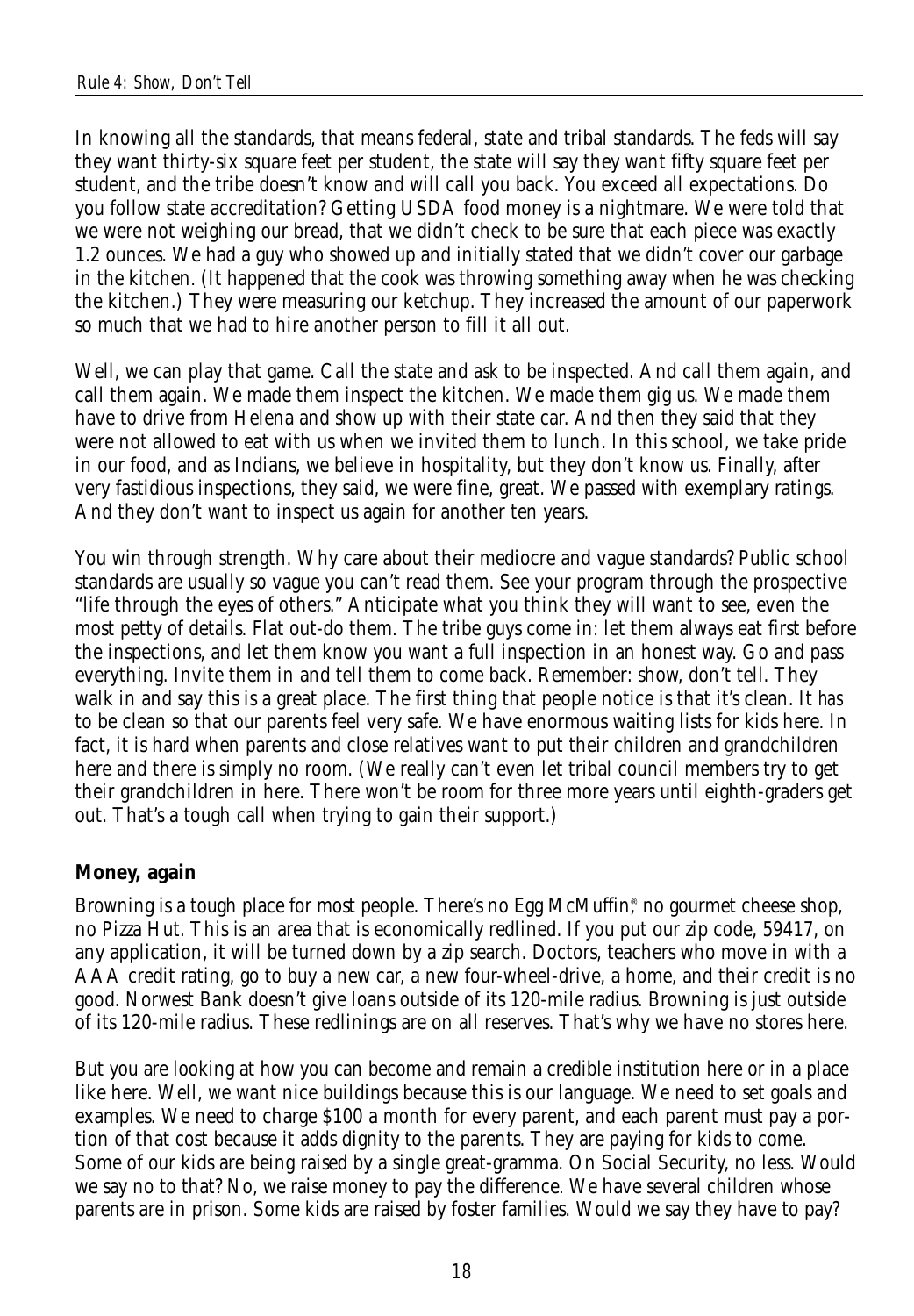We have kids who parents are schoolteachers, who have five or six kids. Most of our parents are firefighters who do work only during the fire seasons. Still, they pay a portion, and we work like crazy to find the match.

Most of our parents get their taxes back, and they will come in and pay bills. If families have three kids here, they pay more, and we are very open about trying to help them out. They know we will never stop a child from coming here because they don't have the money. They all know our tuition plans are set up to bring dignity to the language and to their families and to their children.

This is not a give-away program. We pay for it. Our parents can work off the tuition—sweep, fix the sidewalk—at \$10 an hour. This is not about money. It is about dignity, self-reliance, and building confidence in our hearts that we can survive.

We want to be able to say that this place would survive even if there were not a dollar tomorrow. No money tomorrow? We'd sell a million tacos. Here's the secret for your taco feed. Don't say this is the greatest Indian taco. You know that we use fry bread (hard as a rock—all the plastic knives and forks are busted). Sell the tacos, but then sell Tums and Rolaids, and that's where you will rake it in. Sell them Tums at \$3 a roll, \$20 for Alka-Seltzer. That's where you rake it in.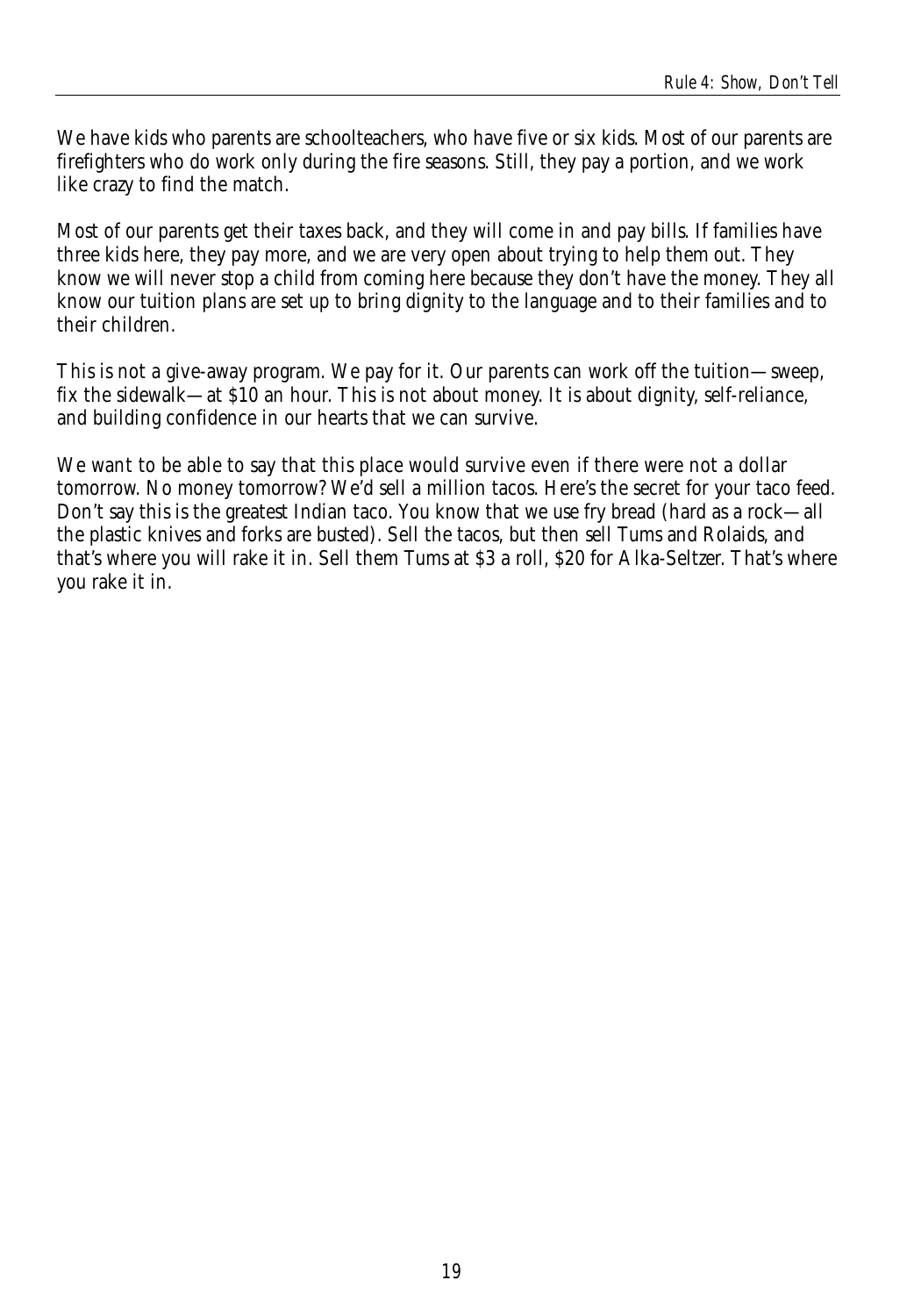## **Nuts and Bolts of Immersion Programming**



Be sure to look at how language interacts with life. Be sure to look at how your immersion school interacts with the lives of your children and their families.

#### **Immersion Planning**

We have tons of broken-down stuff on this reserve, the results of half-baked plans and thoughtless initiatives, the ghosts of attempts to revitalize the economy. We have the Blackfeet pencil factory (which is just beginning to come back), the defunct livestock center, a racetrack that never had a race. We got \$10 million for a sawmill, which is now home to the pigeons (birds that are not even indigenous; we can't even eat them). People bought this all to stabilize our tribe, our economy, without realizing that language is the key. Many of these things were imposed on us; many were undigested ideas. No planning summarizes all these things. No planning, no context. The amazing thing is that language is the basis, and ironically, it is being overlooked as *the* most critical component.

We plan a lot. We have master plans, plans to plan, the plan-in-case-the-plan-doesn't-work plan. Initially, we made four copies of the master plan and put them away to check later. We plan, we monitor, we document, and we excel. And ultimately, the kids excel.

#### **Governance**

We don't believe in participatory democracy around here. Historically, with projects and dreams, it doesn't work. For that reason, we have a board of directors with three members—the minimum needed to support a 501(c)(3) nonprofit organization under the federal law.

That *Robert's Rules of Order* has ruined more Indian organizations than has almost anything else on earth. We don't use it. Before you know it, should you have committees and advisory councils, you will hear them say, "Let's elect a chair. Let's have an election of officers." Then we have a fight. Why vote for one person? Why bring competition into a cooperative organization? In the name of what? So you can have a chair? Before you know it, you have upset half of the council, and then the other half says, "Let's have a secretary and treasurer." Then there are problems with who wants to vote for him or her and then discussions for hours about why everyone can't get along.

#### **Staff and Volunteers**

You can never train teachers enough. Train them the first Monday of the month all day, and train them every Wednesday afternoon. Train them constantly, and give them incentives. We went the other way with standards. We see them as the absolute minimums. We try to exceed in everything, and that includes staff support, staff training, and staff opportunities.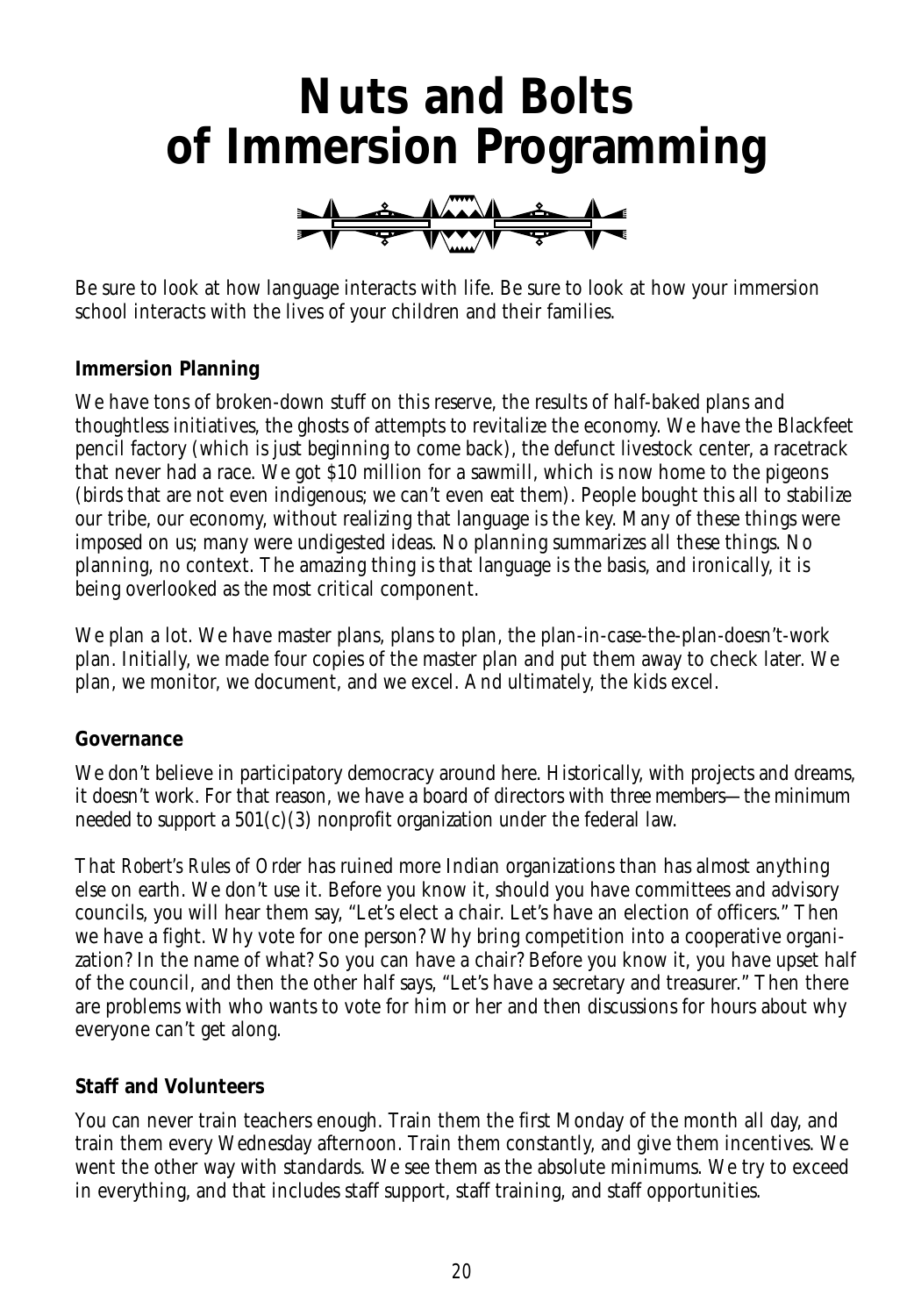We have a lot of men volunteering for this program. Language is powerful. Big, burly Blackfeet guys up scouting for elk are like mush when their little boys speak Blackfeet in the woods. We had a situation where two dads took their sons hunting. The boys were a bit nervous. They knew that the elks are important, and the little boys were taught a love medicine song. The boys sprang a plan to sing the love medicine song to warn the elk that their dads were coming to shoot them. The boys were singing away in the back of the pickup truck and later when the dads were out looking for elk. The men heard these two boys singing and talking in Blackfeet. The men had tears in their eyes, especially when they finally figured it out that the boys were singing so elk would stay away. "My child knows this." They are inspired, and they are really inclined to come here.

In public schools, these dads don't want to go anywhere near there. The public schools have community PTA giveaways with money, drawings, and roast beef for all the Blackfeet meat-eaters. Typically, they will have five people show up. Then the schools decide that the parents don't care. That public school scene is a bad place for us. There are no good experiences in those public schools. Here, we always run out of food at our gatherings. We have what families want.

I had a conversation with Art. "Art," I said, "I would give anything to hire you. I can't afford you." Art is one of the most talented men in the community. In these conversations, here I thought he was employed as a highly paid teacher in the public school. I find out differently. For twenty years, he has worked for minimum wage. He has no benefits. He has no job security. He has no seniority. I could do better than that. I said, "Art, come to work for us right now, and we will give you a decent salary, and when you get your degree, you will be paid a teacher's wage." He walked out the office. I thought he would think about it for a while. He walked out of the office and up the street and resigned. He walked back about an hour later.

Diane spent all her life as a teacher's aide. Five years ago, she went to college for the first time. She got her teaching degree at Montana State. I met her in a restaurant. I congratulated her. "If you want, you can help us. You are a fluent speaker in our language. You need to work at our school. If you go back to the public school, they will give you all the troublemakers. At least come down and talk to us." She came down. The last thing her college professors said to her was, "You are an older student, you can't start at an introductory wage. Don't sell yourself short, don't let them buy you out." She gave the public schools an interview even though she wanted to work with us. She researched what they would give her as compensation. "We could really boost it," I said, "We were classmates. I danced with you at the prom." She thought about it and said, "I'm not going to take the public schools position." They called her and said, "Whatever that immersion school gave you, we will give you \$1,000 more." In the end, she decided to stay with us, and she's taken on the development of the Lost Children School—the school for the older children.

## **You Don't Need Permission**

The more involved you get with immersion schools, the more that statement "You don't need permission" comes back. It has multiple meanings. I need to give permission only to myself. I grant myself peace. I personally have had access to a lot of things that others didn't have. I would like to see these children enjoy life. Seventy-five percent of the children in this community drop out of school. The dynamics for this started back in 1896 and are affecting all of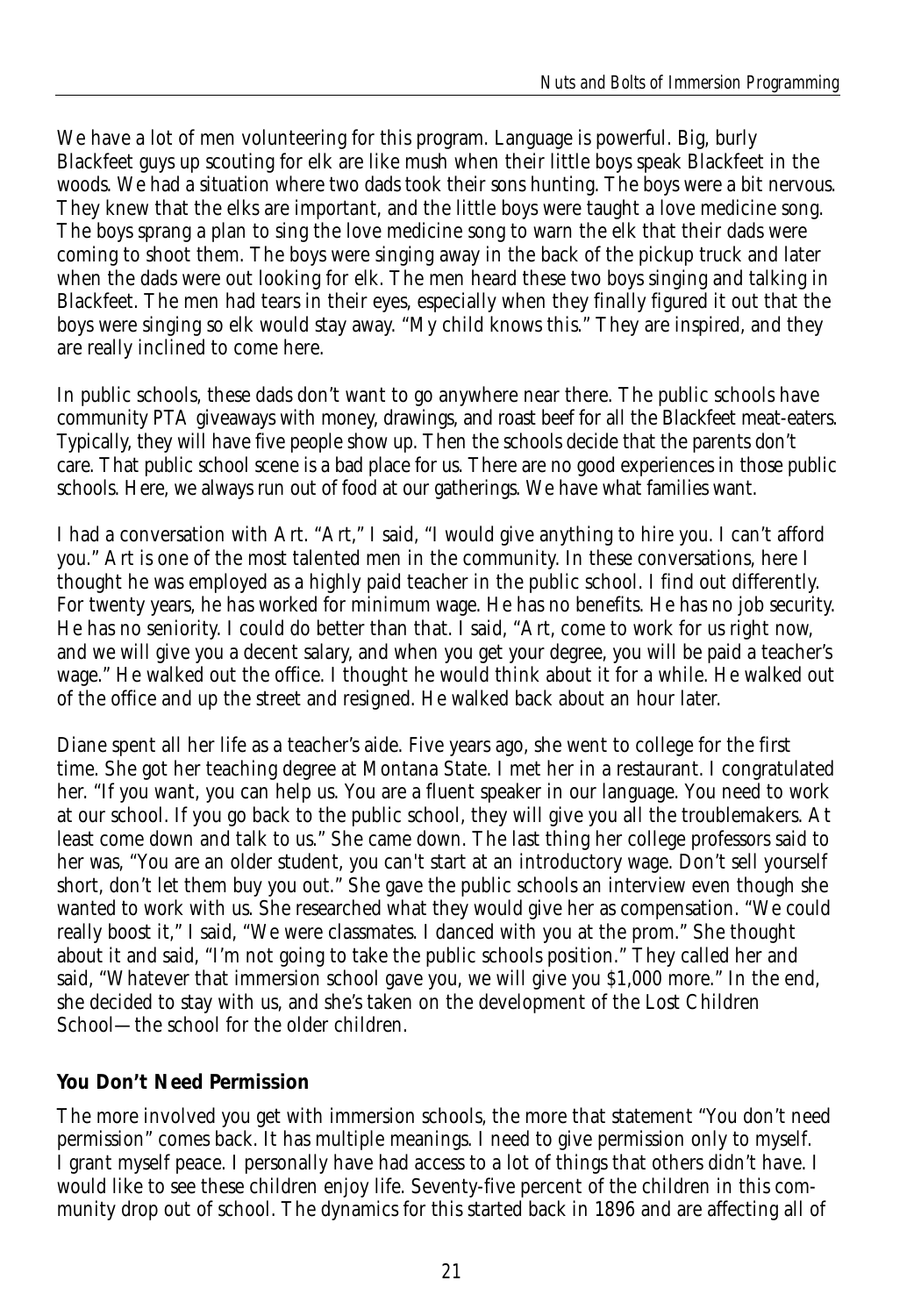the seventeen thousand Blackfeet members on our tribal roles. (Blood quantum—how much "Indian" according to the BIA, so we can out-Indian each other with our ID enrollment cards. Only three groups—dogs, horses, and Indians—have ID cards. We are always having to prove we are Indians.)

My wife is dean of students of middle schools here and so I have some understanding of individual good-willed attempts to support Blackfeet children. Still, a lot of things in public schools are conspicuous by their absence. Nothing in the public schools confirms our existence. Look at the conspicuous absence of music. Typically, they will give kids a tuba and alto sax and play experimental music. When the kids are in immersion school, they are healthy and relaxed. They love music in all forms, especially their own.

#### **In a Way, We Are Anarchists**

In a way, we are anarchists. When I graduated from college after I got out of the Army, I was in a lost period of my life. A superintendent of schools came up to me when I moved back to the reserve and said, "Can you finish the year at the public school?" I became an English teacher for the freshmen class. But soon, what I experienced made me think about my days when I was a student in the same school.

My reaction (I was a man then and not a kid): One day, I saw a teacher dragging a kid down the hall, slamming him around. That affects me differently. I saw a young man being humiliated. At that moment, I needed to decide if, as a member of this tribe, I could condone him being humiliated like that. I'd see a young woman being mistreated. I'd have to constantly decide if I could condone that. I said to myself, "As a child, I was an inmate. Now you've hired me, and now I am a guard. But nothing has changed." That was the only time I taught in a public school. We don't condone that behavior around here. There are certain things that we can't condone.

We see the impact; we are a functionally illiterate society. We can't put an ad in the paper and find someone to do computer and graphic work. We don't have the professional cadre to do that. But then, of course, we get blamed. We nurse people through the best we can. We ask the staff, "Can you learn to run the graphics system?" Move away to anywhere else in the country, and within a few minutes, you can produce fantastic stuff. Because in other parts of the country, they are trained. They are not trained here, so we have to make do. How can we change that? Do we blame the school? Do we waste energy debating them?

But it begs the question, what will we do after eighth grade? Do you take your kid who now speaks Blackfeet to public schools? When my wife takes me to a play on Christmas, I think about the Indian Health Service morbidity and mortality statistics. We are strong in data collection so we have a picture of this community. In fact, we knew that there was going to be a population boom; the birth rate is five times higher than in the rest of the state. We are not geniuses or rocket scientists. But the cumulative record of public schools not attending to data is clear: they do not pay attention to the community's needs. Count ten adorable children on stage singing. Take seven and push them off the stage. Of all those children, only the remaining three will make it through the eighth grade. What happened to the other seven? "They went away." Count one hundred babies, ninety-nine will "move away," and one only will go to college.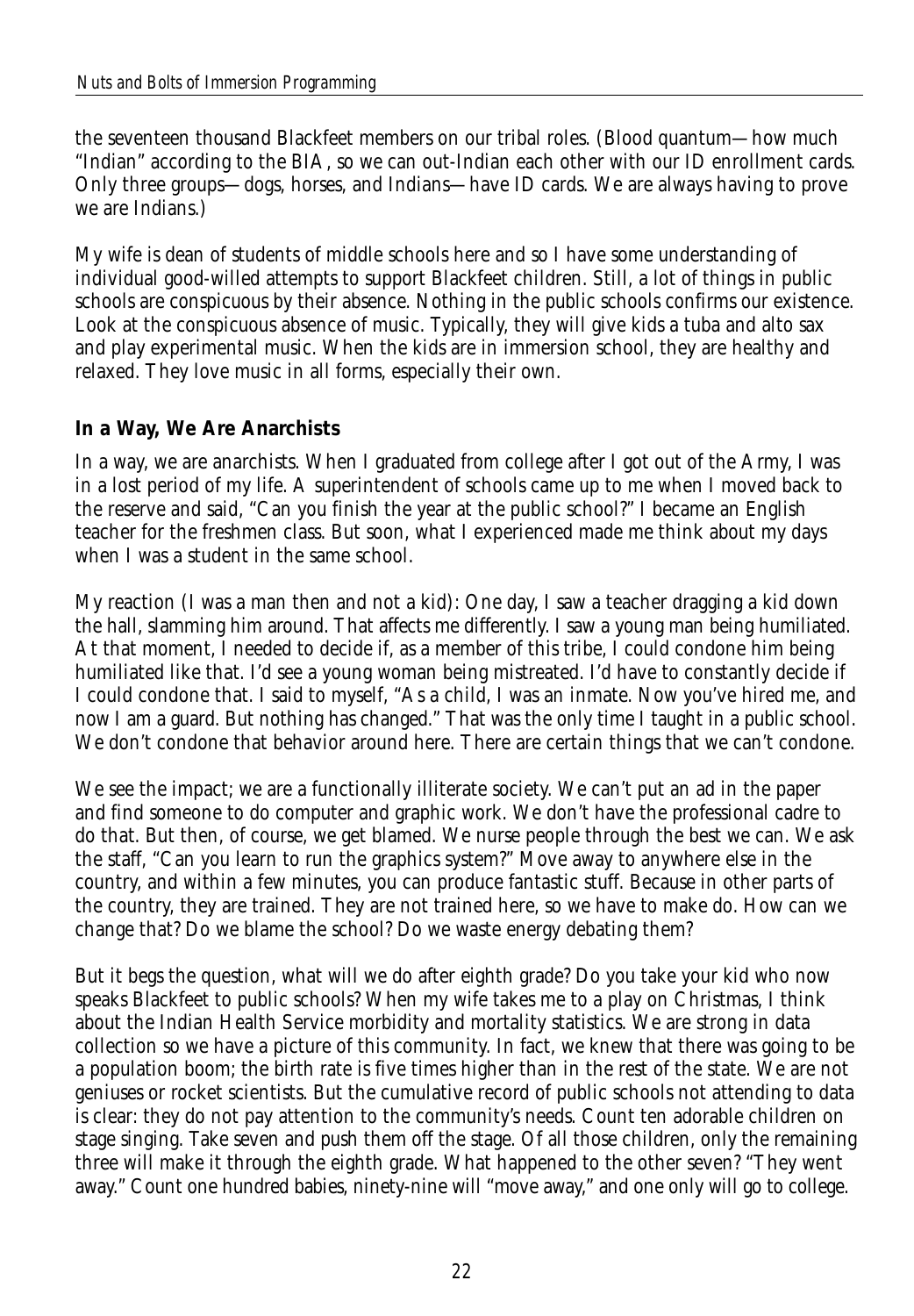Of seventeen thousand enrolled Blackfeet members, only seven hundred have college degrees, less than 1.6 percent.

"What do you Indians want?" we hear from all sources. "What's the problem?" We are not complaining. We must not complain. We must not beg. We must not debate. We want simple parity.

We want parity for our children. If 35 percent of Caucasians go to college, shouldn't we be doing just as well as them? Why is only 1.6 percent of the tribe a college graduate? That's unreasonable enough to the point of being horrific.

So again, in a way, you are a pure-form anarchist. You don't reform, you abandon bad systems.

You embrace the fifty kids you can get your hands on and stick with them all the way through. Of three thousand children in the schools, forty graduate. Of that, ten go to college and five finish. If we can graduate ten a year and get them through college, we have doubled the rate of the entire public school system. Imagine what would happen if you had a factory with 70 percent of the cars coming off the line with three wheels. Unless you are making trikes, you would be in trouble. Immersion schools address a lot of issues in small, concerted ways.

Native teachers are very frustrated in the public schools. They become guards with low pay, lower than the other teachers. And, their work load is usually higher. This is a poor community. They can't be like Johnny Paycheck and tell their bosses to take the job and shove it. But we've begun to hear that many of the Blackfeet public school teachers and teachers' aides would rather work in our schools.

#### **Ethno-Botany and Creative Opportunities**

Last year, we got a grant from the Fund of the Four Directions—\$15,000—to start an ethnobotany course. It's a fitting way to go. Recently, we had to cut down one tree in our yard to expand the school, and it created a little gaggle of environmental activists (the kids wrote "tree killer" on one guy's car). We get plants from Glacier National Park nursery. Our kids go into the park year-round, and the teachers go in with them. Whatever they discover, they will work into a song and sing the song again and again: "We went to Chief Mountain and picked berries etc., etc., for days." We will eventually get into pollen harvests and other activities with this grant started in the school yard.

We don't believe in playgrounds. We have the kids run. My own son thought, "How pitiful to have no playground." So he went to town and bought \$300 worth of Fooze balls and bats and other things. He was out there, and the first day, they tried to see how far they could kick the balls down the street.

The kids play in the brush. They come back with sticks. We typically have a stack of sticks on the porch. They invent twig horses, stack sticks, make cars, make airplanes, horses, and cows. People think that is strange, but think about what your people were. We are runners, pedestrians. Our people were outdoors all the time. If our kids would not be running, they'd be crying.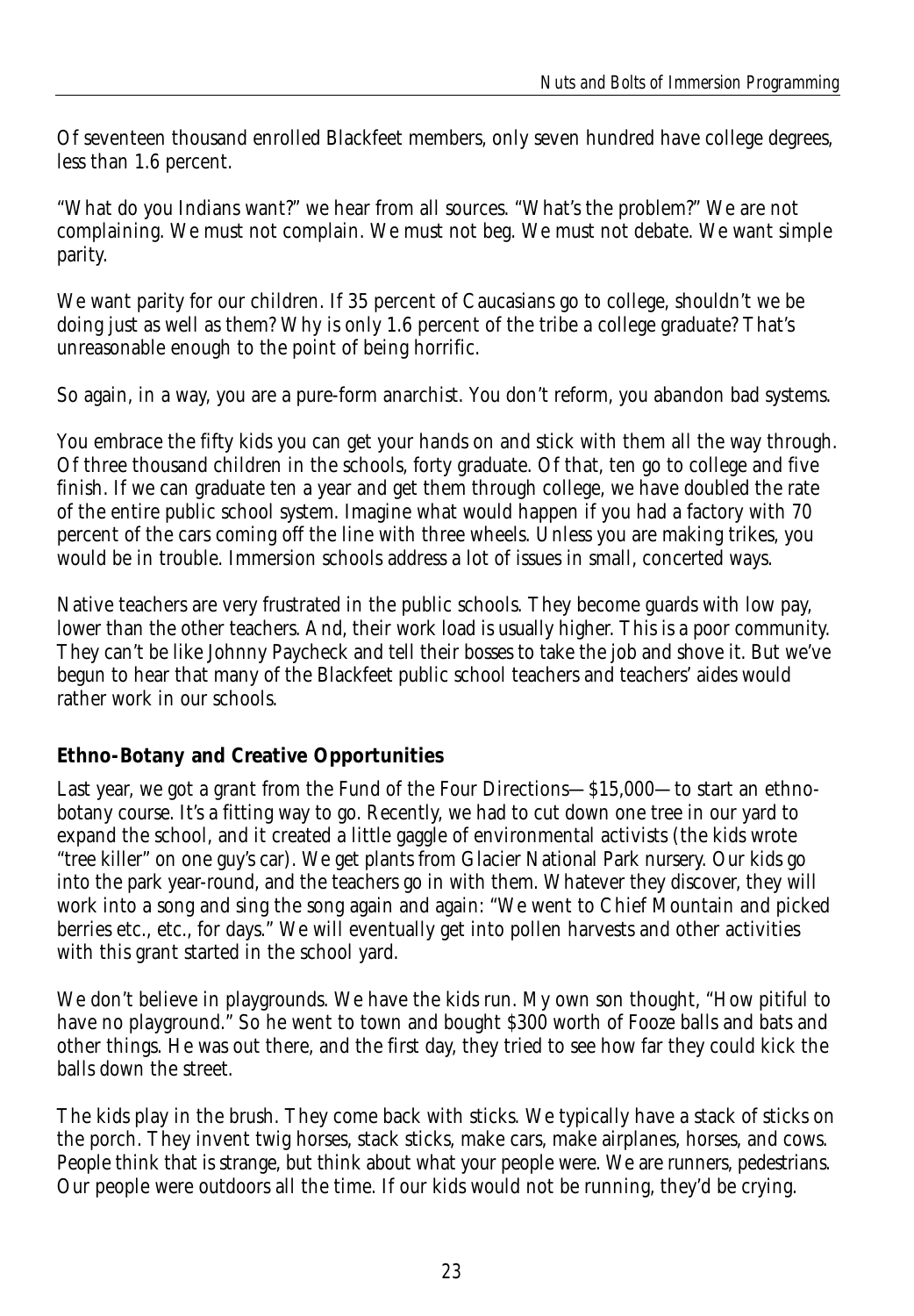## **No Snitching**

This reminds me of the rules:

- No pouting allowed (that's not just the teachers)
- No whining
- No yelling
- No tattling
- No snitching

Not one of these provides problem-solving strategies. They create dependency strategies.

The nemesis of learning is to sit still. Healthy kids use their imaginations, solve problems, and create solutions. The kids need to run around, move around and touch, feel, and sense. Kids are supposed to have scabby elbows.

## **Sacred Time—The People Will Be Glad to See You**

A Blackfeet elder asked if I were going to a sacred dance. Gee, I'm a busy man, and I asked him why he thought I should go. He thought. I waited. I waited. I thought he would give me some great meaning. Finally, what he told me is, in fact, the true meaning of Indian ways. "You must come," he said, "because the people will be glad to see you. That is why you need to come."

Nowadays, we have no time to finish a conversation. Ask, "Wait, let's finish," and you will hear, "I gotta run up town, I gotta go here, I gotta go there... I'm busy doing whatever." You get to where you never finish things. (Of course, we all have no problem starting things. Many of us, and many a tribal council, can start things. Just nothing gets finished.)

We have two schedules. One schedule starts somewhere at 8 and punches off intervals throughout the day, some at 10, some at 4. The really bizarre schedules have intervals like 8:07 or 9:28. How ridiculous is that? "Your plane leaves at 10:49." Is it possible that a huge plane would leave at precisely 10:49? They should probably just say the plane will leave sometime around 11:00. When people are looking at their watches, usually it's not to tell time; they are calculating when they should go. We are booked solid, can't make our own funerals.

But it's the other schedule, the sacred schedule, that belongs to the tribe. If you don't observe your sacred schedule, you are an irresponsible person. The sacred schedule is pretty quiet. There are no big signs up saying, "Sweat lodge this evening" or "Indian spiritual event." Typically, there are no brochures and no proselytizing. I began to understand that our sacred schedule is more important than our regular schedule. You stay till it is done. The reason is that they are glad to see you, and that is why you are there.

One woman came to our immersion school to film "The Death of Your Religion." Well, a lot of our people would be surprised if someone said that the Blackfeet religion is gone. In a typical spring, you can go to seven pipe openings lasting all day, Okans for eight full days in the summer, Blacktails for three days in the fall. You can be there more than most can be at their church.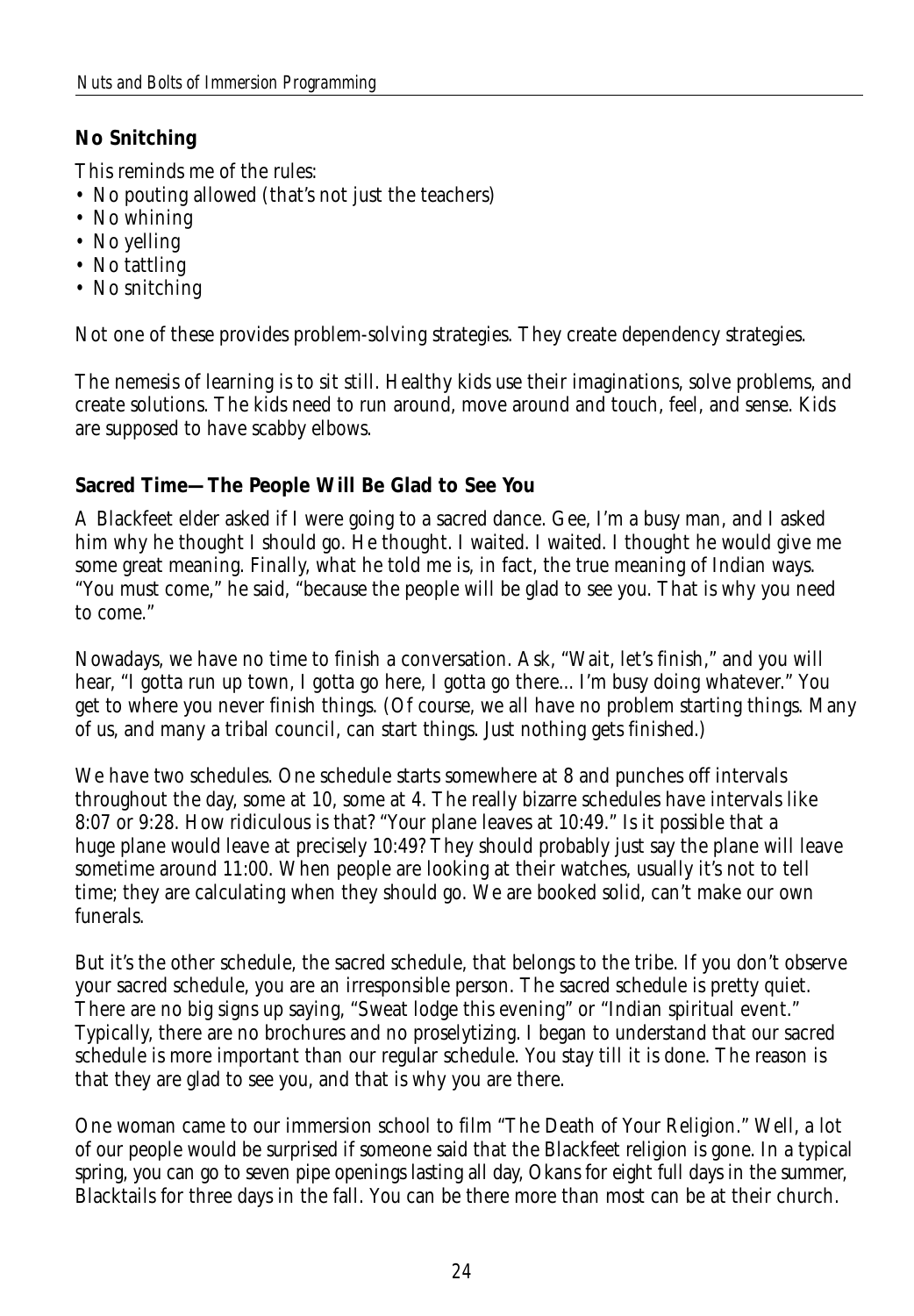A long time ago, our people knew the relationship between space and time. These celebrations, these activities—this is like studying quantum physics. Within your languages, look at how time and space applies. Public schools are obsessed with time and space on a linear plane. How ridiculous to assume, much less be worried, that a kid should read at a first-grade or secondgrade level by a certain month in a certain year. They are obsessed with that. We have to chase those people away. Anyway, a parent gets worried about these real-time expectations, and we ask why. Sacred and real schedules are a part of our experience here, but the real schedules only support the sacred schedules. They are not so important. We are not so frenzied.

A lot of our kids know how to behave, and they get it from the sacred schedules. So, what you want to do is to bring some of that atmosphere into your classroom. You want to cultivate ebb and flow, a rhythm in our buildings. We keep our sacred schedule because "they are glad to see you." Teach that, and the children will always be glad to be here.

## **New Words**

Our kids are modern kids. They see and experience a lot, and they don't have Blackfeet words for their experiences. They dance to MTV. We Blackfeet don't have words for that. But then I think of when the Blackfeet saw the first horse. They didn't have words for that either. The Shoshones got big clubs, rode on the back of horses, and headed over to the Blackfeet. Our guys were pretty dumbfounded; they asked each other what the heck they were looking at. One Blackfeet guy said, *"ponoka"* ("they are elk"). The other guy said, "Naaaa, those are too big. Those are *imita*, a dog" (the sign language for dog in Blackfeet comes from travois that were pulled by dogs). Another guy looks and decided that they are too large to be dogs but that they weren't quite elks. So he combines *imita* for dog and *ponoka* for elk to get elk-dog, or *ponoka imita*. We use that word today. Of course, by that time, the Shoshones had arrived, and they bashed those Piegans on the head.

Language evolves, and it is through children that we can make new words. If they don't know the word, they'll try to figure it out.

The kids at the school wanted to go to Pizza Hut over in the next town. (There is no Blackfeet word for pizza). One boy decided to use the Blackfeet word for rosehips *kina*. Rosehips, the bulbs on the rose bushes after the rose dies, become red, tangy, and look like tomatoes. He used the word *kina* and combined it with *napiyeeni*, for bread. In Blackfeet, anything on a roof is an *oyis*. So a church is a *natosi* (sun) *oyis* (house), a holy house. We don't say "doctor"; we say "medicine house worker," or *asinokia* (the physical act of what the doctor does in the medicine house). So, the kids came up with *kinanapiyeenioyis*, rosehip bread-house. Pizza Hut, let's go!

The only way to save a language is to teach it to a child. We don't know the words that they will invent. We don't know the language of children. But we do know the language rules, the language standards, and the old language philosophies. We have to be very strict in teaching those things so that the children can be inventive in the traditional way.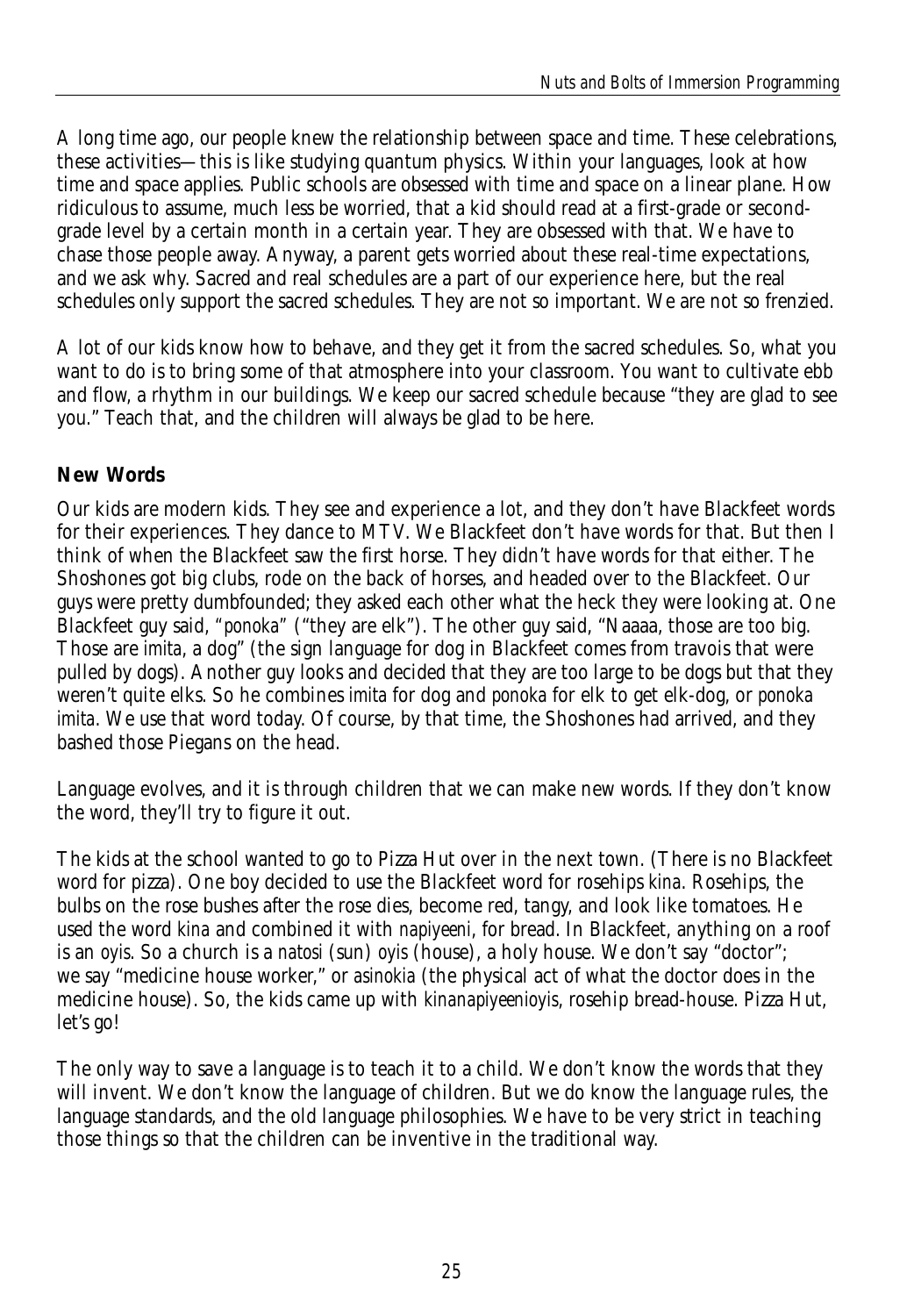## **Don't Debate New Language Trends**

When people talk about old language versus new language, it's debate. Don't debate the language. It will derail your energy. It is pointless.

In English, I heard them say "twenty-three skidddo." What is that? We don't use it, we don't have to preserve it. When really young, I heard Elvis (I'm an old Elvis fan) saying things like "he's a cool cat," "go, man, go," "she's a cool chick," "hep guy." Try today to say to a young boy, "He's a real hep cat." The kid will no doubt reply, "That was awesome." I don't use *awesome* in the same way the kids do. They don't use "rad" anymore. Ten years from now, they will be using something else. Language in its own way is extremely dynamic.

However, be sure to not change the structure of your language. There are words, phrases, and idioms that don't convert to English grammar. In Blackfeet, there is no gender. Many tribes have languages that just women speak, others that just men speak. Teach out of your language experience.

**Show Me Your Curriculum—Too Intimate a Question**

Don't let people bulldoze you. "Can I see your curriculum?" is really kind of a personal question.

"No, I don't think so" is the proper response.

Your language is your curriculum. Our botany, our genesis, our geography—a language can speak without speakers. If you figure out what an elk and what a dog are, you can figure out what a horse is. People bugged us to death about curriculum. I don't want to *hear* the words *curriculum* or *culture*. They were driving us nuts. And for what? Typically in most schools, the curriculum is on the shelf. They don't use it.

Do you have proof that this works? Do you have any textbooks on your language? Do you have basal readers in your language? These are violent questions. These are cop-outs. They are forcing you to justify your experience in their terms. Know that as Native American scholars, our scholarship is never fully accepted. It will never be ranked next to Jack Forbes and other icons. These discussions are from an ugly retro world view that we do not have to support or dialogue about. All the things people write about your tribe and out of your tribe are retro, vicarious research. The only true, first-hand primary research is from you. You are the subject and the interviewee. You are looking out at the world.

"Let's study the Piegan," says the academician from the outside world. Actually to them, it's the dark side of the moon. They see one side of a flat paper. If we are in the picture looking out, then the response is cognitive. We won't be published as much. But we don't know if we want to seek validation through the so-called experts anyway. We are the experts, and if anyone will validate us, it is the children.

#### **How We Teach**

We took a lot of field notes, and over the course of eight years, we have sixty lessons. Our goals in life are worked out through this book. Even the babies use this book. The teachers,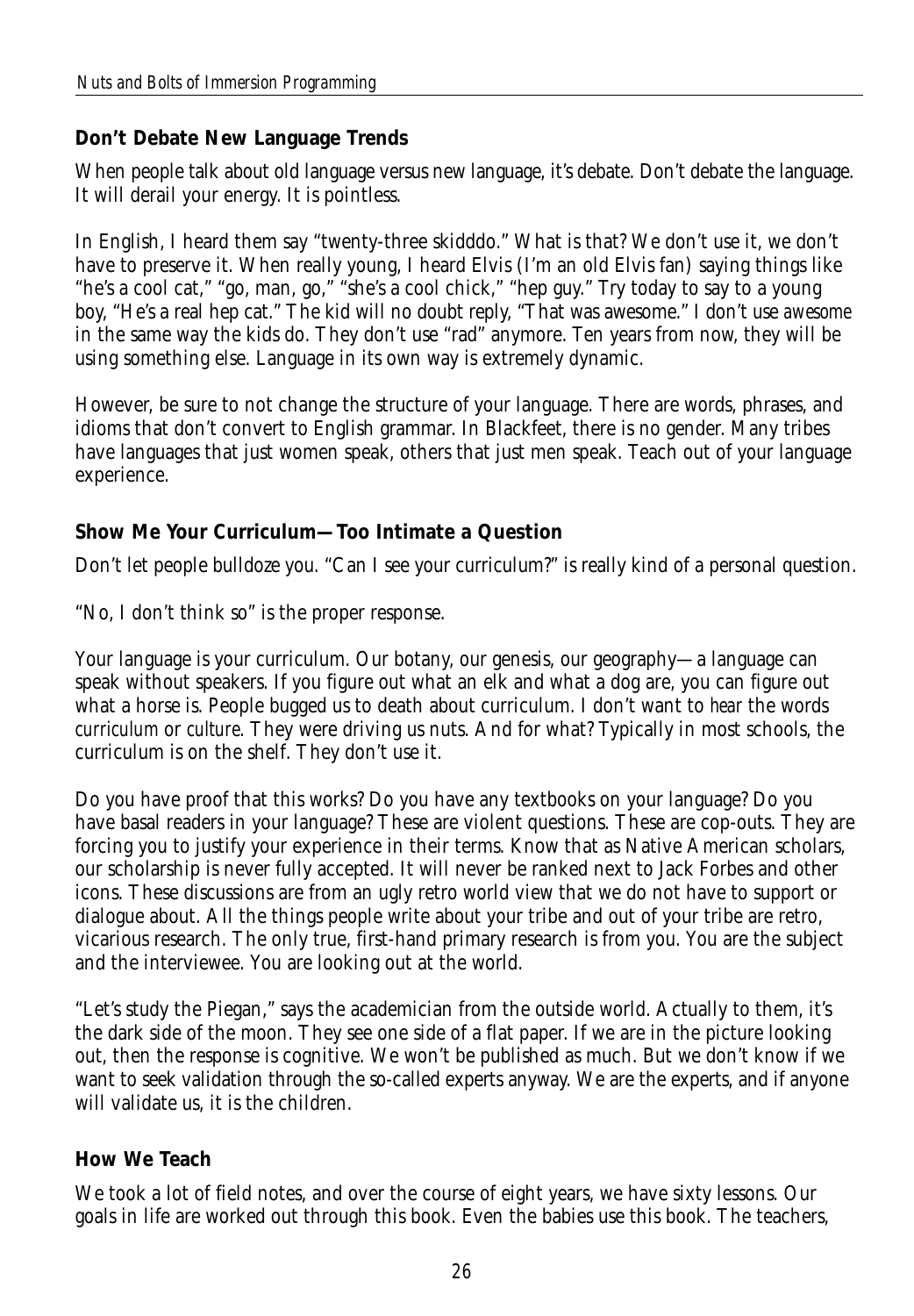the parents use the same book. One book.

At the beginning of the year, we all start at chapter one. Now we are on chapter nine, and we have no rush, no scholar of the year. But we are stuck at chapter nine because we have first-, second-, third-, fourth-, and fifth-person tenses in our language. We can't discuss that in English, which has no fifth-person tense. Fifth-person tense is fading away, and only a few are using it. So, if it takes us all year, we will figure it out. We use a sound in the fourth-person singular that was complex, and we finally figured out the sound. About ten years from now, maybe five, we will make it to chapter sixty. But it will take us ten years. (It took eight years to write the book.) Then in ten years, the babies will tell us the answers. We cannot do chapters fifty to sixty. They are linguistic mumbo jumbo to us now.

This is an informational world. We find a wealth of information, of history. For example, the word for the hills is *Katoyisks*, which is Bloodclot Boy. Bloodclot Boy rid the world for the Blackfeet of the monsters. He threw the lizards to the ground. If a pipe holder, you are a *Namanska* (a word that means frog, but the true meaning is lost to the ages). When buffalo died, wolves died out. The word for them *mukyi* (month looking at you) died out too. The word for wolf in the 1920s, 1930s until recently was *Amonkapeesee* (big coyote). About five or ten years ago, they reintroduced the wolf here from Canada. We were able to take the original word, and we put it back into the curriculum. Now the children use the word *mukyi* for "wolf."

The Milky Way is said to be a "wolf tail," or *mukuyi ohsoko*. Knowing the importance of the word *wolf*, we look for other words with *wolf*.

The last wild buffalo in the U.S. disappeared sixty miles from us. These are sacred hills to all people. All through the hills you find evidence of thousands of teepee rings, where all the medicines, paints, colors were harvested and where the people and the buffalo stayed. In 1884, the last fifteen wild buffalo on earth were killed in that place. Today, you can go up in caves, rooms are painted red, and go on for ten miles on the Elk River and plains of Saskatchewan for miles. There are writings on the stone (*sinakits*). The Blackfeet know which are ours. But some are not ours. Perhaps an exploration of the language will eventually reveal who these visitors were.

The language begins to teach you, and it is what you rely on. You don't rely on research. You rely on the language that the linguist took from you.

#### **Cultural Hitchhikers and Vampires**

How do you interact with the linguists? How do you regard someone who is a cultural vampire? What do you say to those who profess to understand your tribe, your nation? I have never encountered a situation where linguists may understand our language better than the Native speakers have. However, after giving information and access, frequently they have been known to refrain from even supplying a copy of their work. One linguist in particular was tracked to the University of California, where a copy of his work was finally procured. We got the thesis when he refused to give us one. He ate at the table with many of us, talked, shared, and robbed us.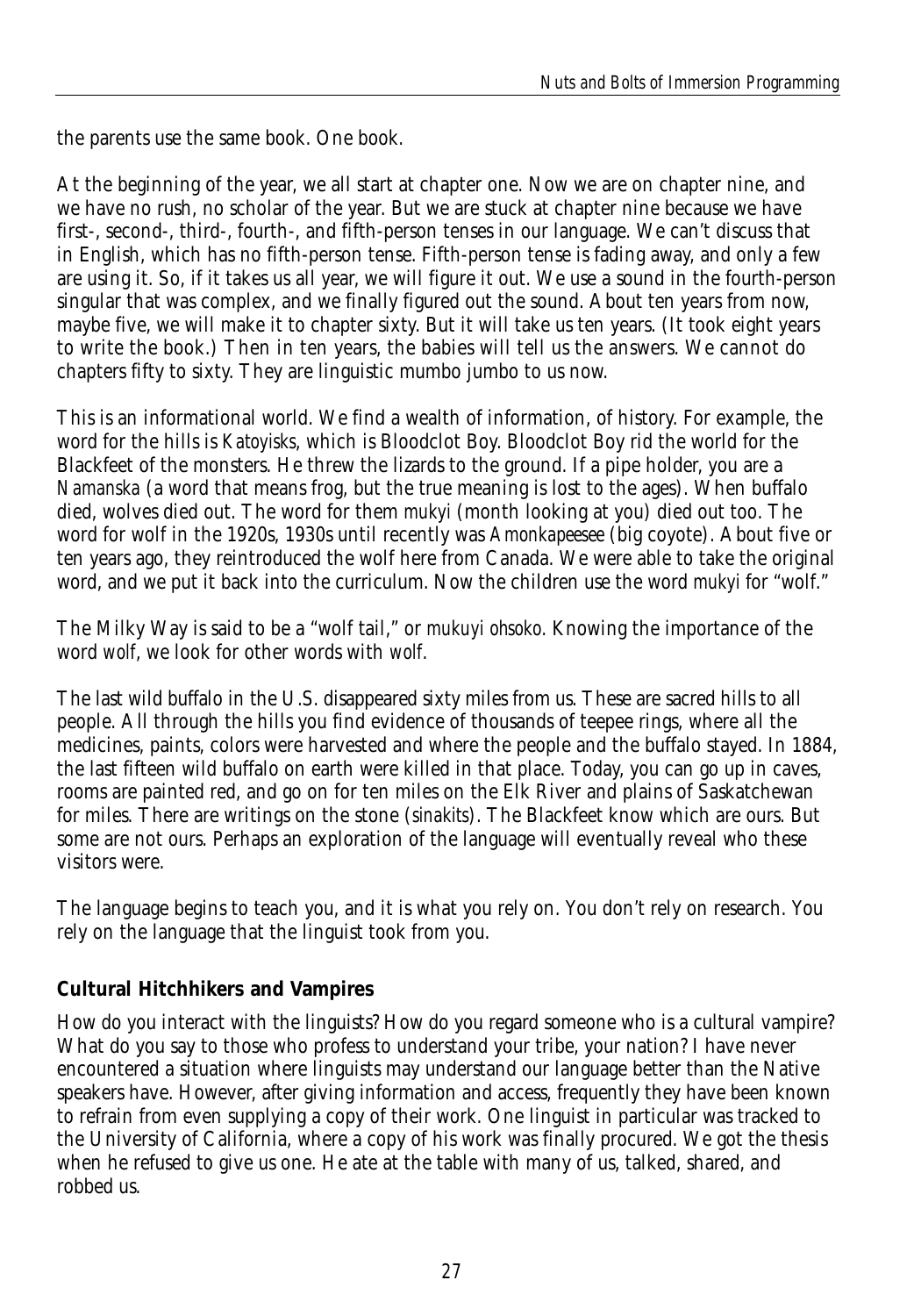It depends on the individual linguist about whether you want them to get involved with the immersion programs. I would caution you to ensure that they not be the primary resource or supplant anything that we should be doing for ourselves. I don't want us to sit back and become reliant upon them.

Case in point: When the IE Film Association wanted to send us people, we asked that they just send us the camera, show us how to run it, and show us how to film, so that we can do it ourselves. They did. Then they said, "We will send a lady from New York to edit." We said, "Teach us. Send Joe Fisher to Montana State film and show us how to edit and run all the machinery." On our film *Transitions*, when it was time for music, we learned how to do it, we sang ourselves. Hire someone to do a song? That's us, for this movie *is* us. After we completed it, we had a little film festival. We invited everyone with whom we made it, ordered one thousand copies of the film, and distributed copies to everyone we could.

You are not in this immersion business for the money, but when you teach the children to speak the language, you ultimately change minds.

## **Changing Minds**

When we started, most people thought that the language was worthless. We use the universitywithout-walls method of getting information out with little or no cost. We hosted seminars, and we went door to door. We are trying to get the language on television and radio. Still, we must convince a great number of people that we should revitalize language. However, we should avoid debate.

Only five of every hundred people who take a university language course will master the language. The ninety-five people who had an unsuccessful experience will become the school administrators who don't think that learning the language will work. These people, through their own failed experience in acquiring a second language, will decide that:

- Language is worthless.
- You can't really learn it.
- What's the point?

You cannot use the same rationale. The only way to get public educators to understand the need for language acquisition programs is to talk about high language skill acquisition, building, and achievement.

Educators, through their own frustration with college language requirements—that they had to take to get their credentials—begrudgingly feel language belongs in the past. It's an annoying elective or an irrelevant sidebar. Even though, again, most tribal languages can explain theories of quantum physics in ways that cannot easily be understood in English. Most tribal languages are replete with natural stories. The history supports the language structure and language paradigms. The languages are not simply backdrops for English. Some educators think that real languages would never have a verb tense in the fifth person. Because we can't conjugate a verb tense in fifth person in English, they feel that this is not a real concept.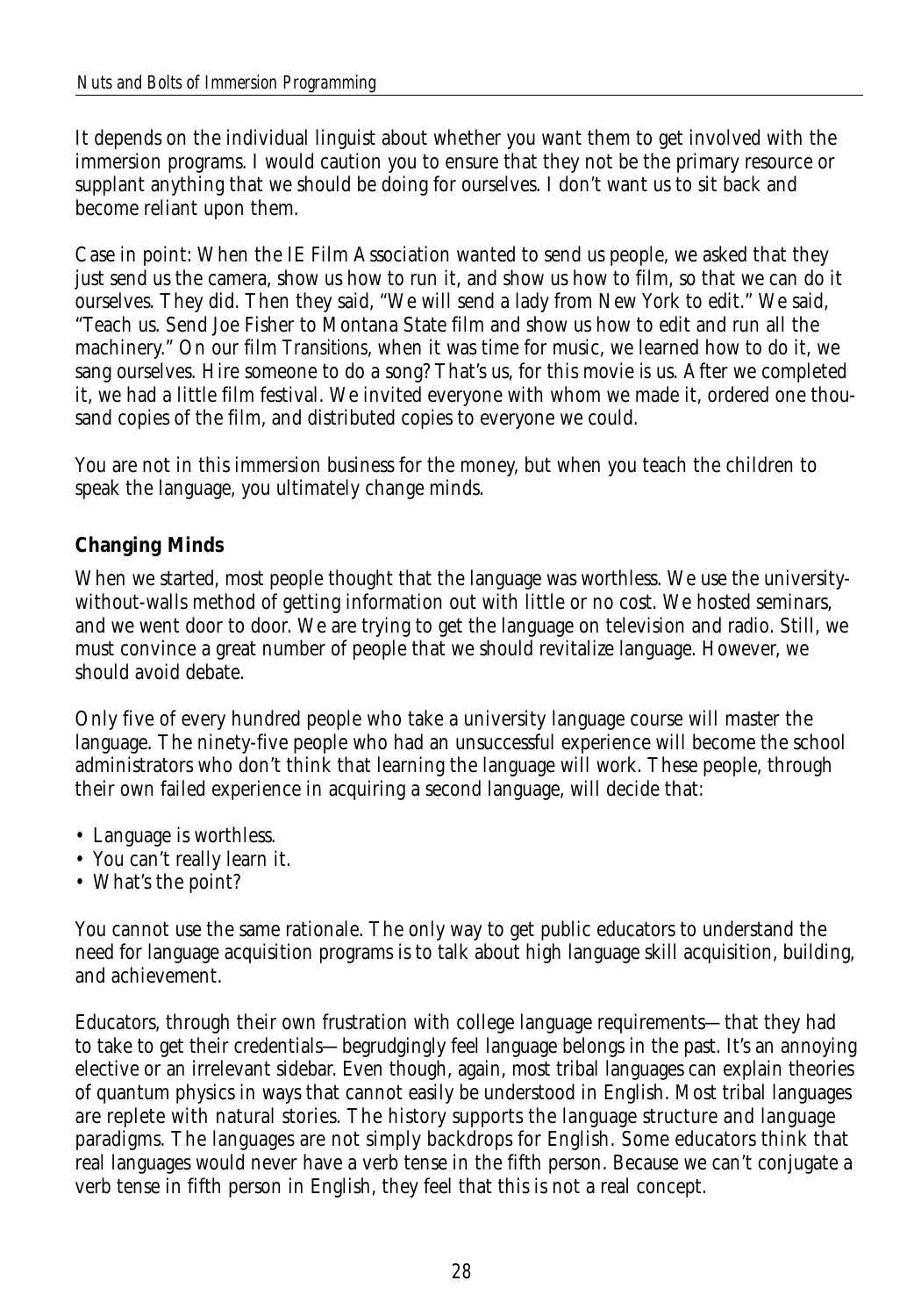## **How Do You Even Begin to Teach Immersion Programming?**



A question is posed: let's say immersion is our ticket and that we have identified a few initiatives. How does an unsupported Native language activist start, and what makes it happen? In the Lac Courte Orielles, Wisconsin, Anishinaabe (Ojibwe) community, only a fraction of speakers about fifteen people over age seventy or so—are left. Activists have considered master-apprentice programs, teacher training programs, and have begun documentation on video and audiotapes of elders talking in their homes to revitalize the language. Yet the key seems to be to change the pervasive attitude about the need for language revitalization. Not many people seem to be all that gung-ho about this. Should they redirect their energies? Should they take two intermediate speakers and an elder and start with five students and just go for it?

Yes.

After we started, we had to go to Canada to get teachers. We did not have local Blackfeet language teachers. You have to start with what you've got; it won't get better, even if you wait one more day. There are other things to consider with the children that are fundamental to learning the language. The first year will be spent on these efforts. A lot of the initial time is spent just getting them oriented to the immersion school systems of classroom management.

Full immersion is a full, rare, and exotic place to get. It doesn't happen till four or five years into your program. We aren't even close to full immersion here at this school. Even the Barrow, Alaska, program is having a very difficult time to get the kids to stop using English. English is a bully language. But you make the assumption that it will take a while to get to full immersion. So, you have plenty of time to just get ready. Sometimes small achievements can happen in six months, even in three months. However, the first year the Hawaiians started their immersion program, it lasted a year, and they had to close down and start again.

When you start your program, you will be saying, "Close the door." You will be saying the names of teachers over and over. You will be saying, "Give me the paper." Students will not be saying, "Give me the deep philosophy of life."

The first year you talk about paper and water and naps, about doors, chairs, sitting, standing, and about turning for at least about two jillion times. And still you might need to deny them water until they ask for it. They need to go to the bathroom. How do we say these words in your language? Look to the language. Do girls and boys ask differently? Be prepared to say constantly, "Line up and wash your hands," "Sit down and eat," "Now let us pray." Consider that you should include a blessing of some sort—they will bring it home. The kids add on to the prayer everyday. Even if they are saying, "Bless my dog" or "Bring me more candy" or "I need new shoes," don't try to steer their prayers, their wants, even too much of their language. Let them be creative. You are beginning to develop the classroom structure, the expectations, and the patterns.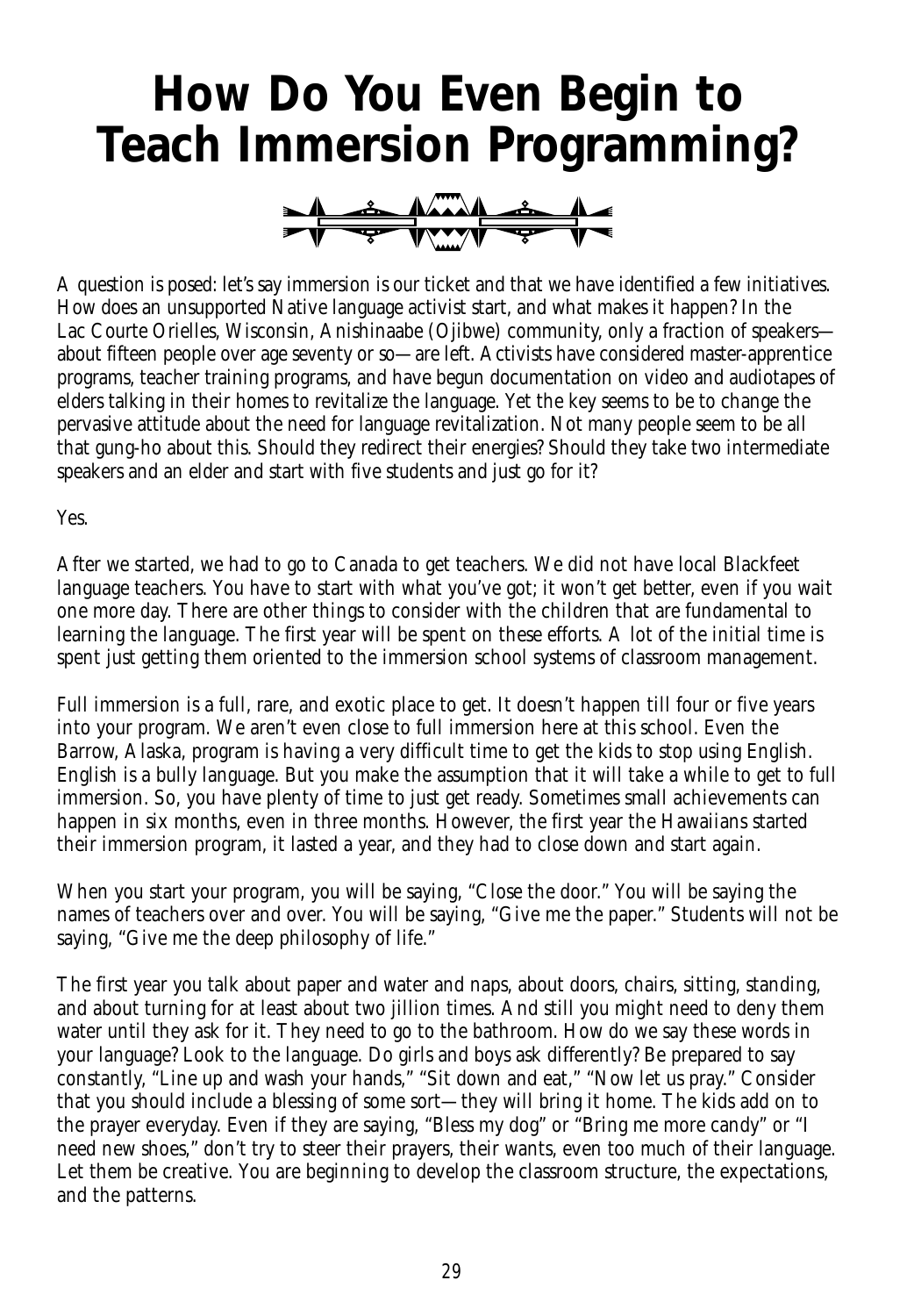You aren't doing brain surgery during the beginning years. But you are using Total Physical Response (TPR) all the way. Touch and teach with all senses: "Take off your shoes," "Take a nap." Demonstrate these things as you say them. If you are going to work with very young children, then start with five or six kids. We started with twenty-eight and should have shot ourselves in the head the next day. It's come back to haunt us. They went to preschool, working their way up through the school, this big bulge of kids. Set up your program to flow with five students the first year, five the next year, etc. When you start, use four-year-olds. The four-yearolds will be able to acquire the language. Then the next year, add the three-year-olds. The three-year-olds will learn the language more quickly. If you don't start with the four-year-olds, then the three-year-olds will try to dominate the four-year-olds, and you will have a mess on your hands. The four-year-olds will probably not speak as well as the three-year-olds in the long run. But you want them to hold their position. You want the four-year-olds to dominate the three-year-olds the next year and the next, and not the other way around!

Try to start with kids that are all the same age: start with six children, three boys, three girls. After the next year, at least five will be left. You add and add and add until you have about fifteen behind them.

However, the first crew is the crew that you have to deal with. A small entry group can allow you to deal with them as you work out your mistakes.

## **Threshold Immersion**

The first comprehension period or stage is the first phase of immersion process. This is followed by a silent period and then a pronunciation period. The natural maturity achieved through this process varies from word to word and from child to child. In the beginning, you can teach someone to comprehend the language, but they won't be able to speak it.

Current language teaching emphasizes that speaking the language should be attained immediately. This is wrong, and this is the primary difference between learning language through immersion and using word lists. Teaching for immediate pronunciation creates a high level of stress in the learner.

By using comprehension first through physical movement, silence, and then speaking in an orderly fashion, you reduce stress on the learner and actually increase their learning. They begin to understand expectations, and they begin to develop a discovery process, and that internalized process will enable them to learn more language outside of the immersion environment.

#### **Stage I: Comprehension**

Comprehension of the language is accomplished through repetition. The repetition has a physical effect on children. It actually fosters the development of synapses, or nerve connections in the brain. Only after these synapses are established and the language is fully understood can speech occur. Thus, after comprehension comes a silent period and finally dialogue.

Early comprehension is accomplished through constant repetition of an established pattern.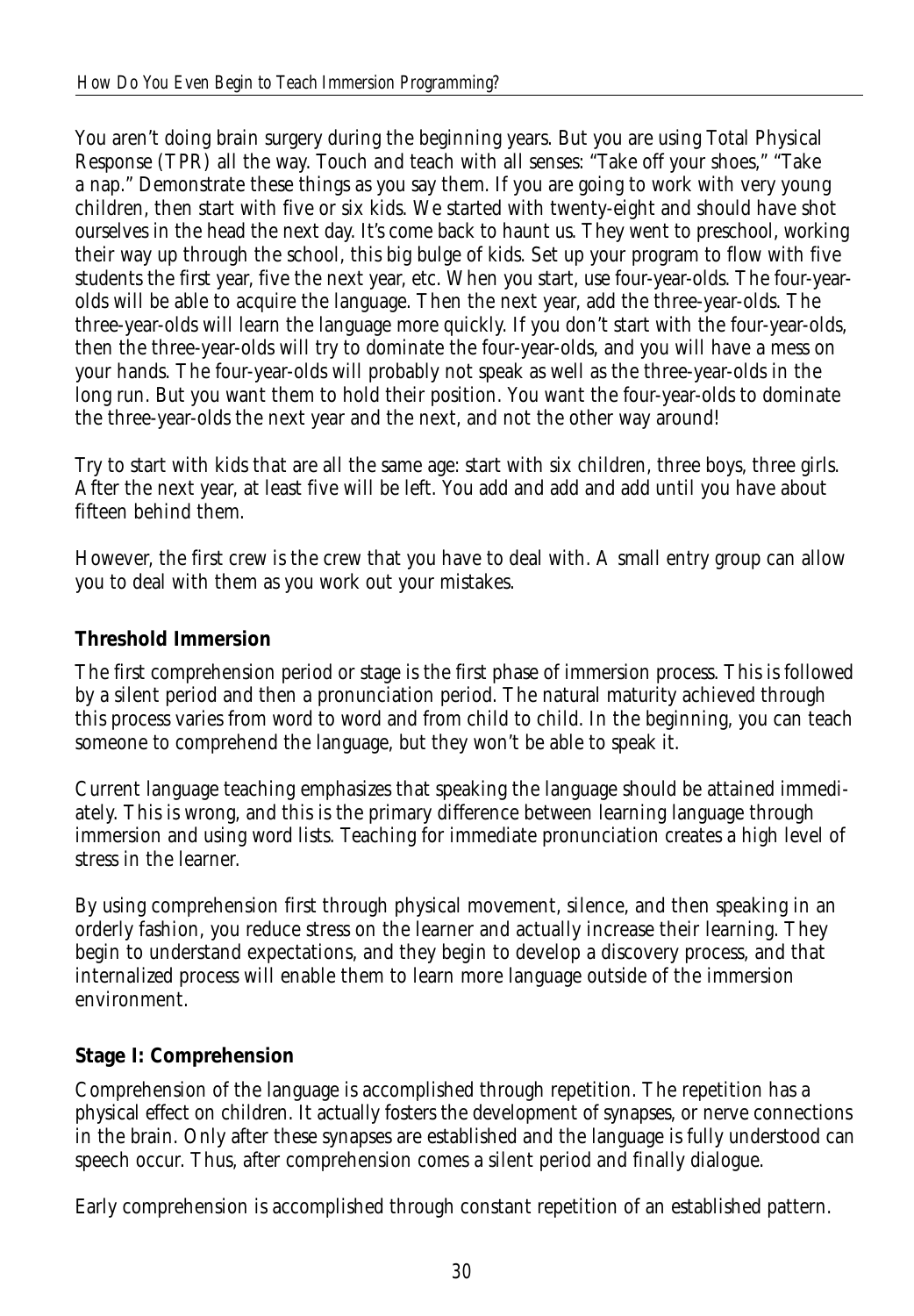We ask the children to stand up, sit, turn, sit, stand up, sit, and turn sit, etc., etc., etc., until they can comprehend it in their head. This is reinforced twenty times or more.

After it appears that comprehension has been achieved, then you add directives to walk, stop, walk, stop, sit, stand up, and walk. Then you build upon that. Ask the children to walk, sit in the chair, stand up, walk to the door, walk to the chair, etc., etc., etc. You keep extending the small language base.

Eventually, you ask the children to walk to the door, walk to the window, walk to the table. You use the game of Simon Says. You say, "Touch your nose, don't touch your nose, touch your hair, don't touch your hair, touch your fingernail, touch your wrist, touch your shoe." Internalizing this language takes a long time.

The child will be using English and saying, "I am tired. I want water. When is lunch?" You don't have to worry about these things, because you are concentrating on getting language heard and heard and heard.

You are rewiring the kid. When learning English, you were constantly asking the baby to look at mom, look at auntie, look at uncle, and saying, "You are soooo cute." Kids are creating thousands of synapses in their brain a day. It's important in a room with young children to have a language tape in a tape recorder and let it play constantly. Play tapes of people talking, singing in the language, drumming in the language. You are establishing the sounds and the rhythms of the language at this very elementary level. However, be precise. You are setting the ground rules, the inflections, so they can nail the sounds and the words. Make sure the floods of sounds are as accurate as you can make them.

What's happening is that the ear in the young children is developing the synapse response range for the sounds and pitches of the language. It has been reported that if you learn a language before pubescence, you learn without accent; after that, you learn with accent because synapses stop being produced at pubescence. If sound is not present, your ear never develops the synapses required to recognize the sound. For example, Japanese people who do not have exposure to the sound of an "r" and an "l" find it extremely difficult to produce those sounds.

Kids raised around their grandparents and who are not yet fluent speakers often say that they can identify the sounds they hear that are not English sounds. You are saturating the room with the language, saturating the air with those tribal sounds. These sounds—randomly heard, or directed, or ambient, or intentional—are building the physical language acquisition capacities in the brain. You are getting language synapses developed in the frontal lobe of the brain. Ultimately, when the kids speak, they are not translating; they are simultaneously encoding and decoding and sending it back out. It becomes natural. If we wait too long, second language development moves from the frontal lobe to another part of the brain. We have a micro-dash delay and have to translate through English to Blackfeet to English and on out. As language-acquiring adults, we have missed the window that the children still have to make it simultaneous work.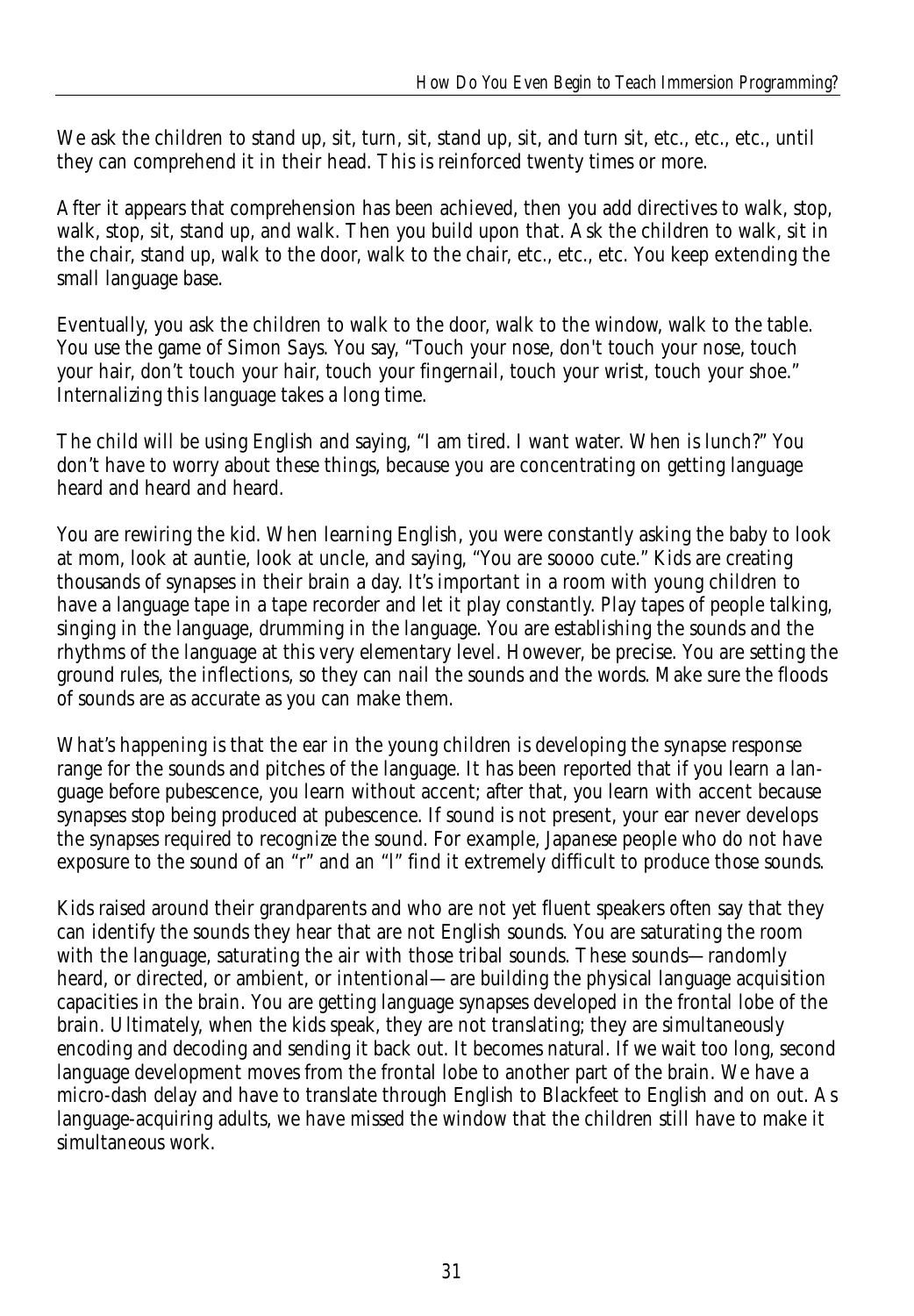## **Stage 2: The Silent Stage**

Stage 2 can be seen when baby is walking around with a fifteen-pound diaper. He starts to come to dad, and dad says, "Noooo, go to your mother." The kid manages to turn around and heads on over to mom. We know he understands, and we begin to reward his comprehension. We flood him with commands: "Junior, get water," and "Junior, bring the water to auntie," "Junior, get my purse and bring it to me," "Junior, take your cars and put them away or we won't go to the ice cream store."

**Stage 3: The Speaking Stage**

Junior eventually says, "Nana giigi waa waaa."

You hear that and your heart stops. You don't respond with "Oh, you have mispronounced that horribly." You rush up and squeeze the daylights out of him and smother him with affection. He's off the comprehension stage, he's through with the silence stage, and he's entering the speaking stage.

At this point, you as an adult learning language using this system have the physical sensation that the word falls right down out of your head, rolls over your tongue, and falls to the floor. It's a weird feeling for adults; it must be a weird feeling for kids. It might be uncomfortable. Still, kids need physical movement at this stage. Their bodies are alive with physical feelings of the sensations of these words and new nerve connections. Even when the kids are starting to speak, all the wiring is not in place. For adults, the wiring is never quite in place, and that's just the way it is.

This is the stage when junior learns to say, "Tractor, tractor, tractor, tractor," until you are ready to put him outside. He has hit the end of the silent period, and now he can physically manipulate the sound for the word. He is not merely mimicking, he is also beginning to understand, and everything tells him to continue to work until he gets it. The words suddenly become real, and they have a real meaning. So a baby would say, "Gigi wawa." Now the child hears "water" and she is all excited and starts fine-tuning that internal automatic frequency control (AFC). "Give me some water." "Give us some water." You begin to hear clear words. Children are mimics; they will mimic the language.

First, you have to model everything, and that is why sign language works so well. We use Blackfeet signs and supplement them with American Sign Language. You engage the children with discrete physical movements that trigger their memories and that give them yet another device to use to remember the language.

"Put your hands up"—as you talk, you demonstrate. Supply a motion of a boy talking to a girl. Show in signs and language that the girl is getting a book or giving a book. Add the sign and word for "dog." Imitate or use the sign for a cat, a bear, and a turtle. If some of them recognize the sign, you can actually see if they have internalized the meaning of the words. Eventually, *imita* (dog) falls from their brains into their mouths and out.

The children are processing all of this information, one word at a time. It takes at least a year for all of you to understand this method and for them to actually have enough words to use to even begin to try and get them to speak primarily in Blackfeet.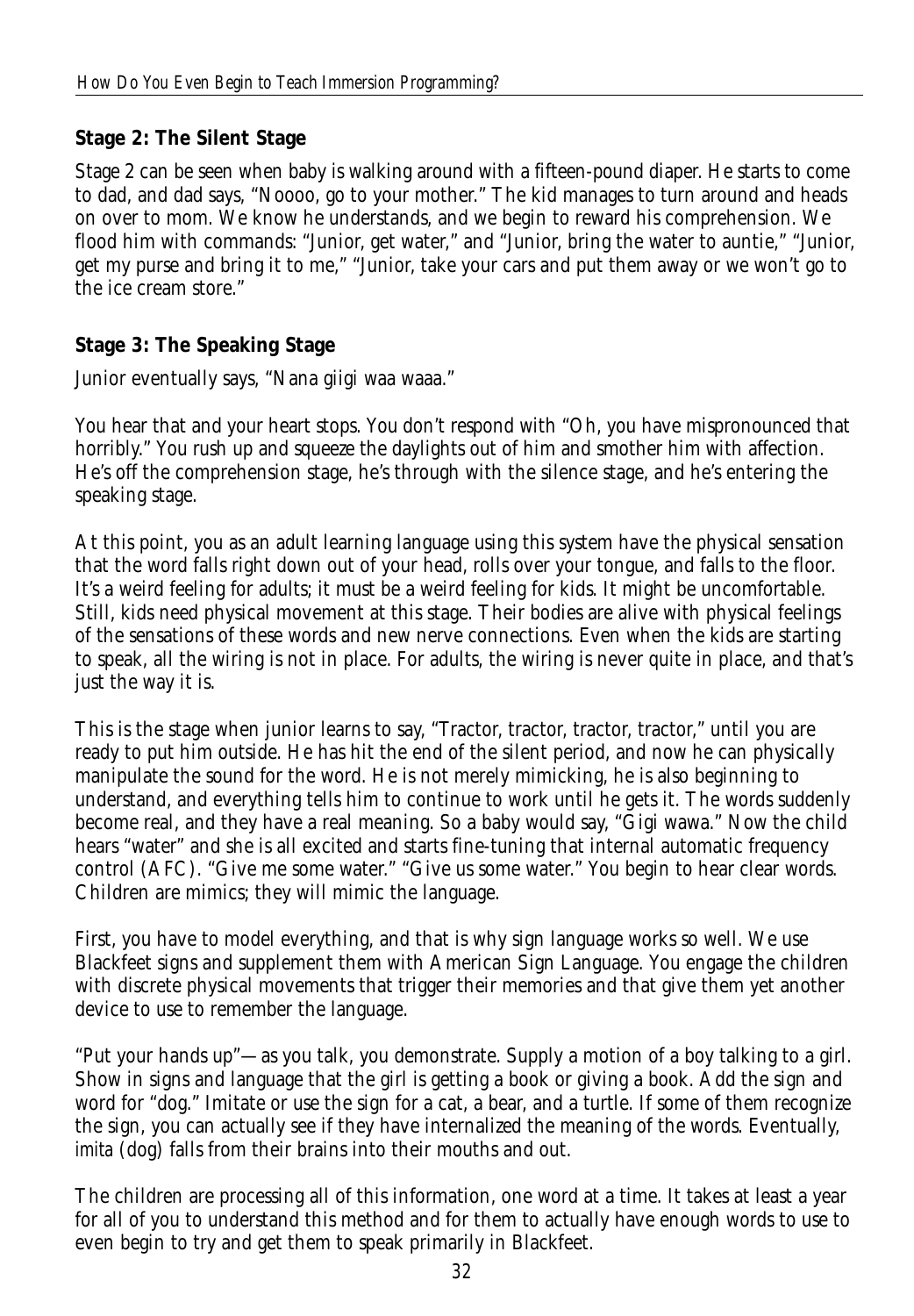## **Begin a Threshold Immersion Program**

So now you have enough language to begin a threshold immersion program where you try to get them to do most of their talking in the language. You still spend your day giving commands: "Junior, go wash your hands." "Go get the peanut butter and give it to your sister." "Go take a nap."

Bring in your fluent speakers, and the kids will start to tell you, "Give me a drink, I need water." They are now in the speech or the pronunciation stage. They can't have conversations. The language is still in blocks. "Go line up go to the bathroom," "Go outside," and "Go eat a peanut butter sandwich." It is not yet fluid. But now you begin to switch tenses and persons. Instead of asking the boy to "give me the book," take away the signs and just use the language. You can add, "Give the girl the book."

Now when kids are starting to use language, they hang around you all the time. "I just want to be alone with your mother," you protest. However, your child is hanging around you like glue because he is busy fine-tuning the language frequencies. He is not being nosy. He just wants to hear you talk. He is trying to guess about the meaning of what dad just said when he said he's "going to fix the carburetor." He wonders what "I miss you, babe" means. The child is learning to mimic talk but not necessarily form fluent speech.

If we speak broken English in front of the kids, the kids will pick it up. They will eventually speak broken English. If you speak broken Blackfeet, they will eventually speak broken Blackfeet.

OK, this is a statement that will make you *all* shudder, but sooner or later, you will all talk just like your mother or your dad. ("I *don't* talk like my father, my mother"—I know you are saying this.) But it will happen. The children who are attending to you are mimicking your speech, and are trying to exactly match the words and the sounds that you make. Be careful that the sounds of the language that they hear are the sounds that you want them to produce.

## **"Do Dogs Wash Their Hands?"**

So, during the second six months of this structured learning system, one day, instead of commanding "Go wash your hands," you stop, and you pause, and you say, quite philosophically, "Do dogs wash their hands?" The kids think.

Here's another way that we work with the language. Invent a nonsensical sentence. "The coyote says, 'Give me the dog.'" Kids like to make up words and to rearrange sentences.

Natural grammar theory is an assumption that if any five humans are given ten nonsensical words, they will eventually ascribe an identity to each of the words. They will decide that some of the words are verbs and that some of the words are nouns. The brain has an inherent ability to structure words. We don't teach kids grammar (we don't typically say, "That's a verb. Put the noun in front of it."). The brain has a natural ability to organize grammar.

You ask, again quite philosophically, "Do dogs wash their hands?" So far, the kids have been capable of producing vocabulary but not of producing grammatical structure. The kids might respond, "Dogs no wash hands." You've heard little kids say things like that: "What doing?" or "I no go." These are the beginnings of sorting and linking words and the beginnings of their discovering the rules of grammar.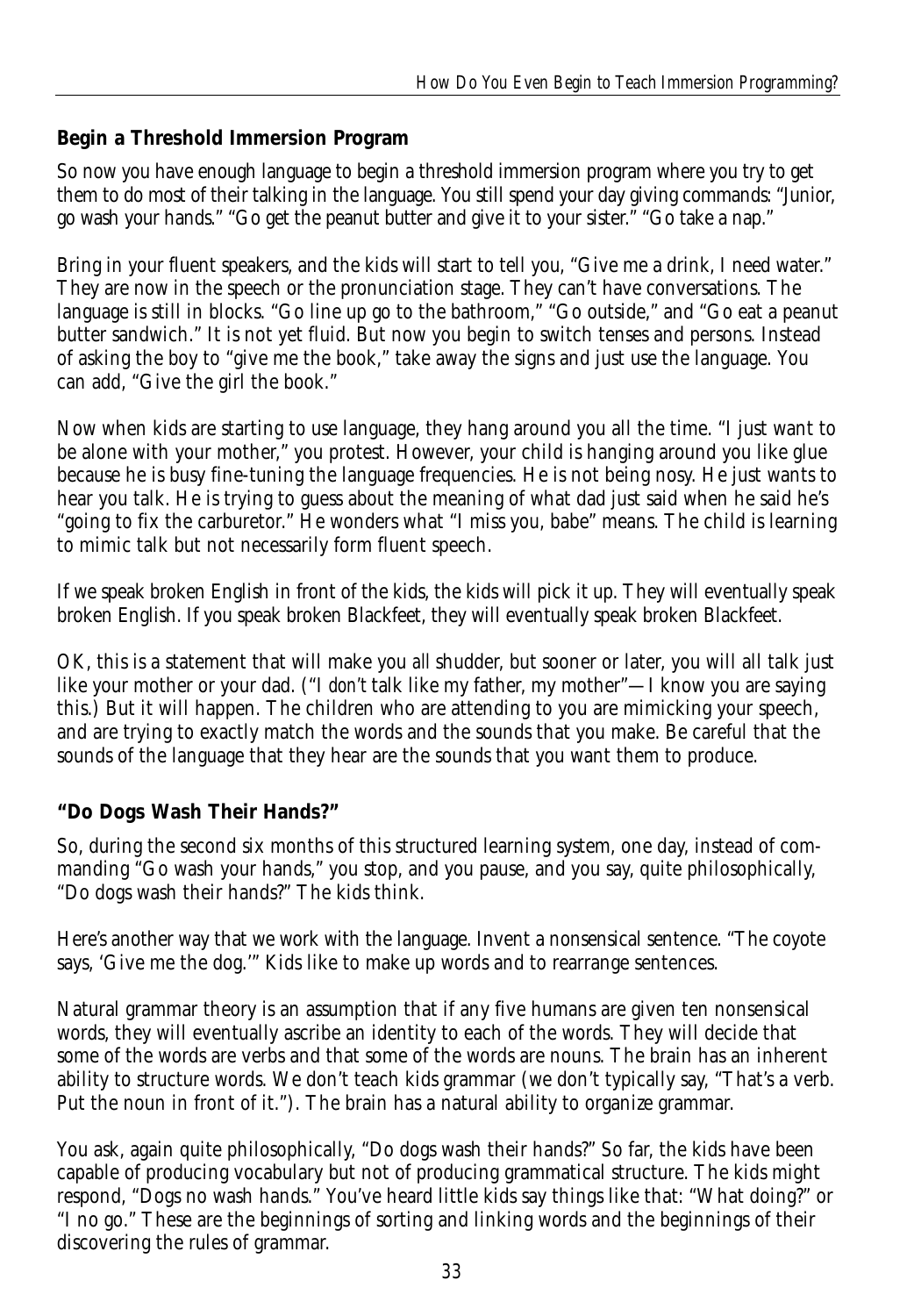You might ask, "Do dogs eat at the table?" The child responds, "Dogs eat food." Hey, this is not the right answer, but you notice that there is a leap in logic. The child is making connections between the eating and the food and the connection between the food and the table. (And, of course, you are rewarding this answer.) This initial attempt to formulate grammar must begin by age six or it will not happen. If you reload the brain-camera in kids by age six to allow them to construct various grammatical orders in various languages, then you have smart kids on your hands. You have kids who can pick up any language.

You take it a step further. You say to a boy, "Tell the girl, the boy said that dogs eat at the table." The boy muses. He realizes that you are not asking *him* for his personal opinion. You are asking him to say what the boy said, and you are also asking him to explain that to the girl. Then you say, "Do you think that dogs eat at the table?" You are now asking him to give his personal views, after he conveys what the boy said to the girl, to this new boy. You are asking him to consider whether he has a different opinion than the boy does. You are weaving the grammatical constructs around. You are doing what's called a centrifugal fugue.

You say to the girl, "Tell the boy that the teacher said that dogs eat at the table." She now needs to put her response in different order. You have used the word *said*. She's never used that word before. But she suspects that it is connected to all of this, and she will try to use it. "Yes," she will reply to the boy, "the teacher said that dogs eat at the table."

"What the boy and girl said is that the dogs eat at the table" (third-person plural verb tense). This is threshold immersion.

Threshold immersion incorporates imaginary talk—playground talk. "The dog said to the coyote, 'Give me a book to read.'" Don't just walk in and start talking like this. But the sooner you set the stage for playground talk, the better off you are. You have to constantly figure it out. People think teachers have an easy job. What in your language will allow you to say "Fold the paper over and make a square"? I don't go around talking in Blackfeet about folding things over to make a square. A lot of things in the classroom cannot be literally translated. The key is to not even try. Maybe in your language you would say, "Put the door of the teepee against the side of the teepee," or "Open the door on the lodge," or "Put the two sides of the lodge together." If you want to literally unfold the newspaper, you can't say, "Unfold the newspaper." Perhaps you can say, "Open the door on the lodge" and that would work fine.

## **Your School Should Be Like Gramma's House**

You have to have a lot of support for the kids as they move into this area of structuring grammar. One of the true gifts to our program was Margaret Running Crane, and she spent a good three years with us and had a real gift of humor. However, Margaret never missed a funeral or a feed. She was constantly leaving us: "I gotta run over here," "I gotta run over there," "I gotta go to that dinner."

We had to keep reminding ourselves that Margaret was not the teacher, she was the speaker. That's all she did. That's all your Margaret does.

Your native language resource person is not the teacher. She should not be asked to do any tasks other than what she would normally do in her own home. Margaret spent time with us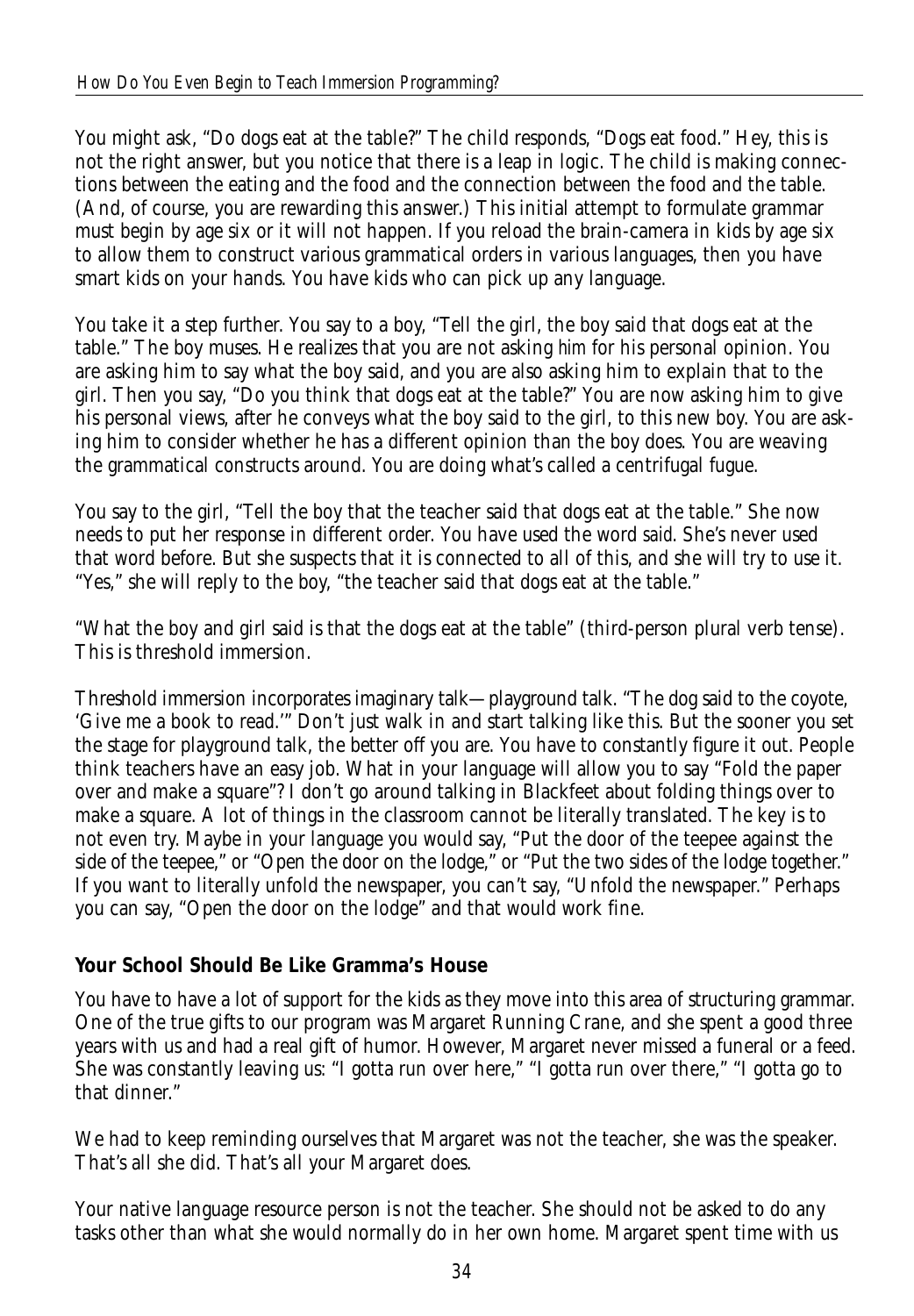talking to the kids. Whatever she did was fine. All that time, she was talking to kids, engaging them. She would ask them what they were doing. She would sing to them, talk to them, talk to other people. She could talk to herself for that matter. She would fill the air with the language.

Your school should be like gramma's house. What she's doing now at the speaking or pronunciation stage is helping them learn how to use grammar. That's her major contribution. Margaret would love to teach, and then she would always say, "Gotta go to the feed" or "Gotta go to the funeral," and out she would go. Two years ago, she brought her boyfriend here for all the kids to meet. She introduced him by his Blackfeet name. Margaret, a year ago, said she was going to get married. She was part of our life, and we were a part of hers. Those people come into your life; they are a real, integral part of your life. They bring their lives to your school. And those kids, they just wanted to hang out with Margaret. They just wanted to hear her talk and tell stories and sing songs and tell them how special they were.

Be careful of the terminology here. You don't hire fluent elder speakers and give them jobs as housekeepers. You don't write job descriptions that include a lot of little maintenance tasks or even teacher's aide tasks. Be good to them, or they will be gone. Give them good salaries. That's how it works. If they are tired and want to go home and then go back to work, fine, let them do it. Keep these fluent speakers actively talking to the children.

## **You Can Fire Yourself**

When you hire someone and don't want him or her to work only to a specific job description, you have to be honest. You have to say, "We do all things here. We all have tradeoffs here. We all do our part." Then you say, "Here's what I will do. I will do the fundraising. I will make sure that we will raise the money to have good salaries. You will do everything that you can to ensure that the children speak the language."

You say, "Margaret is here now. You can't waste time, you can't waste the money. You can't say, 'I gotta leave early,' or 'I'm going to be late.' You can't say, 'I am upset with my colleague so I will not teach the language.' You can't say, 'I'm too tired so I can't teach today.' You can't do any of that here. There is too much invested." Hire only those people who are committed to having the children speak the language.

The Hawaiians said that there will come a time when a fluent native language speaker comes to help you and things will not work out. And you may have to fire that speaker. We say, "We will never fire you—but you can fire yourself. If you are belligerent, uncooperative, if you bombard us with your excuses for living a disorganized life, you will leave sooner or later on your own because you can't keep us here as part of your confusing existence." If their lives were too disorganized, if they were not cooperative, and if they were hostile—all those things have to be thrown out. You have to get everyone thinking along those lines.

That is why we talk to the staff for so long. We try to tell them we don't have a lot of energy; we have to parcel it out.

I can't say, "Why aren't you here on time?" "Why aren't you helping the children learn to speak the language?" I can't tell you, "Why you are doing these things with the lives of our children?"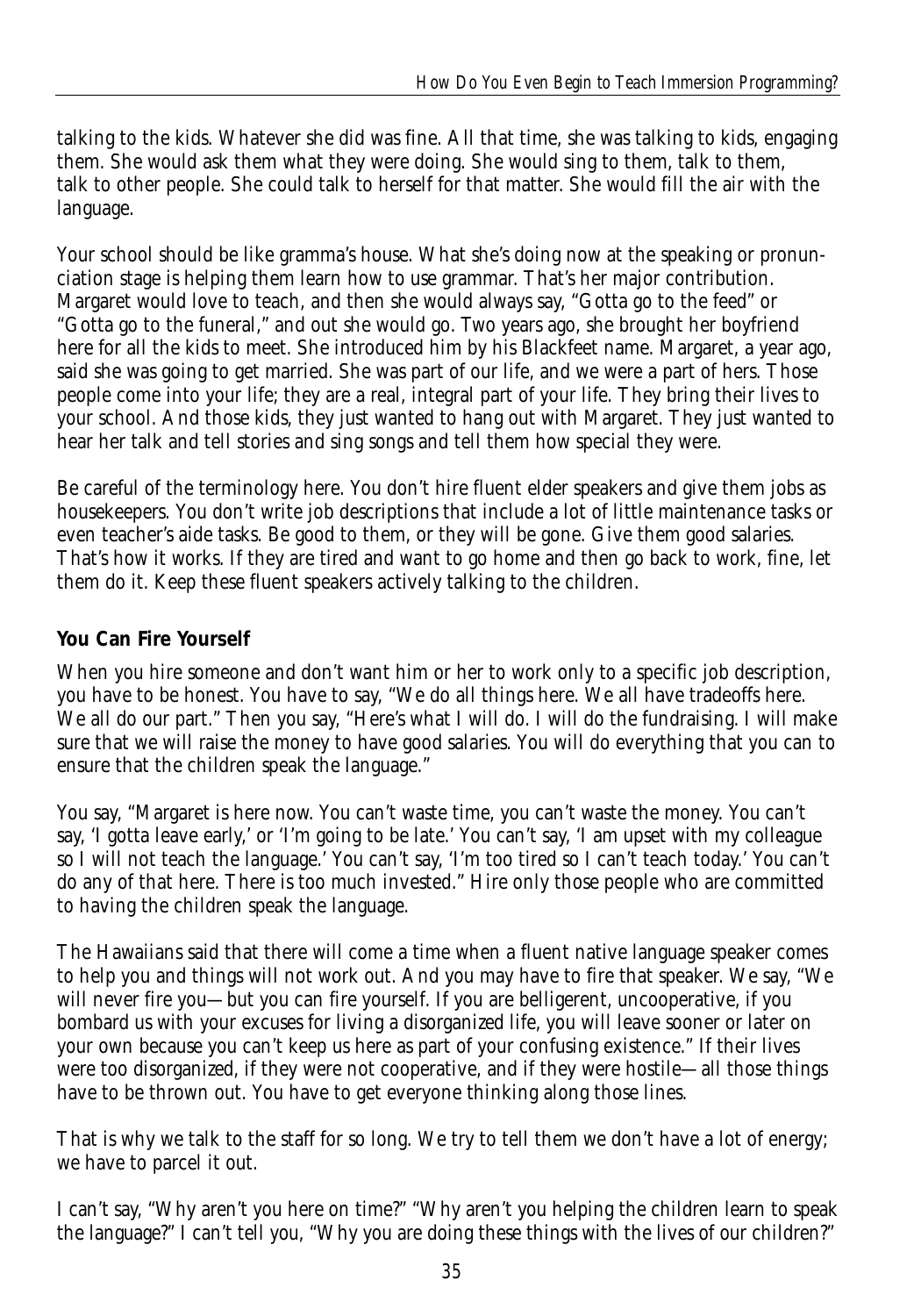I can say, "I will get you the money, and you will help the children learn to speak the language." I can say, "If I find out you are here and are not doing the language lessons and you are sliding or you are slacking, then I am finding out that these kids cannot talk the way that they could be. I cannot allow your behavior to interfere with their learning." If we engage in all these disorganized and destructive ways of being and the kids can't speak the language, we have wasted money and time. We have denied ourselves a precious victory.

"Why did we not reach our goal? Why can the children not speak the language? Because you were too tired to finish your lesson so you decided to fight with someone?" You Native people realize that you are in a communal world and talking about these things is part of our real communal, tribal life. If someone is not doing his or her job, they jeopardize the whole project. I would say, "You jeopardize my life and yours and the lives of these children."

We say, "We love you, and we will never argue with you. We are allowing you to leave because your frustrations run too great. We will see you on the street. We will always embrace you."

Some people can't handle this. They want a job description. "What should I do now, and now, and now, and now?" It took us five years, but the staff with us today is tight. I don't think we will lose anyone. One question was "Why I am here?" One statement was, "I am not leaving."

It will take you a while to sort out people, to develop philosophies, and to appreciate each other. When some of the staff came here, they had college degrees but they couldn't speak the language. Even today, some of our best teachers are not fluent, but now they speak the language as much as they can. They try hard. They learn right along with the children. We ask them to get up and speak in the language, they will do it (even though they will sweat bullets). We are proud of their efforts and proud of their increasing proficiency in the language.

Building your program will take five to ten years. It won't happen over a year. It will be a hard process. But it is a rewarding job—unlike the previous ones I had with reserve programs, and ones that you might have had yourselves. Dorothy and I have both been fired in our lifetime. We worked for the tribe in different programs. Someone was always after us, someone cussing us out, demanding to know what we were doing, and why, and how, and for how long. Usually with threats like "You will be fired." It's a hard way to live. We don't want that kind of life. We don't want that kind of life for our teachers. We don't want that kind of life for our children.

The Creator did not put us on earth to be miserable. We say, "Don't go too far. We won't fight you. We will not fight over the language."

In this program, there is crying. This is real close to us. If they are having a hard time, a good crying jag might be what's needed. Or maybe sit and pray with each other. If we get in bad feelings with each other, we work to take care of them before a problem exists.

## **Command Excellence**

Our manuals don't look like standard manuals. We ask our teachers, "Have you been practicing friendship? Are you accepting responsibility? Are you laying blame for various things on others?" We ask our staff to take this test once a week. We learn here to compliment each other and how to compliment the children.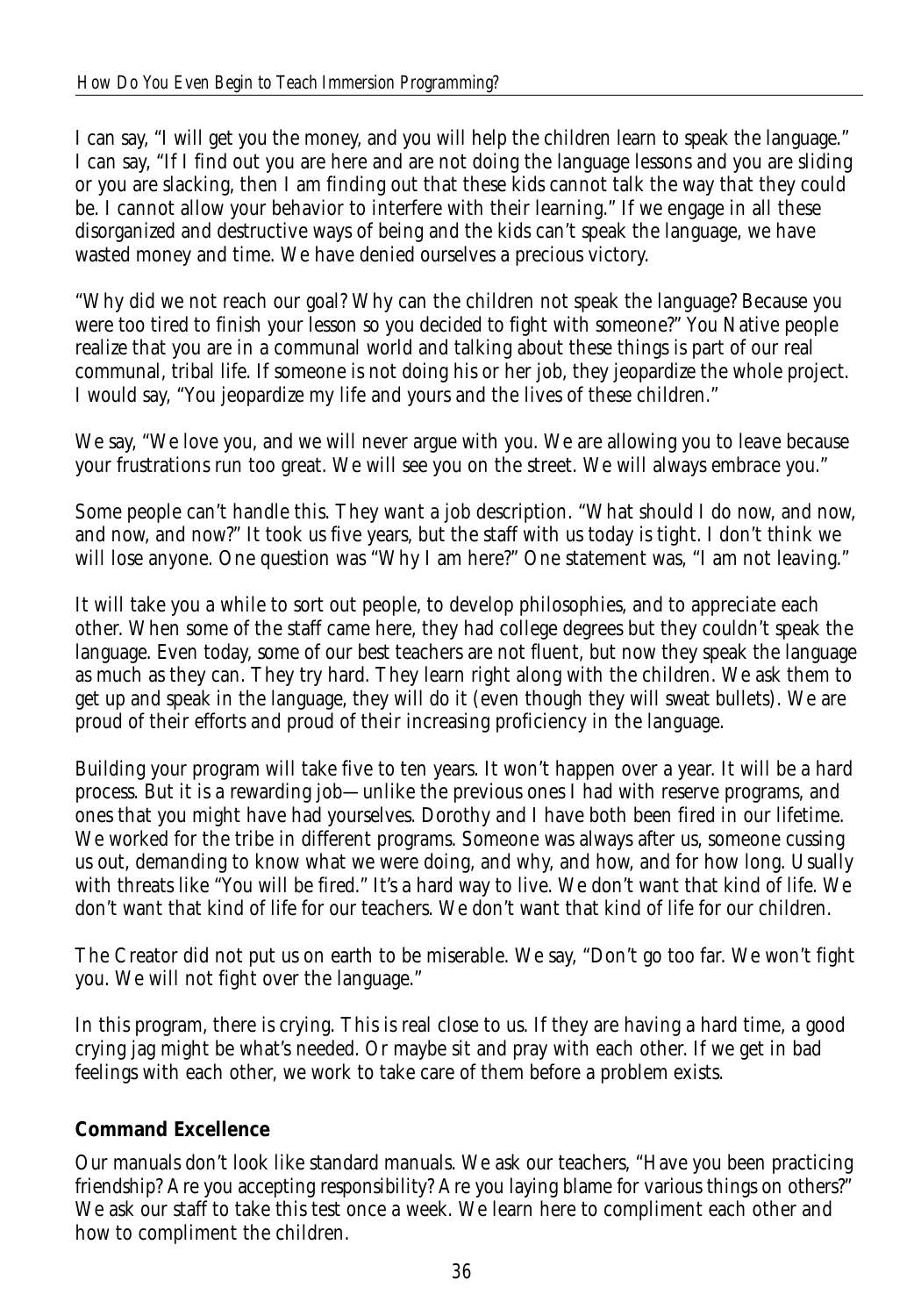When we started and our Canadian sisters came to live with us, we found apartments for them. We even located car transmissions and helped them get settled with their lives. We had to go beyond a standard manual. That's just the way it is. Jocelyn, Art, and the others will be followed by other trainees, and then we will start on our second five-year plan. But you can never just run the place just like a business.

However, you have to be businesslike.

Day one, hire a CPA firm that takes care of all the records. The cause of almost all organizational failure is bad bookkeeping. We have to stay on the IRS' good side. We have to have a AAA rating with the IRS. We can tell a foundation that wants to deal with us, "Here, here are our audited financials. Here are our evaluations. Here are our past 990 filings. Read these documents. They tell it all. We are nonmercenary with our language. We don't sell anything. We don't sell it because we need the trust of the community." The community can't hear that Darrell Kipp is making a million dollars off the language. No one is putting a nickel in your pocket. If someone walks in the front door, say, "You can say here, this tells every financial transaction. It's a 990 form, and it will illustrate that we are nonmercenary. No one is taking advantage of the language here."

We are each in a very volatile community. You read about indicting Indians or tribal chairs, and you read about sordid politics all the time. These politicians don't leave you alone. They will always be after you. I tell my neighbors to look out, that one day, buses will pull up and load us up and take us away. Big blue buses will come and take all of us to the insane asylum. We are all certifiably nuts. And the politicians do not want to see the type of stability and independence that we have, independent of them. They will want to control it. They will want to revert to snitching.

## **Snitching, Squealing, and Becoming Dancing Bears**

There's always a threat. We are a colonized people. We were taught to squeal on each other, to snitch. In the early days at the mission schools, the kids would run in from the playground and say things like "He's talking Indian out there." You'd come back from recess and find out that someone had said you were talking Indian, and you'd get the belt. You would be forced to kneel on brooms. You would be forced to clean the latrines. You would be publicly humiliated. You would be tortured. The squealer would be rewarded. The dynamic remains today. This is a dynamic of colonized people. The snitches still look for rewards.

In our schools, things are different. Public humiliation, public squealing, public gatekeeping, and mean encounters are never to be allowed. All our attempts to speak the language, conduct business in the language, organize in the language are a part of our attempts to change community dynamics.

Squealing has been rewarded. It has always been a weapon, a dynamic of oppression. It is one of the most harmful tools used to assimilate us. It manifests in many ways. It cannot be a dynamic in our schools. We cannot have squealing in our schools. We cannot allow this dynamic to infect our program. Never debate. No whining, no dependency behaviors, no oppressive behaviors, no squealing, no snitching.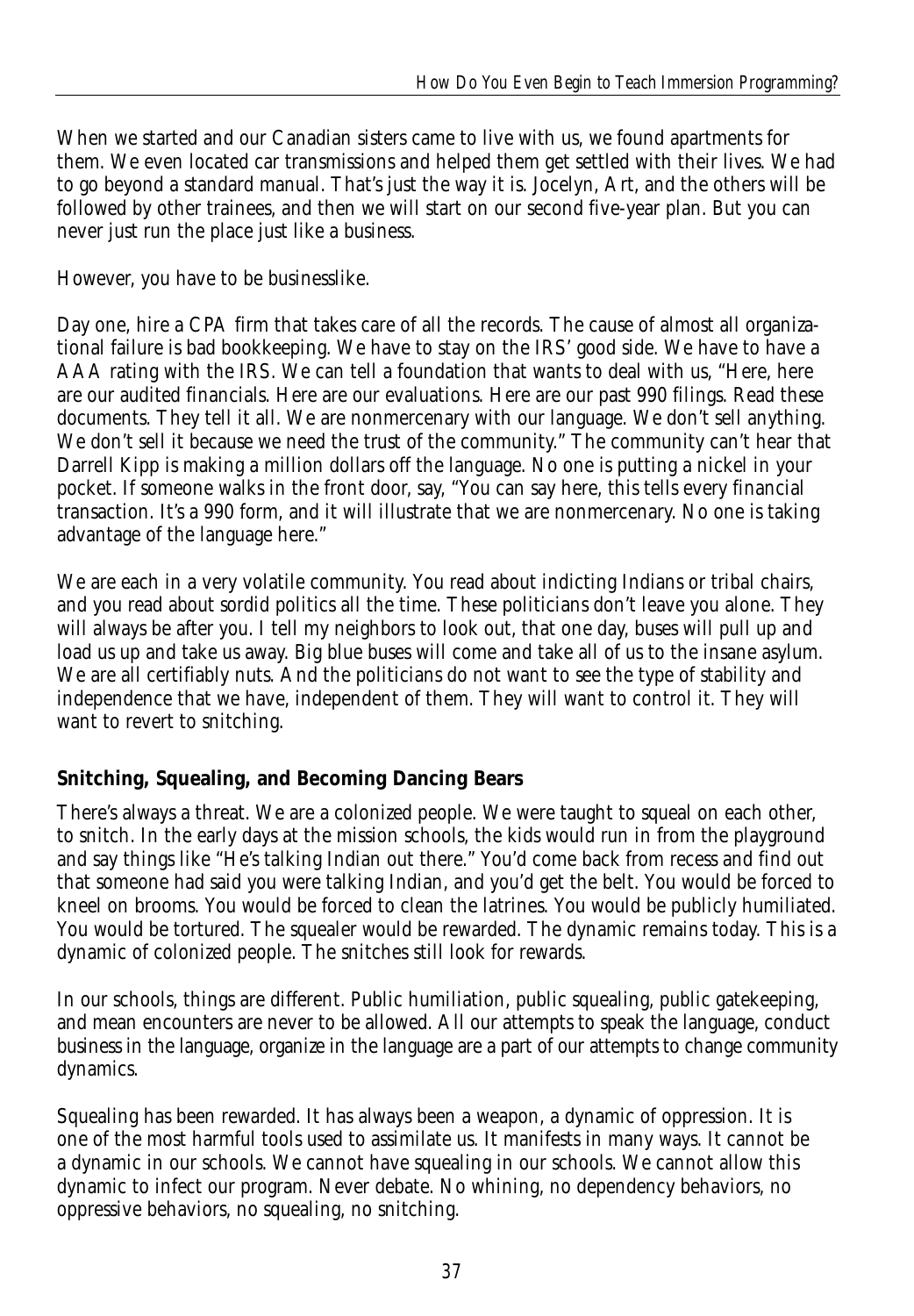Build the community among staff. Bring the families into your circle. We occasionally had trouble with parents who thought that their kids were in a public school. They try to come in and bulldoze us, like some jailhouse lawyer. They are used to having to go in the public schools thinking that they would have to mug someone to even be listened to. We have to ask them, "Why are you, as a parent, yelling? Why are you out of your mind?" Don't use fear tactics with us. And even with the parents we must say, no whining, no dependency behaviors, no oppressive behaviors, no squealing, no snitching.

Keep the general atmosphere healthy; lay down your life for trust, for friendship, and for credibility.

Language reminds people of the torture inflicted in the past. Language is a touchy subject. It's not something that many fluent Native people initially like to listen to—it produces posttraumatic stress. We remind them, with our very presence, of the horrors inflicted upon them in the mission schools and the government schools and the public schools. They are so afraid someone will snitch on us. They are afraid for us that we are using the language. They themselves will initially snitch on us before they will ultimately protect us. We start off in a sea of snitching behavior. We change these dynamics with our behavior and with the behavior of the children.

Yet, ultimately, those initial critics, those people who did nothing to help us, invite our kids to their events. They have Native American day at the college. So we go (we will eat). And they notice that our kids behave differently than their kids. They have begun to ask if our kids would lead the prayers. Our kids are asked to do the ceremonies at the diabetes conference, the Johnson O'Malley meeting; the tribal council has had the kids come in to lead prayer. Of course, they don't chase these requests with grants to this program, but that is a different thing.

We don't want the kids to become dancing bears. These people have to have a stake in your commitment. We don't want them to relegate language to become a nice addition to their self-centered activities. Often they are using us and are not validating what we are doing. They are still snitching. But they are beginning to see, beginning to understand.

Show, don't tell. Ten years ago, people would be violent in this community when you talked language, Today, the real violence is gone. So, today you can bring change, you can show them healthy kids that speak the language and are not ashamed.

Don't let your kids become dancing bears.

#### **Three Kids Talking Blackfeet in a Grocery Store**

This man was talking at the college, and he said a real strange thing. "I was at the grocery store. A little boy saw another little boy, and they started talking away in Indian. Wow," he said, "I never saw that. Then there was a little girl, and she came over, and all three of them, they were all talking in Indian. I stood there for so long, I couldn't bring myself to talk. 'Listen,' I said to my wife, 'did you hear those kids? They were all talking Indian.' My wife, she said, 'Oh yeah, those must all be those kids at that Indian school.'"

He said, "That was the most special moment in my life."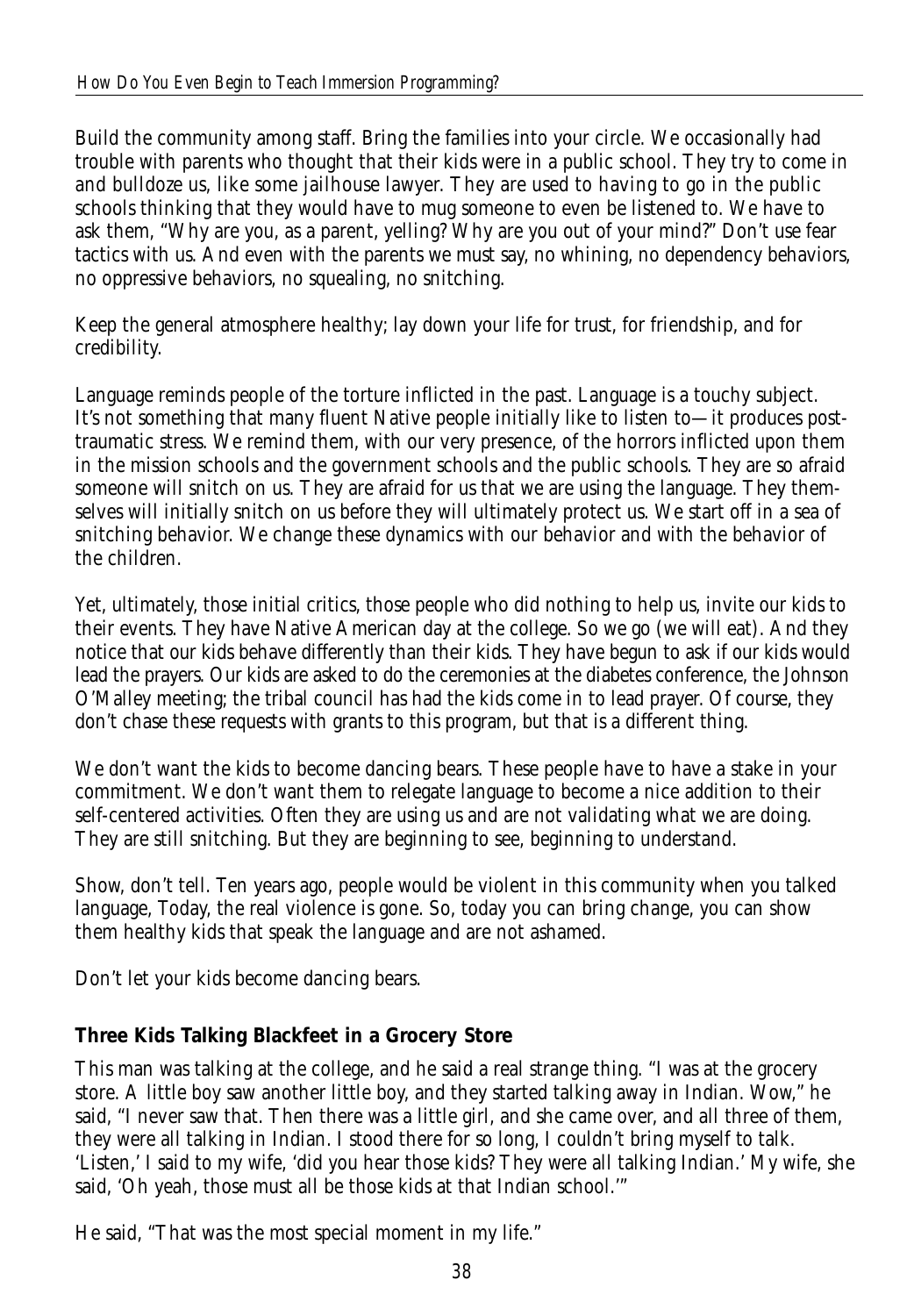## **The Biggest Regret**

The biggest regret is that we can't partake of our own creation. We have to raise money and other things so we can't be with the Margarets of the world. We will never speak the way we wish we could. We are out front. Many a day we wish we were in here, learning the language. My biggest regret is that we can't partake.

But another reason people can't learn is we are too lazy, we don't give it enough time. The tape in the car, the dormant book on the nightstand waiting for osmosis to our brains, these methods don't work. Constantly, people come and request the books and tapes. Ninety-ninepoint-nine percent get a book, take it home and wait for osmosis to happen. People call and say, "Can I have a tape?" You have to be careful about these disingenuous questions. They don't want your book. They want a transfusion, hopefully an instantaneous and nonpainful one. Know what? There is no such thing.

## **You Will Go to the Sand Hills**

You look and you see all this. You ask how many people will do this work. But you don't need a hundred or a thousand people right now, because a hundred or a thousand people will not stay with this work. You need a few committed people who will work and work and work. People say "Darrell, we need you here." (Of course, there are the others who say, "Darrell, get out of here.") You can't get out of this once you get in. Our language community won't let us resign. And what would we do if we resigned? We would be quitting our journey back to our own lives. We can't quit. We are lifers.

But sooner or later, we will all go to the Sand Hills, and we want someone who is as committed as we to replace us. So you begin the logistics plan, and you begin to develop the transitional management plan. You start bringing in the next group. We have hopes for the children. We hear them say, "We are coming back here to be teachers." What would be better than in ten, fifteen years, the kids take this school over and run it?

You are starting this vision, and down the road, someone will pick it up and take it farther. That will be your compliment.

When I first went to Harvard, I looked at the buildings. There were all these Indians on the buildings. Harvard was founded specifically to educate the Indians. They started with ten students. Harvard is the top university in the world. They have \$9 billion in their endowment alone. And they send a letter asking for \$1,000. I send them \$100. I send them the money because that experience told me one thing when I got there: in all the years I have been in school, it was there, for the first time, that I was encouraged to start studying myself.

Go out and start something on your own, get your own job, start to study yourself.

You have a great challenge ahead of you. Here at Piegan, we have had the privilege of working with thirty, forty, fifty tribes as they begin to revitalize their language. Some come here, stay with us, go home, and start their programs, like you folks who have come here now. We are all part of a native language immersion school movement, and it is less than five years old. It's very young; that's why it's so hard. We need to sit and visit. We need to visit each other and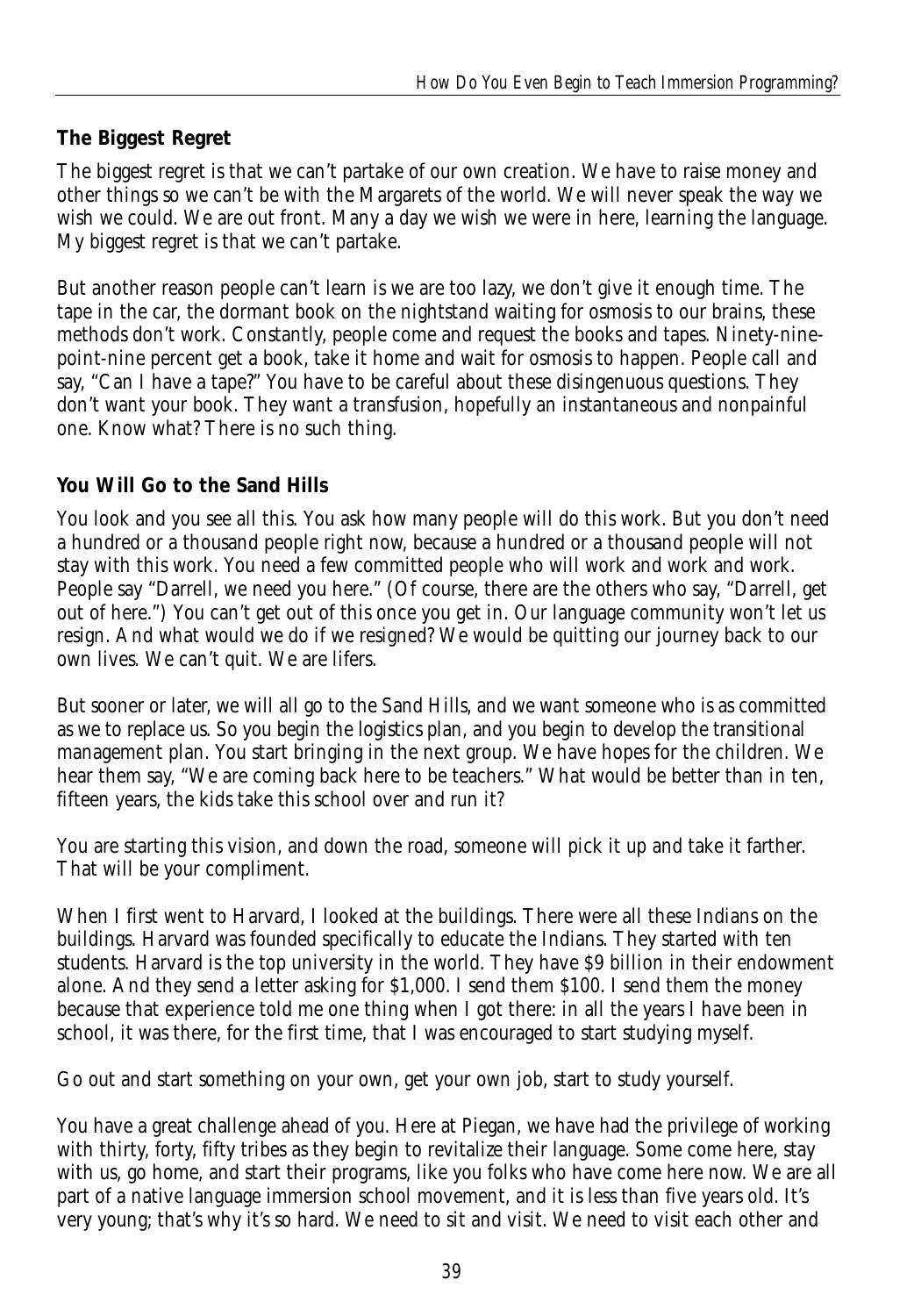to encourage ourselves. The Hawaiians let us stay with them long enough until we felt we were ready. They let us write to them, and they called us when they knew that times were bad. There are those moments when you think, "All I need to do is talk to someone. I got to make sure that I run this past someone." Know that we'd be happy to be that someone.

If we fail, if we don't make it, we will walk out of these buildings and leave them here. People will come by and say, "Why aren't they using the buildings?" We will say, "This is where our language died."

No matter what in any other place, you can use English. You are never hard-pressed in other places, because you don't have to be; you can revert to English and get what you want. In immersion programs, you have to speak the language, or it's not an immersion school.

Sooner or later, this will become the last spot on earth where our language is spoken.

## **Like the Condor in California**

They spent \$26 million saving the condor in California. "We have to save them, but how?" So, they captured all of them, and they bought them into a sanctuary.

That's what an immersion school is. It's a sanctuary. The signs say, **"Don't speak English."** We have to strengthen our language. Like the condors. We'd have signs outside, **"No English here"** and still they would come in and speak English to our kids anyway. So, then we'd lock them out with a sign saying "No visitors." Holy smokes, no visitors. Boy, did that attract them, including the priest down the street, coming to see what we were doing with these kids with that no visitors sign. We took it down.

Here's the problem, we tell them. "We let you in the room, the last place where the language is spoken, and while you are a good person, you don't observe the rules. You talk in English." They dilute the room, and we are back in English. With ten English words, you set back all that we did for the entire morning. Instantly, the kids will switch to English.

## **An Answer to Homesickness**

The notion that drives a lot of things along is that this is an answer to your own homesickness. You have wanted to come home, and this is home. A full immersion program is a long way down the road. You can't get there instantly. Some of us can slip through this, through the side door, if we didn't study the language. But, this is a journey, to immersion, and to home.

We who are organizing this don't feel like we chose this. Through circumstances, I think we were *chosen* to do this.

Now, we can't send money to our alma maters because we don't make money any more doing this work. Money doesn't rule our lives. Appointments don't rule our lives. Status doesn't rule our lives. This rules my life. All these things that they tell us about philosophy and Indian ways, we heard those things when we were cultural hitchhikers ourselves. But we've moved beyond that with this effort. We work specifically so that the children will speak the language.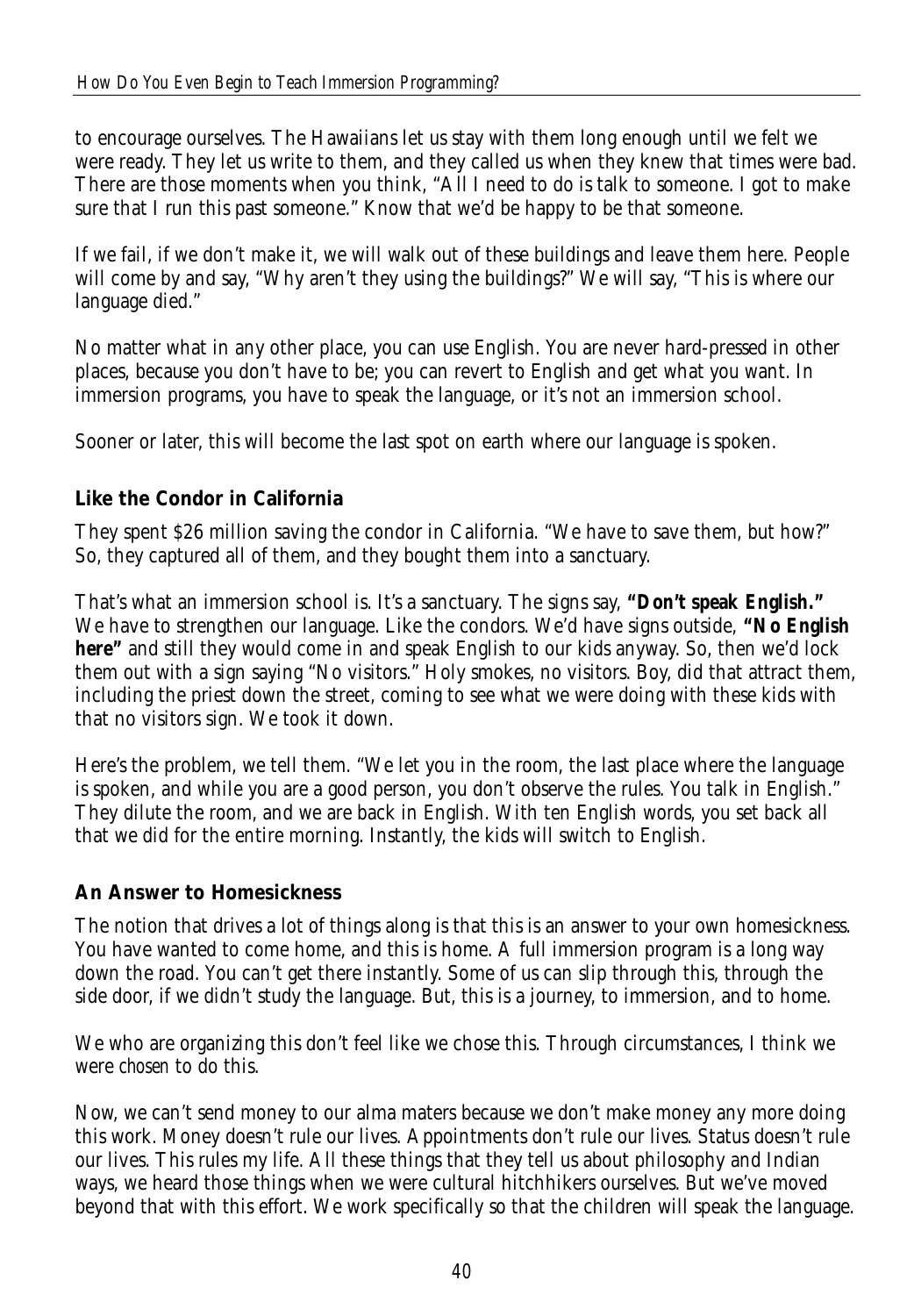We don't have to worry too much. The Hawaiian kids are twelve, thirteen years old. It's working for them, they are fluent speakers, and they are strong. Our kids will have much more strength than we did. I know they will. That is all you can offer the community. People come here and want to do profiles, but we are careful not to profile Dorothy or me. We don't believe in attributing all this to one person. Everyone has his or her responsibility, and the only thing that you can do is accomplish the tasks you have been given today.

None of this—as busy as I am, as much as it has taken on a daily basis—has interfered with my life. I still do all the things in my life that I want to do. In fact, it is because of this work that I actually am at peace. I actually am doing what I really want to do in my life.

So I will take this notion to mean that ensuring that the children speak the language enriches my life because I enjoy life more. Dr. Still Smoking and all the teachers, and the parents, and the architect, and Joe Fisher, and the boys building the building, and the kids, they are here. How many belong to this community, I don't really know. If we want something, we can get it. If we need something, it will come forth. We worry, like everyone. If push comes to shove, this place will survive. If we can keep the language, it means other kinds of survival— religious survival, philosophical survival, botanical survival. Maybe someday we can convince educators to teach the language in the schools.

Picking up our own language again is healing. Look, in English, we call each other derogatory terms we have been taught to suggest that we are close. These terms often separate us. For example, some of our children are too light skinned for our stereotype. So we teach the other children to humiliate them. We humiliate each other through English. Blackfeet has kinship terms. A man my age is a brother (*neducka*); an older man becomes my father (*ninna*); a younger man is my younger brother (*neskun*); a younger woman is my younger sister (*natakim*). We don't say "Hey, pal" in Blackfeet. When the kids learn these kinship terms and use them, they feel embraced. They say, "We are real people now."

## **Blue-Eyes**

A blond, blue-eyed Blackfeet girl came to our school and said that at the school she was previously at, she was constantly teased. She came to this school to get away. In English, "blue eyes" is a derogatory term. She's been here a while. She's a good student. When it came time to get her name in Blackfeet, guess what she chose? She took the name *ozkuina-apiniaki* (Blueeyes) in Blackfeet. Now, her eyes were a unique aspect of her. The same thing, with a language positive shift, and with a supportive environment, was now endearing. And she's proud of her name and of her unique eyes.

#### **Look at Prep Schools**

We have described the toxic environment of most of the public schools on reserves. Why would you allow your children to go to these schools? What is the next step?

Do not be afraid to look at prep schools for the high school education of the children who finish the eighth grade. We know there are some opportunities out there for very good educational experiences for our children, and we shouldn't overlook them. We are screening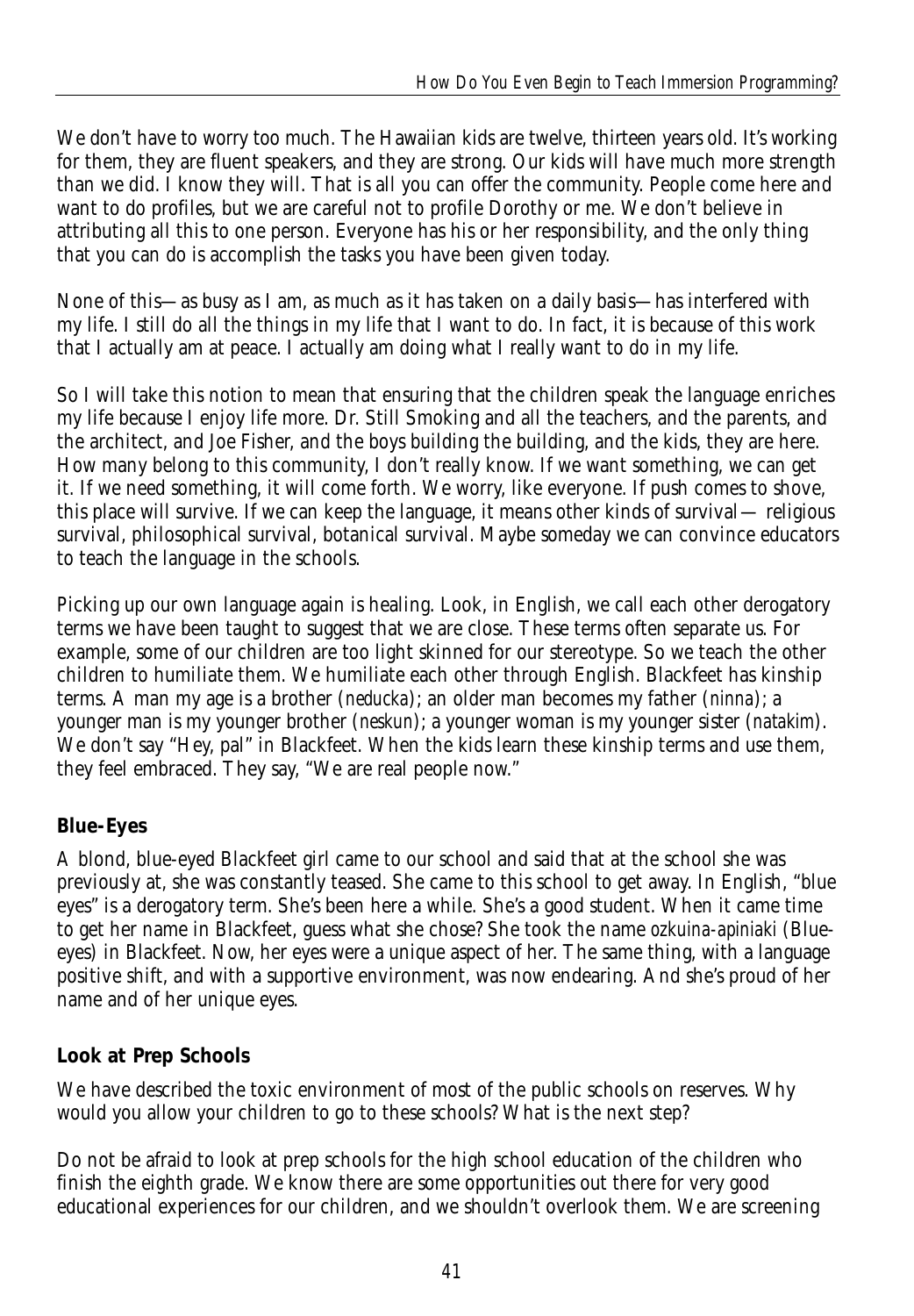prep schools in Colorado, New Mexico, and out east. We will introduce ourselves and send the children to look at these environments this coming summer. We were introduced to an exclusive prep school that really wanted our kids and would support their continued education and Blackfeet language; we would be remiss if we did not look at them seriously. But prep school reminds everyone of the mission schools. It's hard to believe that these are not mission schools and that the kids would not be abused. Yet, this is a different day, different dynamics. If we didn't look at prep schools for them, and examine them, we would eliminate a possibility where our kids could probably do well.

However, this means we would stay with the kids. We would figure out how to support them when they were far away. Even when they go to college, we will stay with them. We will never really let go of these kids. We will steer them to colleges of choice. Ten, fifteen years from now, children here could have completed a successful prep or high school program, a college program, and come back to us with degrees. Degrees in just about everything. Perhaps at some point in the future, community members will want to donate money for a high school. But now, during these first stages of our development, we don't have that option. Dorothy and I were initially doing things on our own. We have just started hearing parents saying, "I want to donate land to the school. We could build a gym here." (Always they want to build a gym. In every Native community, gee, let's build a gym). We should begin to prepare to build the high school because by then, Darrell Kipp will prepare for the front porch. Maybe one day one of the finest prep schools will be right here.

Use the human spirit. Maybe we took liberties to go ahead and do it on our own, and, hopefully, we have been capable. I was taught that Cesar Chavéz and their grape strike was the model and the spirit of community organizing. For us here, in this environment, it is not. We don't relinquish our leadership for participatory democracy. One of the guest speakers at a political organizers' seminar in 1970, an African American man dressed in a dashiki, said something that has stuck in my mind. What he said was, "The trouble with participatory democracy is that there are times to use it and times to not use it. If we all were in a boat going down and one knew the combination to a lock that keeps us there, why would we all try to work on the lock to come up? Why would we not let the one person who knows how to get out of the sinking ship lead us?"

Now parents feel like this is their place. They paid tuition; it's their responsibility. It took two years for parents to really buy into this. When we hired the first registrar, it took two years to get the mechanism in place. It took us a year to do manuals. They are meant to be flexible. Now in the fifth year, finishing the last building, we are starting to develop the endowment fund that will support the cost of operations for our three schools. That effort will take us quite a while.

As we transition through this, I have plans, and before I too go to the Sand Hills, I will go to the porch, and sit and be pleased. We almost have set the scenario up. We have parents committed. We have very talented people finishing their doctoral and master's theses. Others are finishing their baccalaureate degrees. Before long the students will be back here again to take over.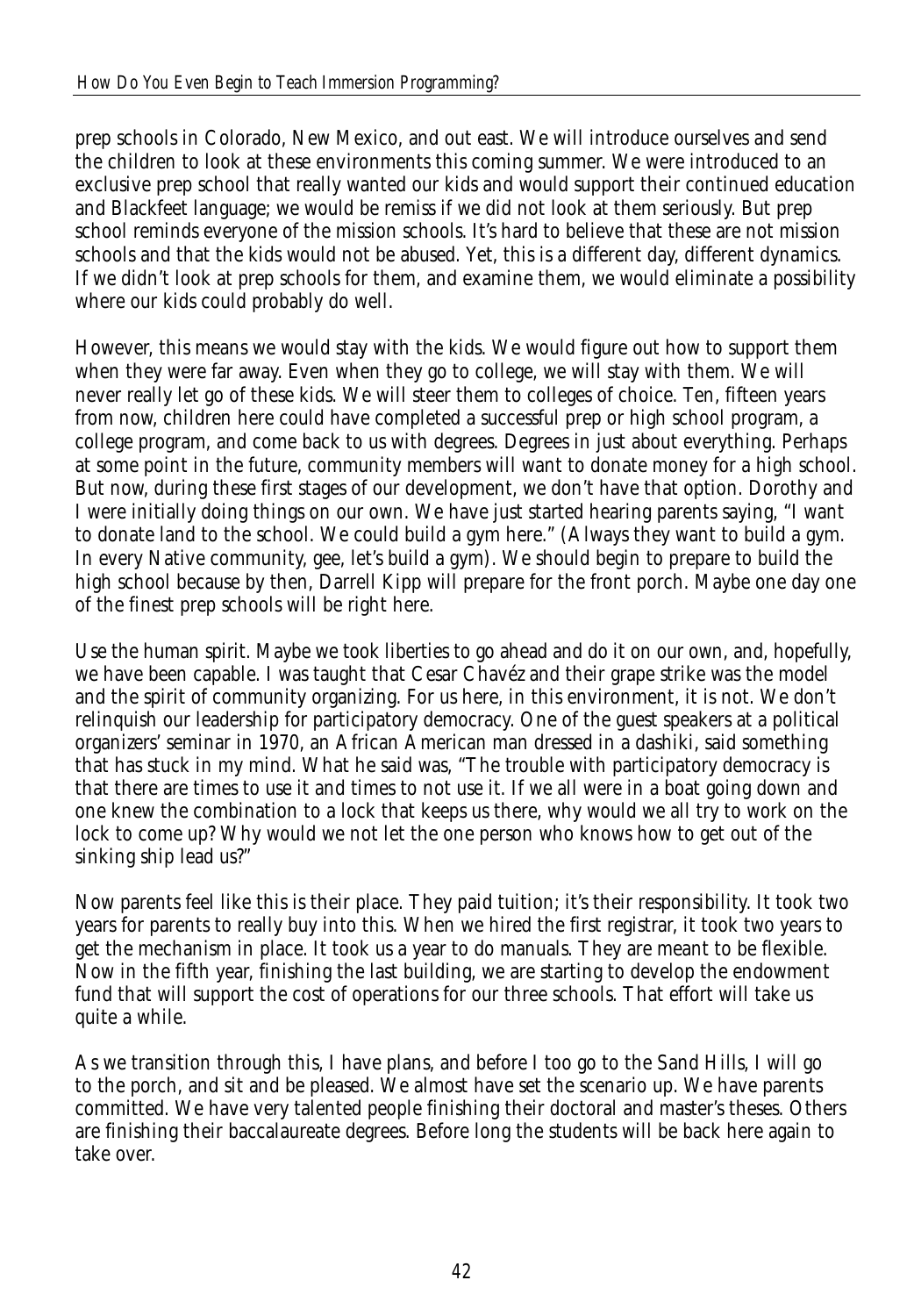We didn't plan to take the older kids. But here and there, kids would force themselves into your program and your heart. About four or five of the students came in without coming in through the preschool.

One little girl kept coming around, and she would say, "Could you let me come to this school?" For three years, she was the oldest in the school. We were thinking that it was time for her to move on to the public school. Then she came one day and she had a government check. "I want to stay in this school. Here, I have my tuition." I looked at it; it was a Supplemental Security Income check from the death of her father. I told Rosella, "I guess you have a second-grade student." That girl is now in the sixth grade. What forced that girl to do that? There was no way we could turn her away. This must have been a strong calling in that girl's life. Who are we to decide that she cannot come here?

Another girl came. I had seen her at pipe doings and medicine lodges. She was playing around here, and she told me that she was going to go to school here. That night, her great grandmother called and said, "We don't have any money. Period. How can I possibly send her to your school?" "We will find a way," we said. "You do what you can." We accepted her great granddaughter. I called Dorothy and said, "I guess this will cost us each \$50 a month." That girl will never pay tuition. We will look for the people who will pay it on her behalf. We will help her great grandmother do what she can. And when we look for someone to help support this girl, we will say, "Guess what you are going to do? You will pay \$100 a month in child support."

This is your kid from now on.

This is our kid from now on.